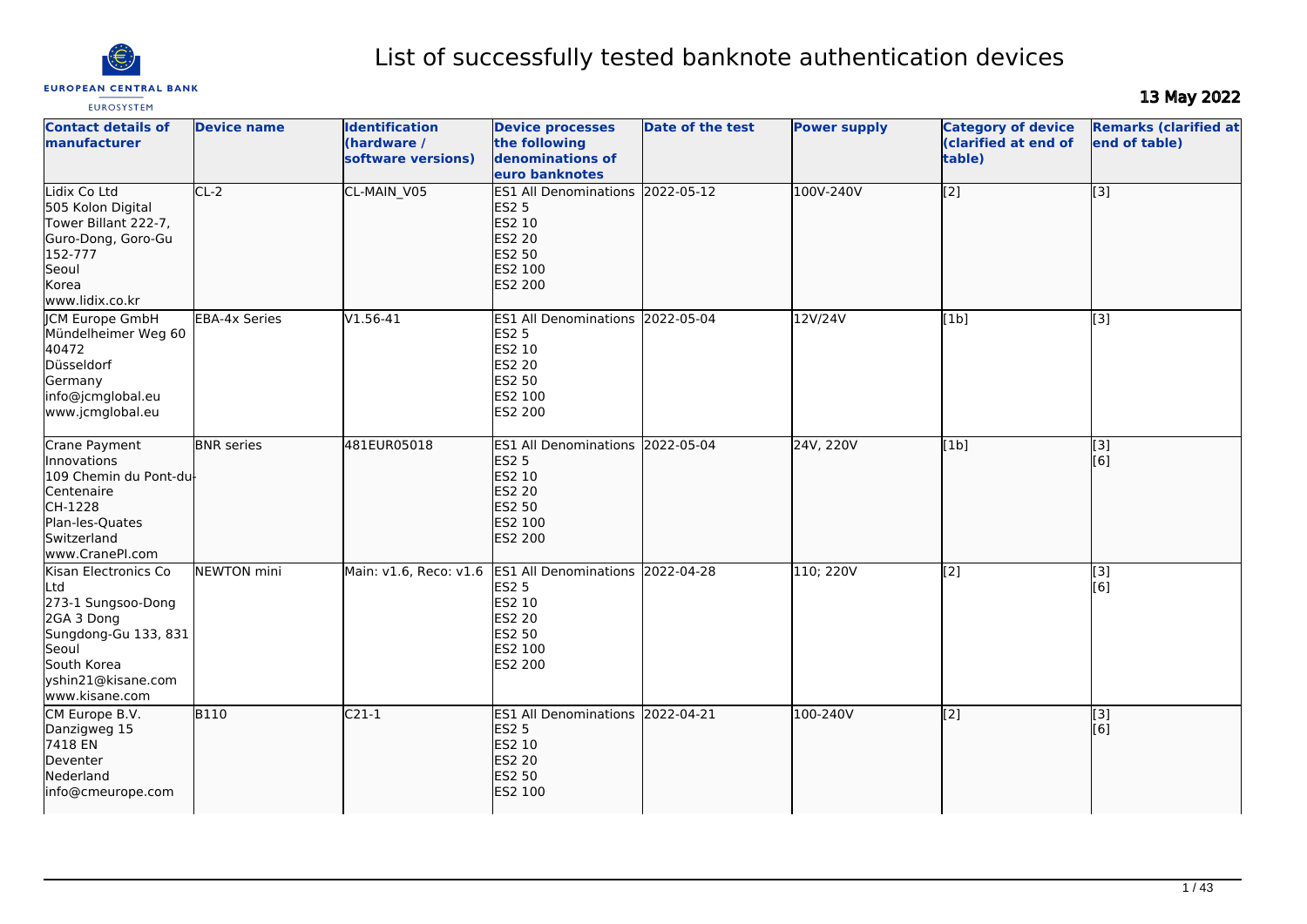

| <b>Contact details of</b><br>manufacturer                                                                                            | <b>Device name</b> | <b>Identification</b><br>(hardware /<br>software versions) | <b>Device processes</b><br>the following<br>denominations of<br>euro banknotes                              | <b>Date of the test</b> | <b>Power supply</b>                                                              | <b>Category of device</b><br>(clarified at end of<br>table) | <b>Remarks (clarified at</b><br>end of table) |
|--------------------------------------------------------------------------------------------------------------------------------------|--------------------|------------------------------------------------------------|-------------------------------------------------------------------------------------------------------------|-------------------------|----------------------------------------------------------------------------------|-------------------------------------------------------------|-----------------------------------------------|
| www.cmeurope.com                                                                                                                     |                    |                                                            | <b>ES2 200</b>                                                                                              |                         |                                                                                  |                                                             |                                               |
| Iternet-European<br>Distribution<br>Via S. Merli 64/66<br>29122<br>Piacenza<br>Italy<br>www.iternet-<br>securitysystems.com          | HT-6070            | V12                                                        | ES1 All Denominations 2022-04-14<br><b>ES2 5</b><br>ES2 10<br>ES2 20<br>ES2 50<br>ES2 100<br>ES2 200        |                         | DC 12 Vdc                                                                        | [1a]                                                        | $\overline{[3]}$<br>[6]                       |
| Iternet-European<br>Distribution<br>Via S. Merli 64/66<br>29122<br>Piacenza<br>Italy<br>www.iternet-<br>securitysystems.com          | HT-7100            | CO <sub>2</sub>                                            | ES1 All Denominations 2022-04-14<br><b>ES2 5</b><br>ES2 10<br><b>ES2 20</b><br>ES2 50<br>ES2 100<br>ES2 200 |                         | Rechargeable battery - [1a]<br>Adapter (INPUT:100-24<br>OVac-<br>OUTPUT:12Vdc/1A |                                                             | $\overline{[}3]$<br>[6]                       |
| Masterwork<br><b>Automodules</b><br>4F, 223, Chong Yang<br>Rd<br>115 Nangang<br>Taipei<br>Taiwan<br>www.automodules.com              | CashPoint (OEM)    | EUR 002.110                                                | ES1 All Denominations 2022-04-14<br><b>ES2 5</b><br>ES2 10<br>ES2 20<br>ES2 50<br>ES2 100<br>ES2 200        |                         | 110V; 220V                                                                       | [1b]                                                        | [3]<br>[6]                                    |
| Cashtester/Amwit<br>Security B.V.<br>De Corridor 9<br>3621 ZA<br>Breukelen<br>Netherlands<br>mw@cashtester.com<br>www.cashtester.com | CT411              | V1.81                                                      | ES1 All Denominations 2022-04-12<br><b>ES2 5</b><br>ES2 10<br><b>ES2 20</b><br>ES2 50<br>ES2 100<br>ES2 200 |                         | Other: 12V                                                                       | [1a]                                                        | [3]<br>[6]                                    |
| Masterwork<br>Automodules<br>4F, 223, Chong Yang<br>lRd.<br>115 Nangang                                                              | <b>BEAM</b>        | EUR 002.117                                                | ES1 All Denominations 2022-04-11<br><b>ES2 5</b><br>ES2 10<br>ES2 20<br>ES2 50                              |                         | 110-220V                                                                         | $\overline{[2]}$                                            | $\overline{[}3]$<br>[6]                       |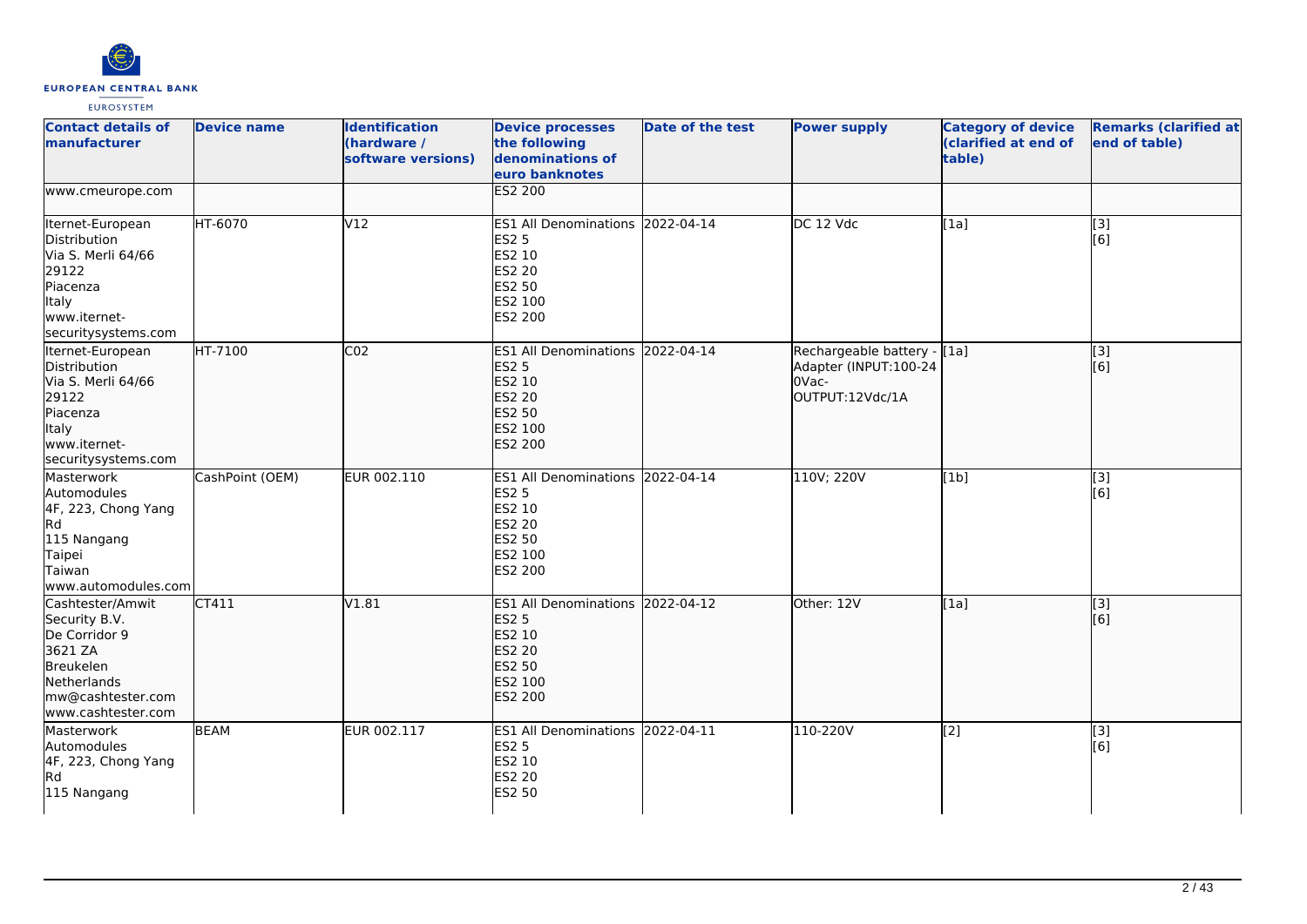

| <b>Contact details of</b><br>manufacturer<br>Taipei                                                                                         | <b>Device name</b> | <b>Identification</b><br>(hardware /<br>software versions)                                     | <b>Device processes</b><br>the following<br>denominations of<br>euro banknotes<br>ES2 100                                                         | Date of the test | <b>Power supply</b> | <b>Category of device</b><br>(clarified at end of<br>table) | <b>Remarks (clarified at</b><br>end of table) |
|---------------------------------------------------------------------------------------------------------------------------------------------|--------------------|------------------------------------------------------------------------------------------------|---------------------------------------------------------------------------------------------------------------------------------------------------|------------------|---------------------|-------------------------------------------------------------|-----------------------------------------------|
| Taiwan<br>www.automodules.com                                                                                                               |                    |                                                                                                | ES2 200                                                                                                                                           |                  |                     |                                                             |                                               |
| <b>TNSi Europe GmbH</b><br>Amsterdamsestrasse<br>230<br>50735<br>Köln<br>Germany<br>www.t-ns.co.jp                                          | <b>BR-7200B</b>    | <b>Banknote Circulary</b><br>Acceptor for Ticketing<br><b>Validation Software</b><br>Val. V.51 | <b>ES15</b><br>ES1 10<br><b>ES1 20</b><br>ES1 50<br>ES1 100<br>ES1 200<br><b>ES2 5</b><br>ES2 10<br><b>ES2 20</b><br>ES2 50<br>ES2 100<br>ES2 200 | 2022-03-30       | Other: 24V          | [1b]                                                        | $\overline{[2]}$<br>[3]<br>[6]<br>[8]         |
| <b>TNSi Europe GmbH</b><br>Amsterdamsestrasse<br>230<br>50735<br>Köln<br>Germany<br>www.t-ns.co.jp                                          | <b>BV-6200G</b>    | <b>Validation Software</b><br>Val. V.51                                                        | <b>ES15</b><br>ES1 10<br>ES1 20<br>ES1 50<br>ES1 100<br>ES1 200<br><b>ES2 5</b><br>ES2 10<br>ES2 20<br>ES2 50<br>ES2 100<br>ES2 200               | 2022-03-30       | Other: 24 V         | [1b]                                                        | $\overline{[2]}$<br>[3]<br>[6]<br>[8]         |
| Cashtester/Amwit<br>Security B.V.<br>De Corridor 9<br>3621 ZA<br><b>Breukelen</b><br>Netherlands<br>mw@cashtester.com<br>www.cashtester.com | <b>BC 141 SD</b>   | C41                                                                                            | ES1 All Denominations 2022-03-29<br><b>ES2 5</b><br>ES2 10<br><b>ES2 20</b><br>ES2 50<br>ES2 100<br>ES2 200                                       |                  | 220V                | $\overline{[2]}$                                            | $\overline{[}3]$<br>[6]                       |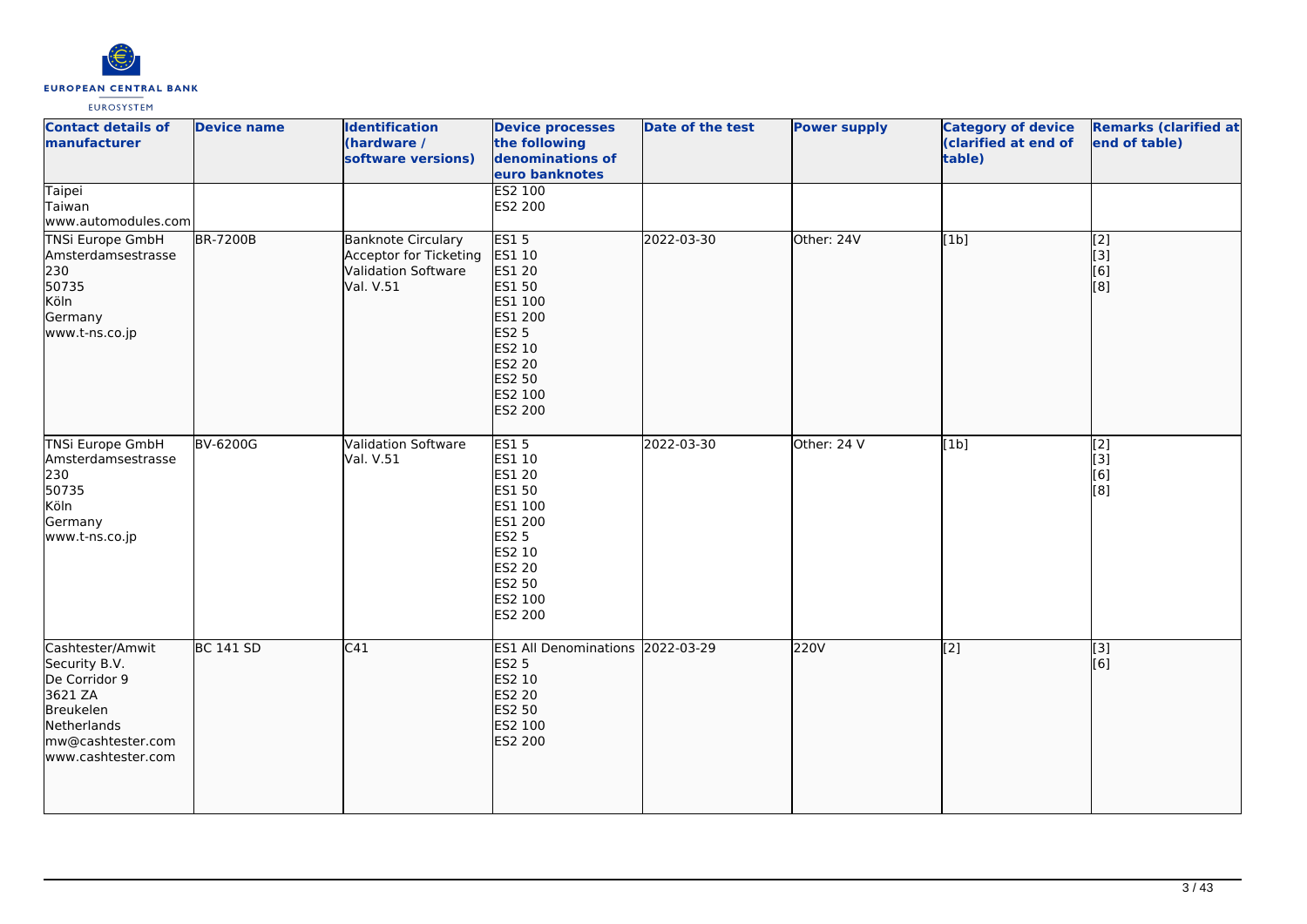

| <b>Contact details of</b><br>manufacturer                                                                                            | <b>Device name</b>   | <b>Identification</b><br>(hardware /<br>software versions) | <b>Device processes</b><br>the following<br>denominations of<br>euro banknotes                                     | Date of the test | <b>Power supply</b> | <b>Category of device</b><br>(clarified at end of<br>table) | <b>Remarks (clarified at</b><br>end of table) |
|--------------------------------------------------------------------------------------------------------------------------------------|----------------------|------------------------------------------------------------|--------------------------------------------------------------------------------------------------------------------|------------------|---------------------|-------------------------------------------------------------|-----------------------------------------------|
| Cashtester/Amwit<br>Security B.V.<br>De Corridor 9<br>3621 ZA<br>Breukelen<br>Netherlands<br>mw@cashtester.com<br>www.cashtester.com | <b>BC 241 SD</b>     | C41                                                        | ES1 All Denominations 2022-03-23<br><b>ES2 5</b><br>ES2 10<br><b>ES2 20</b><br><b>ES2 50</b><br>ES2 100<br>ES2 200 |                  | 100-240V            | $\overline{[2]}$                                            | $\overline{[}3]$<br>[6]                       |
| Cashtester/Amwit<br>Security B.V.<br>De Corridor 9<br>3621 ZA<br>Breukelen<br>Netherlands<br>mw@cashtester.com<br>www.cashtester.com | <b>CT 334</b>        | C12                                                        | <b>ES1 All Denominations</b><br><b>ES2 5</b><br>ES2 10<br>ES2 20<br><b>ES2 50</b><br>ES2 100<br><b>ES2 200</b>     | 2022-03-23       | 12V                 | [1a]                                                        | $\overline{[}3]$<br>[6]<br>[4a]               |
| Safescan B.V.<br>Heliumstraat 14<br>2718 SL<br>Zoetermeer<br>Holland<br>info@safescan.com<br>lwww.safescan.com                       | Safescan 2865-S (G2) | 2865SG2-E04                                                | <b>ES1 All Denominations</b><br><b>ES2 5</b><br>ES2 10<br><b>ES2 20</b><br><b>ES2 50</b><br>ES2 100<br>ES2 200     | 2022-03-16       | 100-240V            | $\overline{[2]}$                                            | $\overline{[3]}$<br>[6]                       |
| Fujitsu Frontech<br>Limited<br>1766 Yanokuchi, Inagi-<br>shi<br>206-855<br>Tokyo<br>Japan<br>www.frontech.fujitsu.c<br>om/en         | G60 BRU              | <b>BV10</b><br>EU35AA                                      | ES1 All Denominations 2022-03-04<br><b>ES2 5</b><br>ES2 10<br><b>ES2 20</b><br><b>ES2 50</b><br>ES2 100<br>ES2 200 |                  | $24V$ DC            | $\overline{[2]}$                                            | $\overline{[}3]$                              |
| Hyundai MIB<br>International Co. Ltd.<br>3301, A Bld, 17, Gosan-<br>ro 148beon-gil<br>15850<br>Gunpo-si, Gyeonggi-do,                | MIB-1S               | Main: 5.8; Image: 3.0                                      | <b>ES1 All Denominations</b><br><b>ES2 5</b><br>ES2 10<br><b>ES2 20</b><br><b>ES2 50</b><br>ES2 100                | 2022-02-24       | Mains               | $\overline{[2]}$                                            | [3]<br>[6]                                    |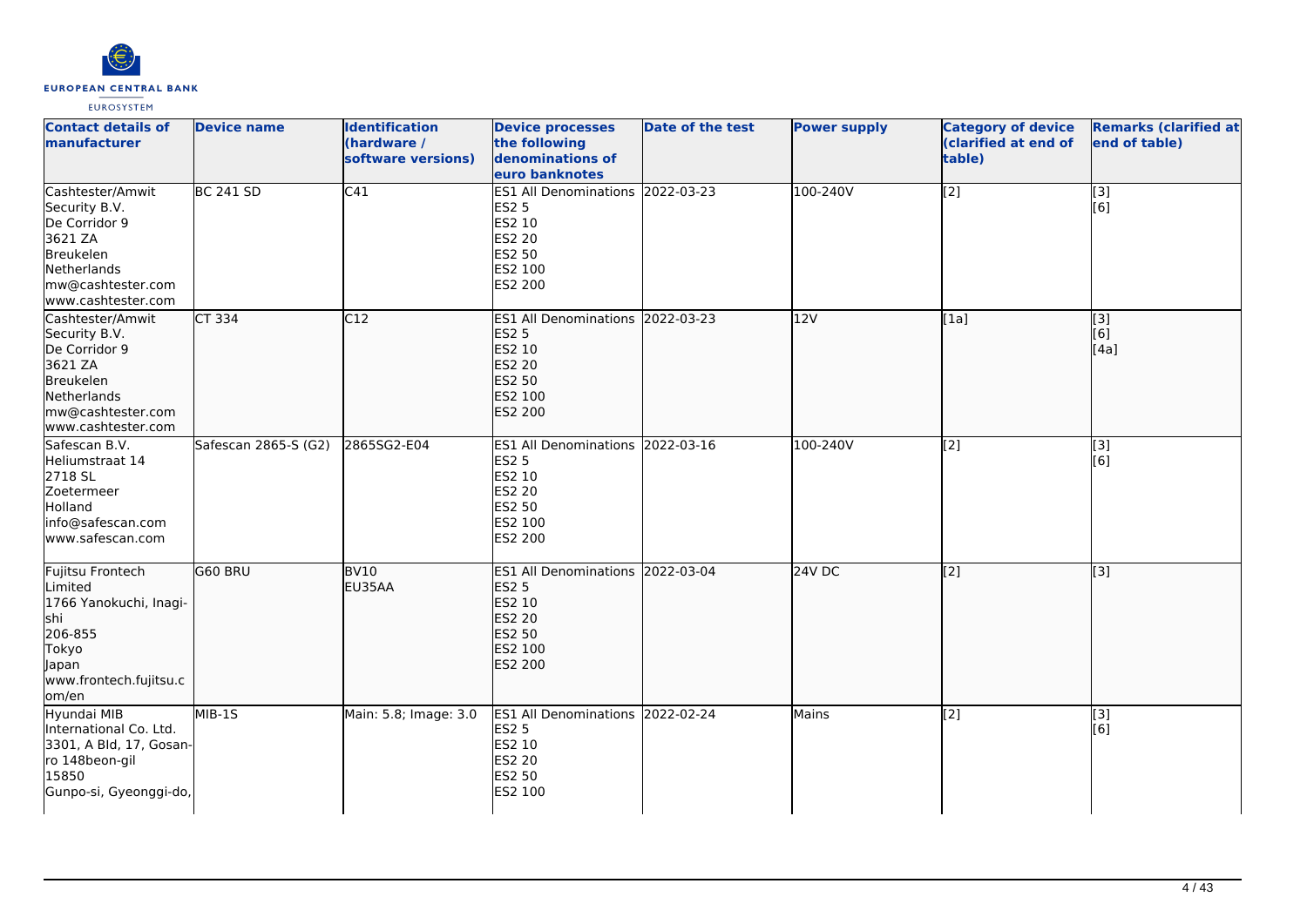

| <b>Contact details of</b><br>manufacturer                                                                                                                                                | <b>Device name</b> | <b>Identification</b><br>(hardware /<br>software versions)                                                          | <b>Device processes</b><br>the following<br>denominations of<br>euro banknotes                              | <b>Date of the test</b> | <b>Power supply</b> | <b>Category of device</b><br>(clarified at end of<br>table) | <b>Remarks (clarified at</b><br>end of table) |
|------------------------------------------------------------------------------------------------------------------------------------------------------------------------------------------|--------------------|---------------------------------------------------------------------------------------------------------------------|-------------------------------------------------------------------------------------------------------------|-------------------------|---------------------|-------------------------------------------------------------|-----------------------------------------------|
| 15850, Gunpo City<br>KOREA (Republic)<br>sjpark5423@hyundaim<br>ib.com<br>www.hyundaimib.com                                                                                             |                    |                                                                                                                     | ES2 200                                                                                                     |                         |                     |                                                             |                                               |
| Comercial del Sur de<br>Papelariá, S.L.<br>C/. Bodequeros, 54<br>29006<br>Málaga<br>Spain<br>www.liderpapel.com                                                                          | KF14930-N2         | C <sub>22</sub>                                                                                                     | <b>ES1 All Denominations</b><br><b>ES2 5</b><br>ES2 10<br><b>ES2 20</b><br>ES2 50<br>ES2 100<br>ES2 200     | 2022-02-22              | Adapter 12V DC      | [1a]                                                        | [3]                                           |
| Nanjing NUMENMATIC Numenmatic SH-27C<br>TECH Co., LTD<br>$606#$ , Jiuzhou B<br>Building, PingYang<br>325400<br>WenZhou City<br>China<br>brian@numenmatic.co<br>lm.<br>www.numenmatic.com |                    | Mainboard; CIS; IR;<br>MG; UV; Motor<br>SW1:11520<br>SW2:A8611333<br>SW3:CSNM06C10306<br>SW4:20220221190159 ES2 100 | ES1 All Denominations 2022-02-21<br><b>ES2 5</b><br>ES2 10<br>ES2 20<br><b>ES2 50</b><br>ES2 200            |                         | 110V 220V           | [2]                                                         | $\overline{[3]}$<br>[6]                       |
| Suzhou Ribao<br>Technology Co., Ltd<br>No.299, YuanQi Rd<br>Yuanhe Technology<br>Park<br>Xiangcheng<br>215133<br>Suzhou<br>China<br>info@nippo.com.cn<br>www.ribaotechnology.c<br>lom    | <b>BC-40</b>       | <b>ECB: 0002</b>                                                                                                    | ES1 All Denominations 2022-02-14<br><b>ES2 5</b><br><b>ES2 10</b><br>ES2 20<br>ES2 50<br>ES2 100<br>ES2 200 |                         | 110V, 220V          | $\overline{[2]}$                                            | $\overline{[3]}$<br>[6]                       |
| Masterwork<br>Automodules<br>4F, 223, Chong Yang<br>Rd                                                                                                                                   | NC-3301            | EUR 002.007                                                                                                         | <b>ES1 All Denominations</b><br><b>ES2 5</b><br>ES2 10<br><b>ES2 20</b>                                     | 2022-02-09              | 110V - 220V         | [2]                                                         | [3]<br>[6]                                    |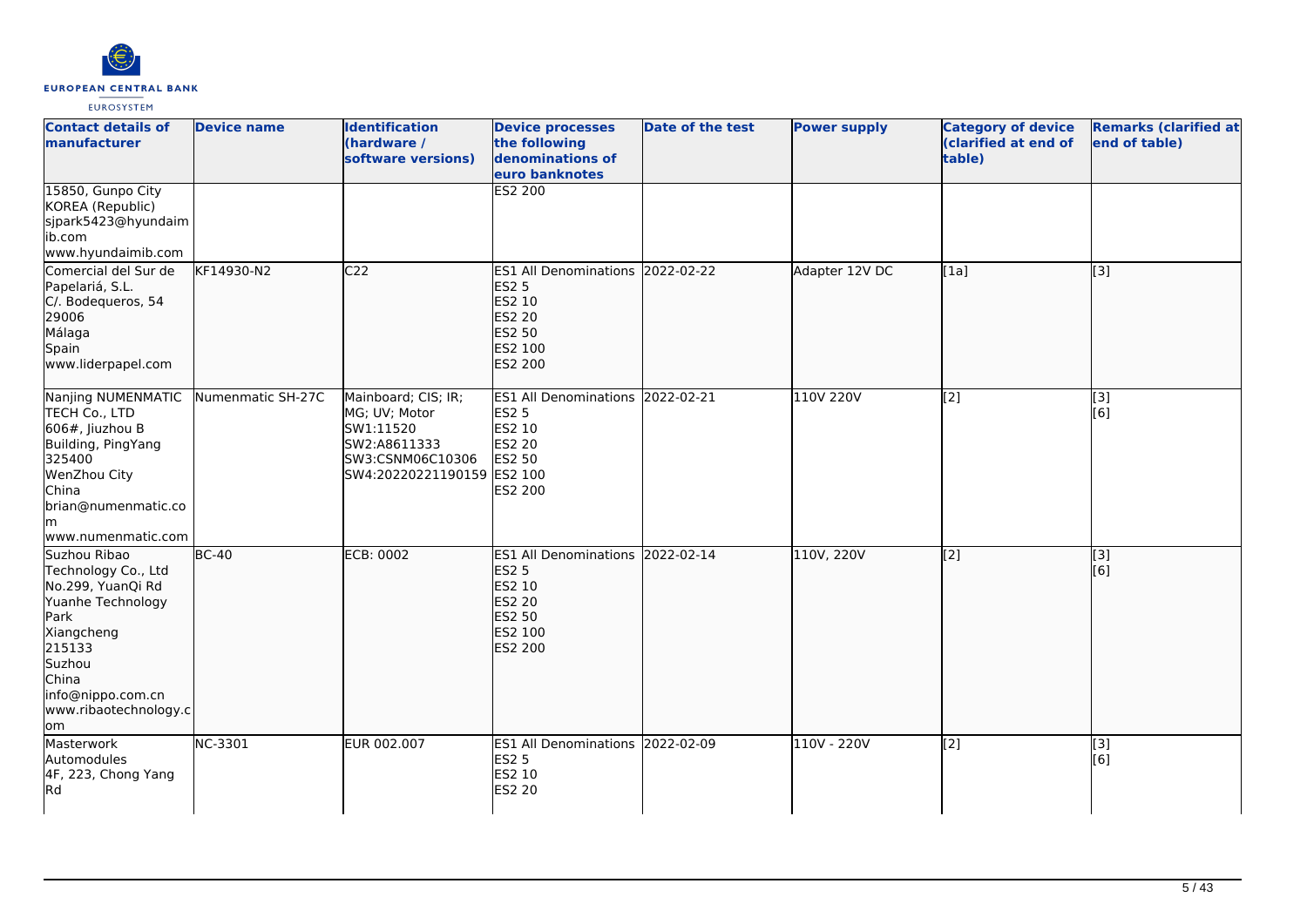

| <b>Contact details of</b><br>manufacturer                                                                                     | <b>Device name</b> | <b>Identification</b><br>(hardware /<br>software versions) | <b>Device processes</b><br>the following<br>denominations of<br>euro banknotes                                     | <b>Date of the test</b> | <b>Power supply</b>                      | <b>Category of device</b><br>(clarified at end of<br>table) | <b>Remarks (clarified at</b><br>end of table) |
|-------------------------------------------------------------------------------------------------------------------------------|--------------------|------------------------------------------------------------|--------------------------------------------------------------------------------------------------------------------|-------------------------|------------------------------------------|-------------------------------------------------------------|-----------------------------------------------|
| 115 Nangang<br>Taipei<br>Taiwan<br>www.automodules.com                                                                        |                    |                                                            | <b>ES2 50</b><br>ES2 100<br>ES2 200                                                                                |                         |                                          |                                                             |                                               |
| Masterwork<br>Automodules<br>4F, 223, Chong Yang<br><b>Rd</b><br>115 Nangang<br>Taipei<br>Taiwan<br>www.automodules.com       | NC-3501            | EUR 002.007                                                | ES1 All Denominations 2022-02-09<br><b>ES2 5</b><br>ES2 10<br><b>ES2 20</b><br><b>ES2 50</b><br>ES2 100<br>ES2 200 |                         | 110V - 220V                              | [2]                                                         | [3]<br>[6]                                    |
| Masterwork<br>Automodules<br>4F, 223, Chong Yang<br>Rd<br>115 Nangang<br>Taipei<br>Taiwan<br>www.automodules.com              | <b>IIAN</b>        | v1.3                                                       | <b>ES1 All Denominations</b><br><b>ES2 5</b><br>ES2 10<br><b>ES2 20</b><br>ES2 50<br>ES2 100<br>ES2 200            | 2022-02-03              | Adapter 5V or AA<br>Batterie             | [1b]                                                        | [3]<br>[6]                                    |
| Giesecke+Devrient<br>Currency Technology<br>GmbH<br>Prinzregentenstraße<br>159<br>81677<br>Munich<br>Germany<br>www.gi-de.com | ProNote 1a         | 200.3                                                      | <b>ES1 All Denominations</b><br><b>ES2 5</b><br>ES2 10<br><b>ES2 20</b><br>ES2 50<br>ES2 100<br><b>ES2 200</b>     | 2022-01-19              | 110V/120V, Other:<br>100-240V 50/60Hz 3A | $\left[ \begin{matrix} 2 \end{matrix} \right]$              | $\overline{[}3]$<br>[6]                       |
| CM Europe B.V.<br>Danzigweg 15<br>7418 EN<br>Deventer<br>Nederland<br>info@cmeurope.com<br>www.cmeurope.com                   | <b>B108</b>        | 1.0                                                        | ES1 All Denominations 2022-01-17<br><b>ES2 5</b><br>ES2 10<br><b>ES2 20</b><br>ES2 50<br>ES2 100<br>ES2 200        |                         | Mains 220V                               | [2]                                                         | [3]<br>[6]                                    |
| CM Europe B.V.<br>Danzigweg 15                                                                                                | D001               | 329                                                        | <b>ES1 All Denominations</b><br><b>ES2 5</b>                                                                       | 2022-01-17              | Mains 220V                               | [1a]                                                        | $\overline{[}3]$<br>[6]                       |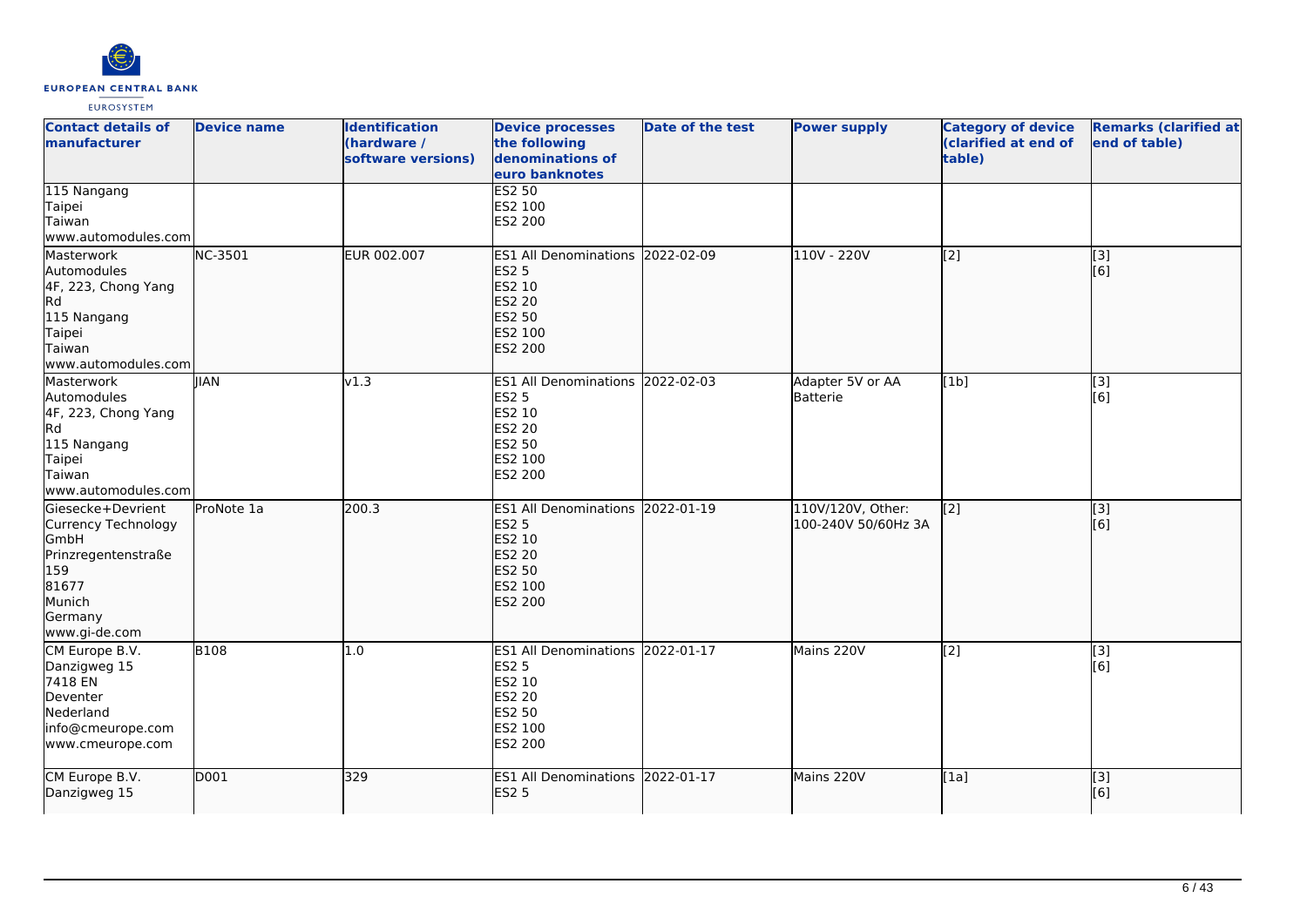

| <b>Contact details of</b><br><b>manufacturer</b>                                                              | <b>Device name</b>         | <b>Identification</b><br>(hardware /<br>software versions) | <b>Device processes</b><br>the following<br>denominations of<br>euro banknotes                                            | <b>Date of the test</b> | <b>Power supply</b> | <b>Category of device</b><br>(clarified at end of<br>table) | <b>Remarks (clarified at</b><br>end of table) |
|---------------------------------------------------------------------------------------------------------------|----------------------------|------------------------------------------------------------|---------------------------------------------------------------------------------------------------------------------------|-------------------------|---------------------|-------------------------------------------------------------|-----------------------------------------------|
| 7418 EN<br>Deventer<br>Nederland<br>info@cmeurope.com<br>www.cmeurope.com                                     |                            |                                                            | <b>ES2 10</b><br><b>ES2 20</b><br>ES2 50<br>ES2 100<br><b>ES2 200</b>                                                     |                         |                     |                                                             |                                               |
| CM Europe B.V.<br>Danzigweg 15<br>7418 EN<br>Deventer<br>Nederland<br>info@cmeurope.com<br>www.cmeurope.com   | D005                       | B21                                                        | ES1 All Denominations 2022-01-17<br><b>ES2 5</b><br>ES2 10<br>ES2 20<br>ES2 50<br>ES2 100<br>ES2 200                      |                         | Mains 220V          | [1a]                                                        | $\overline{[3]}$<br>[6]                       |
| Safescan B.V.<br>Heliumstraat 14<br>2718 SL<br>Zoetermeer<br>Holland<br>info@safescan.com<br>www.safescan.com | Safescan 155-S (GD-<br>R2) | S31-71                                                     | ES1 All Denominations 2022-01-12<br><b>ES2 5</b><br>ES2 10<br><b>ES2 20</b><br><b>ES2 50</b><br>ES2 100<br><b>ES2 200</b> |                         | 110V-220V           | [1a]                                                        | $\overline{[}3]$<br>[6]                       |
| Safescan B.V.<br>Heliumstraat 14<br>2718 SL<br>Zoetermeer<br>Holland<br>info@safescan.com<br>www.safescan.com | Safescan 155-S (NT-<br>R1) | S31-71                                                     | ES1 All Denominations 2022-01-12<br><b>ES2 5</b><br>ES2 10<br><b>ES2 20</b><br>ES2 50<br>ES2 100<br>ES2 200               |                         | 110V-220V           | [1a]                                                        | [3]<br>[6]                                    |
| Safescan B.V.<br>Heliumstraat 14<br>2718 SL<br>Zoetermeer<br>Holland<br>info@safescan.com<br>www.safescan.com | Safescan 2665-S            | $561 - 11$                                                 | ES1 All Denominations 2022-01-12<br><b>ES2 5</b><br>ES2 10<br><b>ES2 20</b><br>ES2 50<br>ES2 100<br>ES2 200               |                         | Mains 110V-220V     | $\overline{[2]}$                                            | $\overline{[3]}$<br>[6]                       |
| GO Europe GmbH                                                                                                | <b>NC 620</b>              | U30 008                                                    | <b>ES2 5</b>                                                                                                              | 2021-12-15              | Mains, 220V         | [2]                                                         | [3]                                           |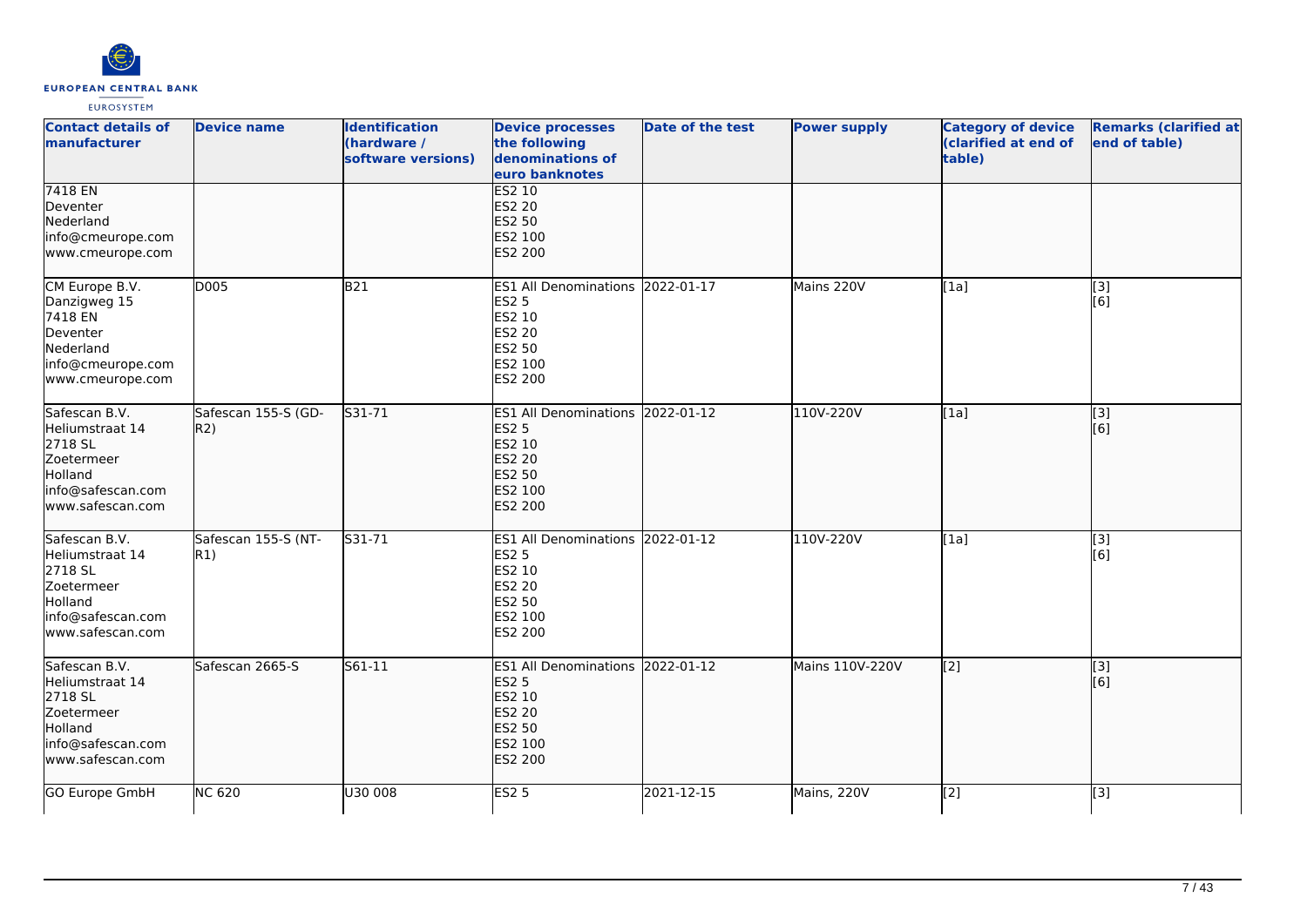

| <b>Contact details of</b><br>manufacturer                                                                                 | <b>Device name</b>  | <b>Identification</b><br>(hardware /<br>software versions) | <b>Device processes</b><br>the following<br>denominations of<br>euro banknotes                                     | <b>Date of the test</b> | <b>Power supply</b> | <b>Category of device</b><br>(clarified at end of<br>table) | <b>Remarks (clarified at</b><br>end of table) |
|---------------------------------------------------------------------------------------------------------------------------|---------------------|------------------------------------------------------------|--------------------------------------------------------------------------------------------------------------------|-------------------------|---------------------|-------------------------------------------------------------|-----------------------------------------------|
| Zum Kraftwerk 1<br>45527<br>Hattingen<br>Germany<br>Bemd.koenig@go-<br>europe.com<br>www.go-europe.com                    |                     |                                                            | <b>ES2 10</b><br><b>ES2 20</b><br>ES2 50<br>ES2 100<br>ES2 200                                                     |                         |                     |                                                             | [6]                                           |
| Safescan B.V.<br>Heliumstraat 14<br>2718 SL<br>Zoetermeer<br>Holland<br>info@safescan.com<br>www.safescan.com             | Safescan 155-S (G2) | EU-01                                                      | ES1 All Denominations 2021-12-15<br><b>ES2 5</b><br>ES2 10<br><b>ES2 20</b><br><b>ES2 50</b><br>ES2 100<br>ES2 200 |                         | 110V 220V           | [1a]                                                        | $\overline{[}$ [3]<br>[6]                     |
| Safescan B.V.<br>Heliumstraat 14<br>2718 SL<br>Zoetermeer<br>Holland<br>info@safescan.com<br>lwww.safescan.com            | Safescan 2465-S     | S55-71                                                     | ES1 All Denominations 2021-12-15<br>ES2 5<br>ES2 10<br><b>ES2 20</b><br>ES2 50<br>ES2 100<br>ES2 200               |                         | Mains 110V 220V     | [2]                                                         | [3]<br>[6]                                    |
| GO Europe GmbH<br>Zum Kraftwerk 1<br>45527<br>Hattingen<br>Germany<br>Bemd.koenig@go-<br>europe.com<br>www .go-europe.com | <b>NC 590</b>       | <b>BJ-LSJ-MB</b><br>U30 008                                | <b>ES2 5</b><br>ES2 10<br><b>ES2 20</b><br>ES2 50<br>ES2 100<br>ES2 200                                            | 2021-12-15              | Mains, 220V         | $\overline{[2]}$                                            | $\overline{[}3]$<br>[6]                       |
| GO Europe GmbH<br>Zum Kraftwerk 1<br>45527<br>Hattingen<br>Germany<br>Bemd.koenig@go-<br>europe.com<br>www.go-europe.com  | <b>NC 570</b>       | BJ-82+1000-MB<br>U30 008                                   | <b>ES2 5</b><br>ES2 10<br>ES2 20<br>ES2 50<br>ES2 100<br>ES2 200                                                   | 2021-12-15              | Mains, 220V         | $\overline{[2]}$                                            | [3]<br>[6]                                    |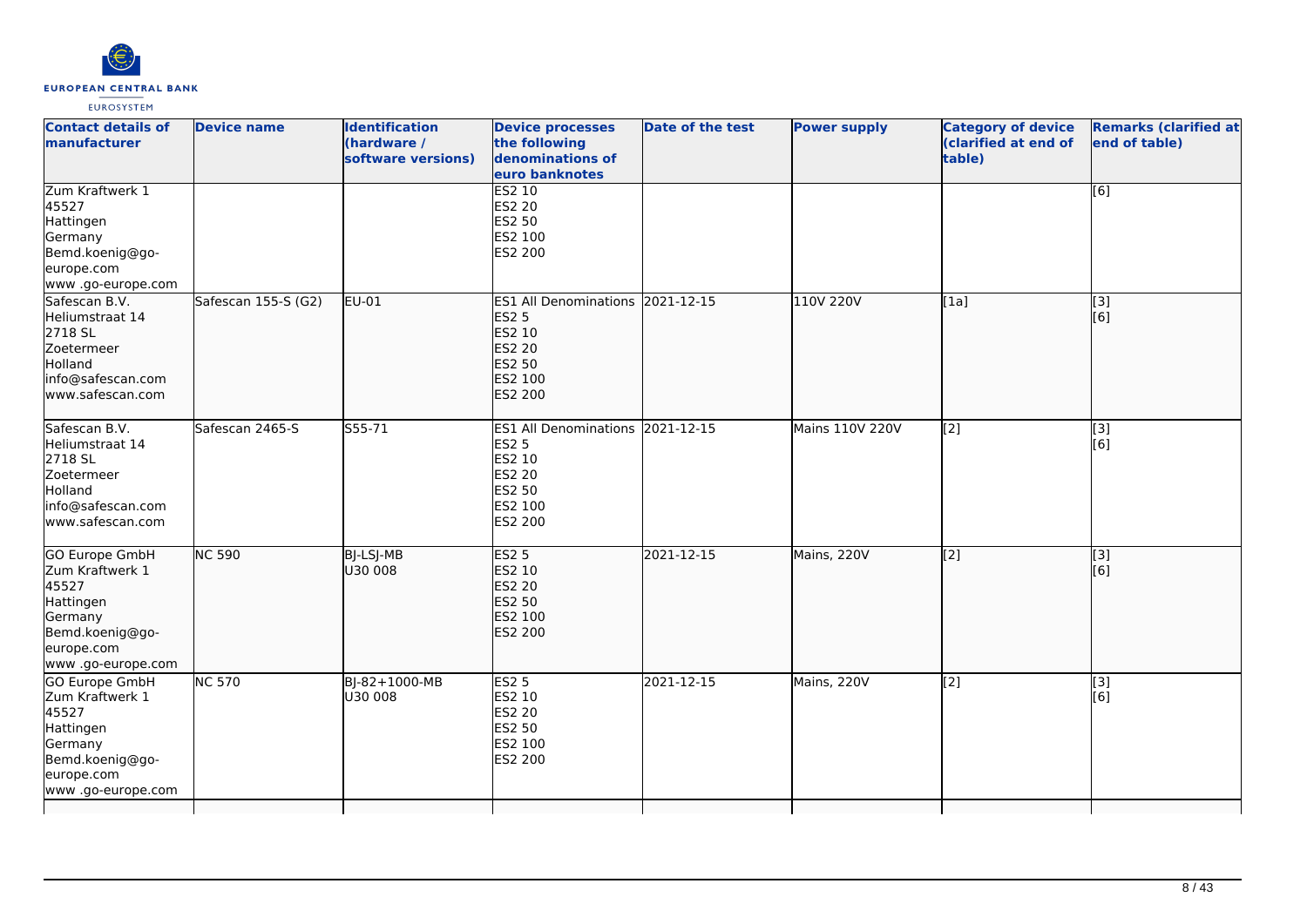

| <b>Contact details of</b><br>manufacturer                                                                                                                                                                                             | <b>Device name</b>                    | <b>Identification</b><br>(hardware /<br>software versions) | <b>Device processes</b><br>the following<br>denominations of<br>euro banknotes                                            | Date of the test | <b>Power supply</b> | <b>Category of device</b><br>(clarified at end of<br>table) | <b>Remarks (clarified at</b><br>end of table) |
|---------------------------------------------------------------------------------------------------------------------------------------------------------------------------------------------------------------------------------------|---------------------------------------|------------------------------------------------------------|---------------------------------------------------------------------------------------------------------------------------|------------------|---------------------|-------------------------------------------------------------|-----------------------------------------------|
| Cashtester/Amwit<br>Security B.V.<br>De Corridor 9<br>3621 ZA<br>Breukelen<br>Netherlands<br>mw@cashtester.com<br>www.cashtester.com                                                                                                  | <b>BC 242 SD</b>                      | $C21 - 1$                                                  | ES1 All Denominations 2021-12-13<br><b>ES2 5</b><br>ES2 10<br><b>ES2 20</b><br><b>ES2 50</b><br>ES2 100<br><b>ES2 200</b> |                  | 100-240V            | $\overline{[2]}$                                            | $\overline{[}3]$<br>[6]                       |
| ZHEJIANG SEMTOM<br><b>ELECTRONIC CO. LTD</b><br>1 Bldg, Section B<br>Shoes Ind. Zone Eco.<br>Development Area,<br>Pingyan<br>325401 Wenzhou<br>Zhejiang<br><b>CHINA</b><br>sales3@semtom.com<br>http://www.semtom.co<br>$\mathsf{m}/$ | ST-1400                               | V1.0                                                       | ES1 All Denominations 2021-12-13<br><b>ES2 5</b><br>ES2 10<br><b>ES2 20</b><br><b>ES2 50</b><br>ES2 100<br>ES2 200        |                  | Mains 220V          | [2]                                                         | [3]<br>[6]                                    |
| Suzo international NL.<br>B.V. / Suzohapp<br>Rijnzathe 12<br>3454PV<br>De Meern<br><b>Netherlands</b><br>info@suzohapp.nl<br>eu.suzohapp.com                                                                                          | Bill-to-Bill 100/200/300 EU1111<br>XE |                                                            | ES1 All Denominations 2021-12-09<br><b>ES2 5</b><br>ES2 10<br><b>ES2 20</b><br><b>ES2 50</b><br>ES2 100<br><b>ES2 200</b> |                  | Other_12/24_V       | [1b]                                                        | $\overline{[3]}$<br>[6]                       |
| Suzo international NL.<br>B.V. / Suzohapp<br>Rijnzathe 12<br>3454PV<br>De Meern<br>Netherlands<br>info@suzohapp.nl<br>eu.suzohapp.com                                                                                                 | MFL-XXXX-EU1230<br><b>CCNET</b>       | EU1230                                                     | ES1 All Denominations 2021-12-09<br><b>ES2 5</b><br>ES2 10<br><b>ES2 20</b><br><b>ES2 50</b><br>ES2 100<br>ES2 200        |                  | Other:_12/24_V      | [1b]                                                        | [3]<br>[6]                                    |
| Suzo international NL.<br>B.V. / Suzohapp<br>Rijnzathe 12                                                                                                                                                                             | Bill-to-Bill 100/200/300 EU1192       |                                                            | ES1 All Denominations 2021-12-09<br><b>ES2 5</b><br><b>ES2 10</b>                                                         |                  | Other_12/24_V       | [1b]                                                        | $\sqrt{3}$<br>[6]                             |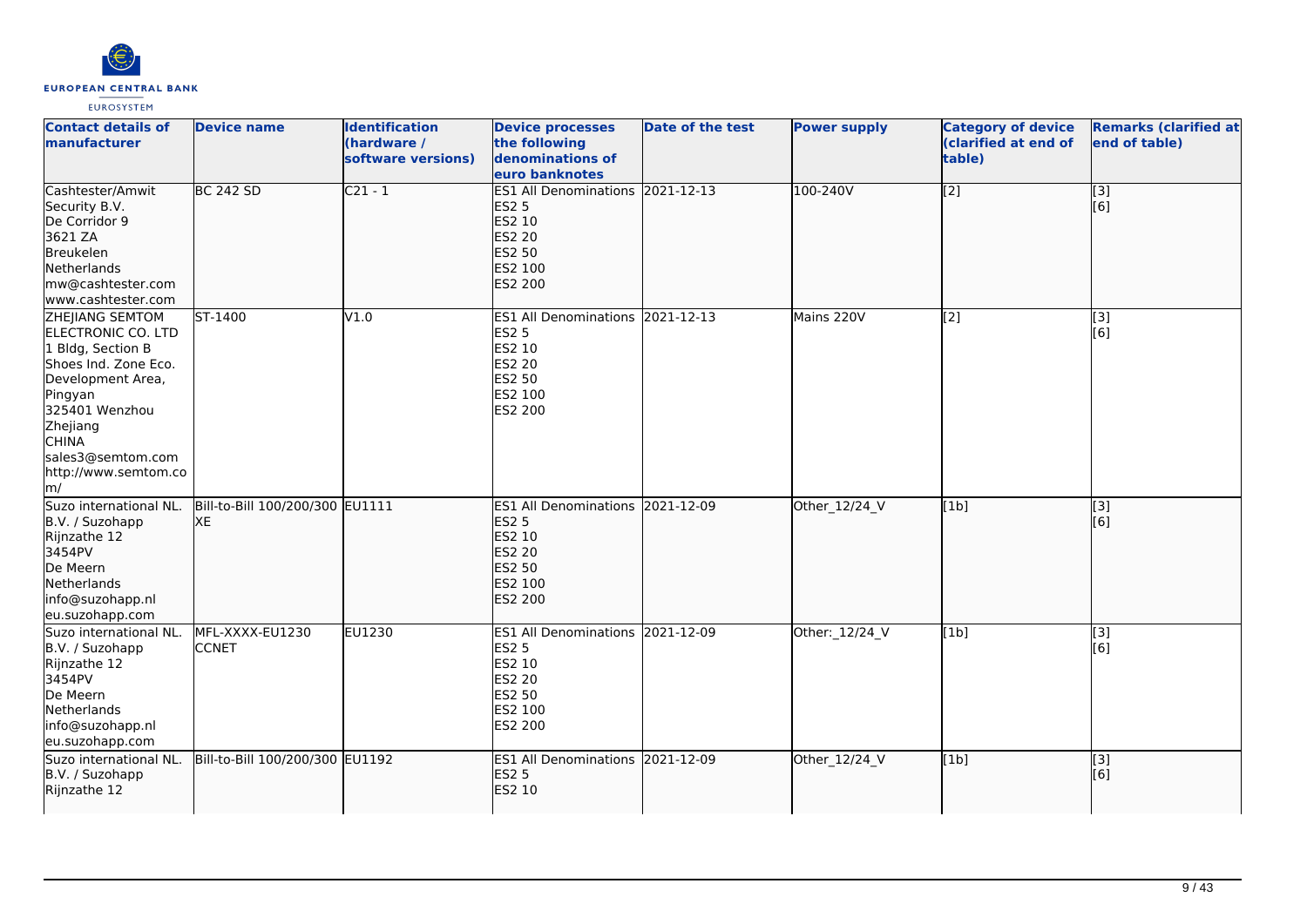

| <b>Contact details of</b><br>manufacturer                                                                                                                                        | <b>Device name</b> | <b>Identification</b><br>(hardware /<br>software versions) | <b>Device processes</b><br>the following<br>denominations of<br>euro banknotes                                     | Date of the test | <b>Power supply</b> | <b>Category of device</b><br>(clarified at end of<br>table) | <b>Remarks (clarified at</b><br>end of table) |
|----------------------------------------------------------------------------------------------------------------------------------------------------------------------------------|--------------------|------------------------------------------------------------|--------------------------------------------------------------------------------------------------------------------|------------------|---------------------|-------------------------------------------------------------|-----------------------------------------------|
| 3454PV<br>De Meern<br>Netherlands<br>info@suzohapp.nl<br>eu.suzohapp.com                                                                                                         |                    |                                                            | <b>ES2 20</b><br>ES2 50<br>ES2 100<br>ES2 200                                                                      |                  |                     |                                                             |                                               |
| Hilton Europe S.L.<br>Principe de Vergara<br>5-bajo dcha.<br>28001<br>Madrid<br>Spain<br>www.hiltoneurope.com                                                                    | b8000              | $C21-1$                                                    | <b>ES1 All Denominations</b><br><b>ES2 5</b><br>ES2 10<br><b>ES2 20</b><br><b>ES2 50</b><br>ES2 100<br>ES2 200     | 2021-12-02       | Mains, 220V         | [2]                                                         | [3]                                           |
| Shenzhen Double<br>Power Electronics Co.,<br>Ltd<br>Rm 1281, 12/F,<br>Yunsong Building<br>Tairan 8rh Road<br>District Shenzen<br>Chegongmiao Futian<br>China<br>www.szdpower.com | <b>DP-7300</b>     | $C21-1$                                                    | ES1 All Denominations 2021-11-26<br><b>ES2 5</b><br>ES2 10<br><b>ES2 20</b><br>ES2 50<br>ES2 100<br>ES2 200        |                  | Other: 100-240V     | $\overline{[2]}$                                            | [3]<br>[6]                                    |
| Shenzhen Double<br>Power Electronics Co.,<br>Ltd<br>Rm 1281, 12/F,<br>Yunsong Building<br>Tairan 8rh Road<br>District Shenzen<br>Chegongmiao Futian<br>China<br>www.szdpower.com | <b>DP-2288</b>     | CO <sub>3</sub>                                            | ES1 All Denominations 2021-11-26<br><b>ES2 5</b><br>ES2 10<br><b>ES2 20</b><br><b>ES2 50</b><br>ES2 100<br>ES2 200 |                  | other: 12V Adapter  | [1a]                                                        | [3]<br>[6]                                    |
| Laurel Bank Machines<br>Co Ltd<br>1-1-2 Toranomon<br>Minato-ku<br>Tokyo<br>Japan                                                                                                 | $1-923$            | -923-Main V04<br>Currency Counter                          | ES1 All Denominations 2021-11-26<br><b>ES2 5</b><br>ES2 10<br>ES2 20<br><b>ES2 50</b><br>ES2 100                   |                  | 100V - 240V         | $\overline{[2]}$                                            | $\overline{[}3]$                              |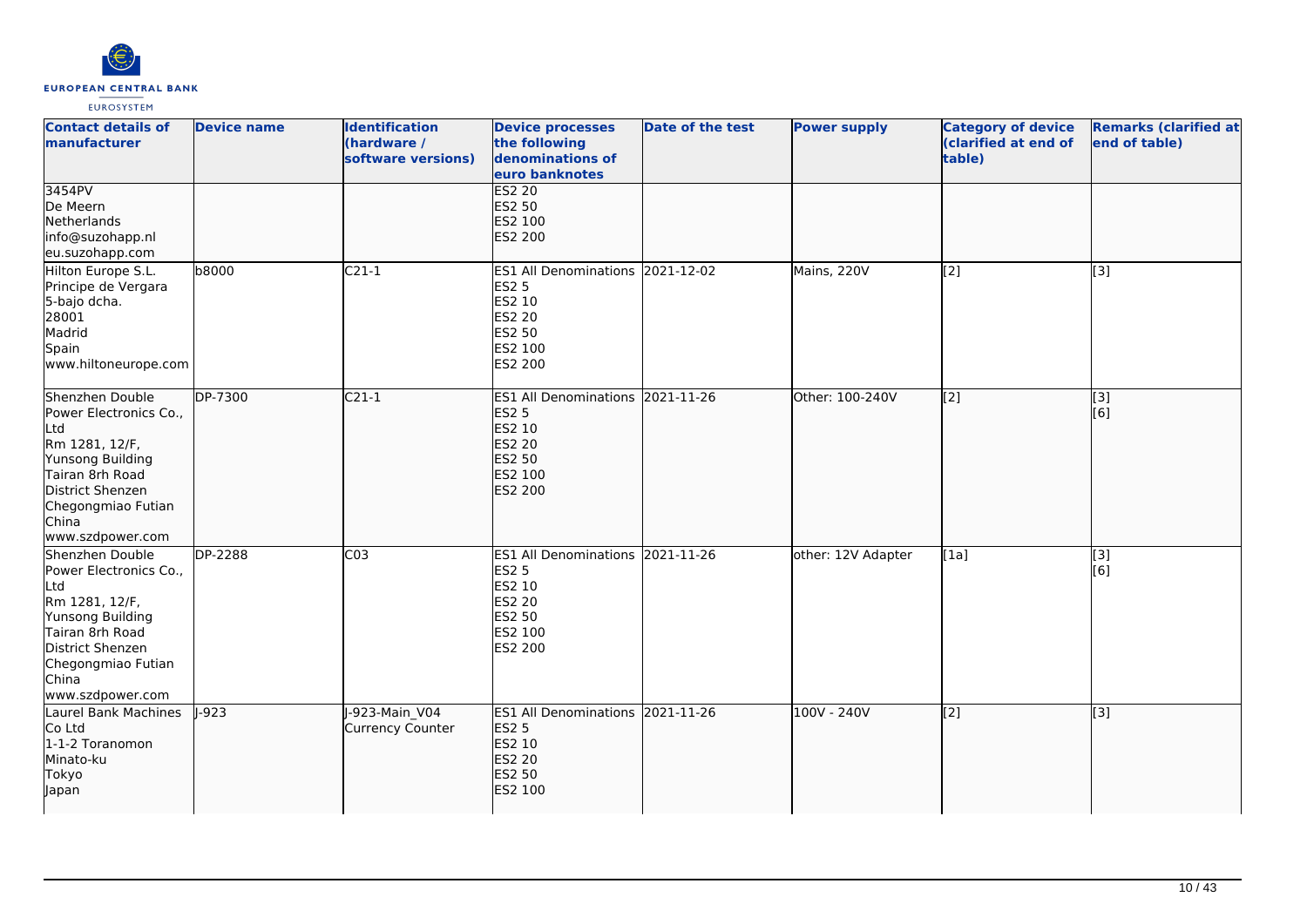

| <b>Contact details of</b><br>manufacturer                                                                                                   | <b>Device name</b> | <b>Identification</b><br>(hardware /<br>software versions) | <b>Device processes</b><br>the following<br>denominations of<br>euro banknotes                                     | Date of the test | <b>Power supply</b> | <b>Category of device</b><br>(clarified at end of<br>table) | <b>Remarks (clarified at</b><br>end of table) |
|---------------------------------------------------------------------------------------------------------------------------------------------|--------------------|------------------------------------------------------------|--------------------------------------------------------------------------------------------------------------------|------------------|---------------------|-------------------------------------------------------------|-----------------------------------------------|
| www.lbm.co.jp                                                                                                                               |                    |                                                            | <b>ES2 200</b>                                                                                                     |                  |                     |                                                             |                                               |
| Innovative Technology NV201 Spectral<br>Ltd<br>Derker Street<br>OL1 4EQ<br>Oldham<br>United Kingdom<br>sales@innovativetechn<br>ology.co.uk |                    | <b>BNV</b><br>EUR01011                                     | ES1 All Denominations 2021-11-25<br><b>ES2 5</b><br>ES2 10<br><b>ES2 20</b><br><b>ES2 50</b><br>ES2 100<br>ES2 200 |                  | $24V$ DC            | [1b]                                                        | $[3]$<br>[6]                                  |
| Innovative Technology NV9 Spectral<br>Ltd<br>Derker Street<br>OL1 4EQ<br>Oldham<br>United Kingdom<br>sales@innovativetechn<br>ology.co.uk   |                    | <b>BNV</b><br>EUR01015                                     | <b>ES1 All Denominations</b><br><b>ES2 5</b><br>ES2 10<br><b>ES2 20</b><br>ES2 50<br>ES2 100<br><b>ES2 200</b>     | 2021-11-25       | 12V DC 24V DC       | [1b]                                                        | $\overline{[}3]$<br>[6]                       |
| Innovative Technology NV9USB+<br>Ltd<br>Derker Street<br>OL1 4EQ<br>Oldham<br>United Kingdom<br>sales@innovativetechn<br>ology.co.uk        |                    | <b>BNV</b><br><b>EUR45F66</b>                              | ES1 All Denominations 2021-11-25<br><b>ES2 5</b><br>ES2 10<br><b>ES2 20</b><br><b>ES2 50</b><br>ES2 100<br>ES2 200 |                  | 12VDC               | [1b]                                                        | [3]<br>[6]                                    |
| Innovative Technology NV10USB+<br>Ltd<br>Derker Street<br>OL1 4EQ<br>Oldham<br>United Kingdom<br>sales@innovativetechn<br>ology.co.uk       |                    | <b>BNV</b><br><b>EUR45H56</b>                              | <b>ES1 All Denominations</b><br><b>ES2 5</b><br>ES2 10<br><b>ES2 20</b><br><b>ES2 50</b><br>ES2 100<br>ES2 200     | 2021-11-25       | 12V DC              | [1b]                                                        | [3]<br>[[6]                                   |
| Innovative Technology NV200                                                                                                                 |                    | <b>BNV</b>                                                 | <b>ES1 All Denominations</b>                                                                                       | 2021-11-25       | 12V/24V DC          | [1b]                                                        | [3]                                           |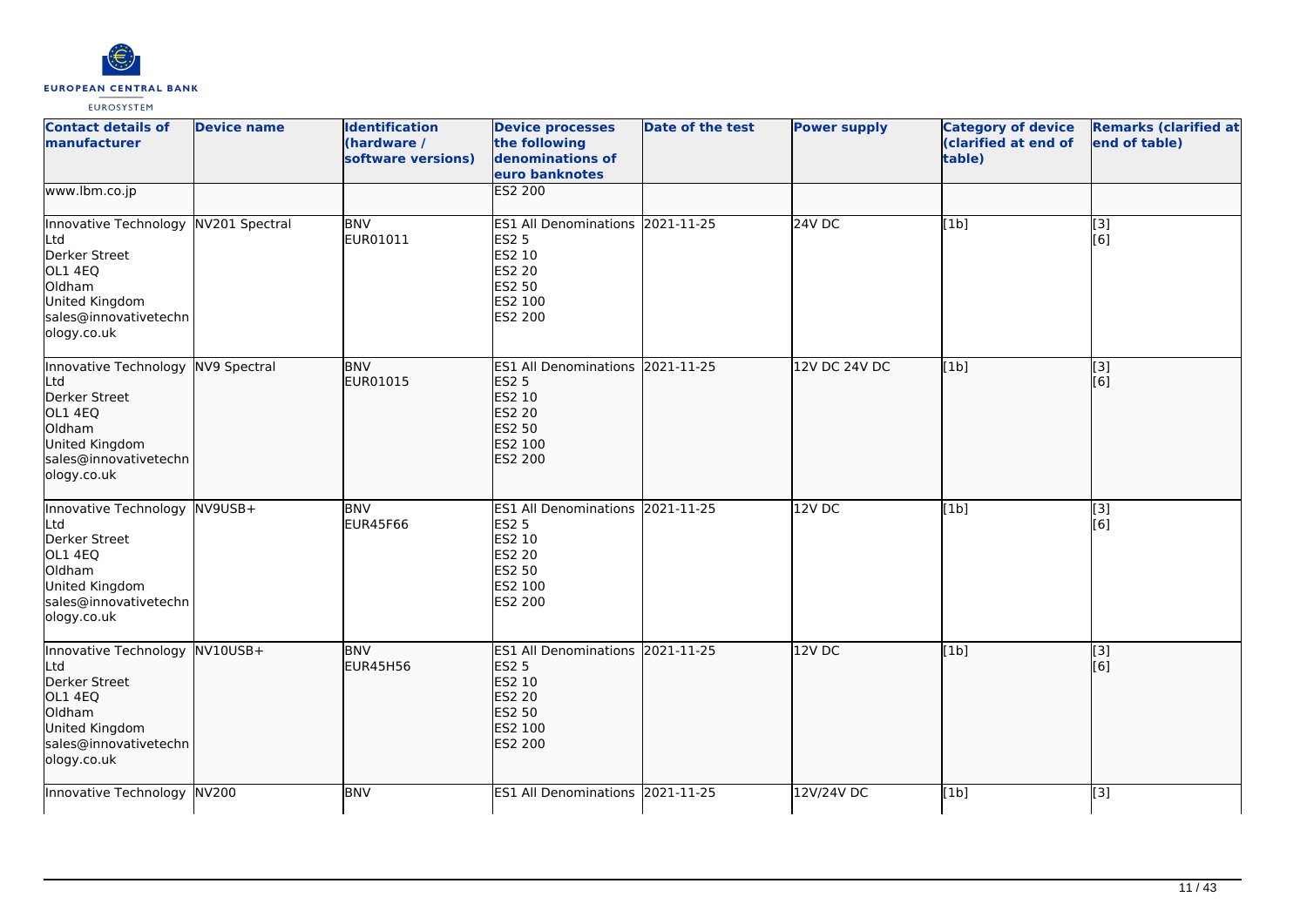

| <b>Contact details of</b><br>manufacturer                                                                                                               | <b>Device name</b> | <b>Identification</b><br>(hardware /<br>software versions)                      | <b>Device processes</b><br>the following<br>denominations of<br>euro banknotes                                 | <b>Date of the test</b> | <b>Power supply</b> | <b>Category of device</b><br>(clarified at end of<br>table) | <b>Remarks (clarified at</b><br>end of table) |
|---------------------------------------------------------------------------------------------------------------------------------------------------------|--------------------|---------------------------------------------------------------------------------|----------------------------------------------------------------------------------------------------------------|-------------------------|---------------------|-------------------------------------------------------------|-----------------------------------------------|
| Ltd<br>Derker Street<br>OL1 4EQ<br>Oldham<br>United Kingdom<br>sales@innovativetechn<br>ology.co.uk                                                     |                    | <b>EUR01G47</b>                                                                 | ES2 <sub>5</sub><br>ES2 10<br>ES2 20<br>ES2 50<br>ES2 100<br>ES2 200                                           |                         |                     |                                                             | $\overline{[6]}$                              |
| Innovative Technology NV200 Spectral<br>Ltd<br>Derker Street<br>OL1 4EQ<br>Oldham<br>United Kingdom<br>sales@innovativetechn<br>ology.co.uk             |                    | <b>BNV</b><br>EUR01039                                                          | <b>ES1 All Denominations</b><br><b>ES2 5</b><br>ES2 10<br><b>ES2 20</b><br>ES2 50<br>ES2 100<br><b>ES2 200</b> | 2021-11-25              | 12V/24V DC          | [1b]                                                        | $\overline{[3]}$<br>[6]                       |
| Innovative Technology NV201<br>Ltd<br>Derker Street<br>OL1 4EQ<br>Oldham<br>United Kingdom<br>sales@innovativetechn<br>ology.co.uk                      |                    | <b>BNV</b><br><b>EUR01C68</b>                                                   | <b>ES1 All Denominations</b><br>ES2 5<br>ES2 10<br>ES2 20<br>ES2 50<br>ES2 100<br>ES2 200                      | 2021-11-25              | 24V DC              | [1b]                                                        | $\overline{[3]}$<br>[6]                       |
| e-Banking Tech Co, Ltd EB-1500+<br>A-1104 Digital Empire<br>906-1, Gwanyangdong<br>431-060<br>Dongangu, Anyang-si<br>Korea<br>www.ebankingtech.co<br>Im |                    | Banknote Discriminator ES1 All Denominations 2021-11-24<br>with CIS<br>09.01.01 | <b>ES2 5</b><br>ES2 10<br><b>ES2 20</b><br>ES2 50<br>ES2 100<br><b>ES2 200</b>                                 |                         | 220V                | $\overline{[2]}$                                            | $\overline{[}3]$<br>[6]                       |
| e-Banking Tech Co, Ltd EB-1500<br>A-1104 Digital Empire<br>906-1, Gwanyangdong<br>431-060<br>Dongangu, Anyang-si                                        |                    | Banknote Discriminator ES1 All Denominations<br>with CIS<br>09.01.01            | <b>ES2 5</b><br>ES2 10<br>ES2 20<br><b>ES2 50</b>                                                              | 2021-11-24              | 220V                | $[2]$                                                       | [3]<br>[6]                                    |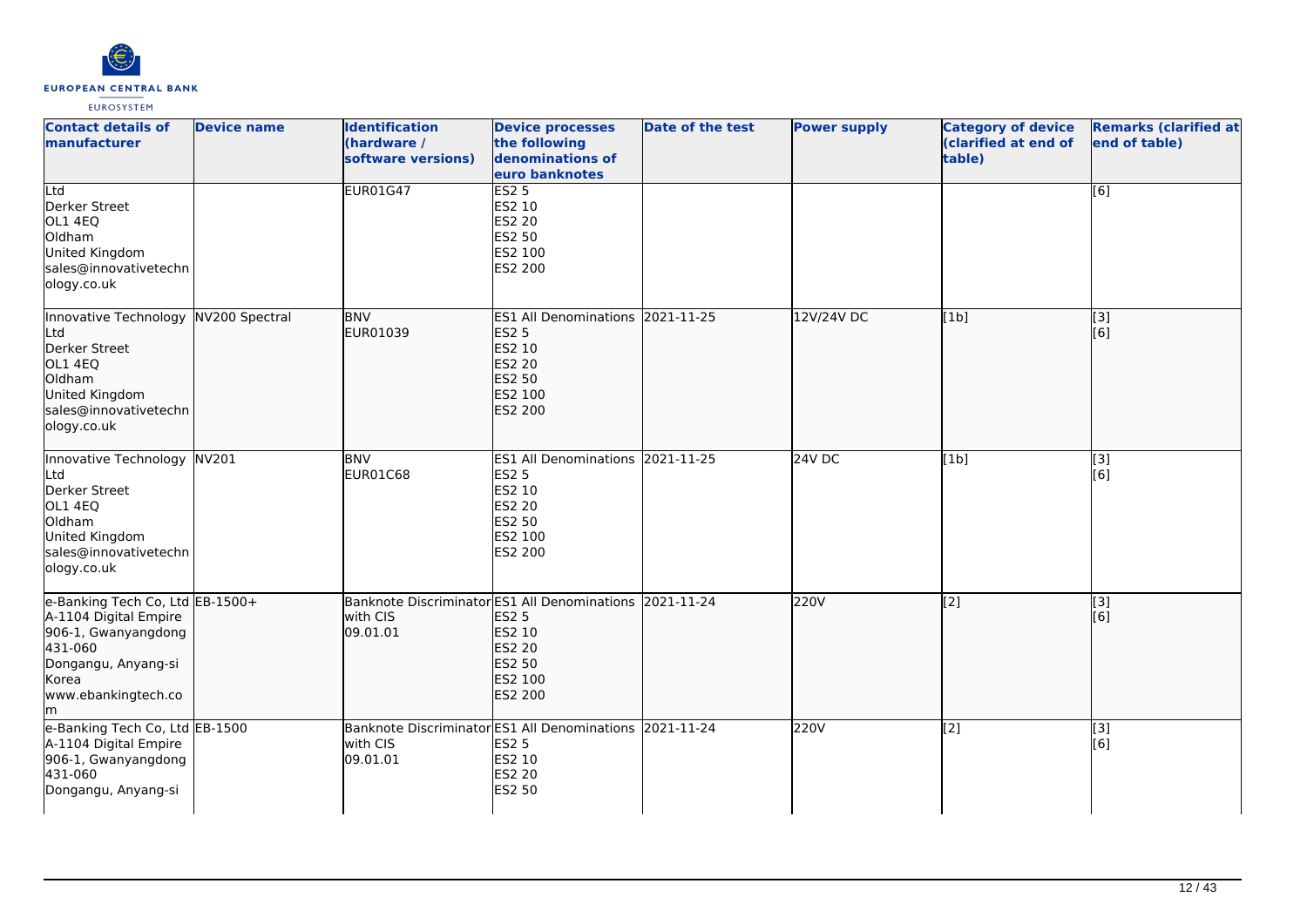

| <b>Contact details of</b><br>manufacturer<br>Korea                                                                                                                                    | <b>Device name</b> | <b>Identification</b><br>(hardware /<br>software versions) | <b>Device processes</b><br>the following<br>denominations of<br>euro banknotes<br>ES2 100                                 | <b>Date of the test</b> | <b>Power supply</b> | <b>Category of device</b><br>(clarified at end of<br>table) | <b>Remarks (clarified at</b><br>end of table) |
|---------------------------------------------------------------------------------------------------------------------------------------------------------------------------------------|--------------------|------------------------------------------------------------|---------------------------------------------------------------------------------------------------------------------------|-------------------------|---------------------|-------------------------------------------------------------|-----------------------------------------------|
| www.ebankingtech.co<br>lm.                                                                                                                                                            |                    |                                                            | ES2 200                                                                                                                   |                         |                     |                                                             |                                               |
| Plus Banking Machines P16<br>Co Ltd<br>Dangsandong-6Ka,<br>Youngdeungpo-Ku<br>340-4<br>Seoul<br>Korea<br>plus@plus.co.kr<br>www.plus.co.kr                                            |                    | Micro Processor type<br>Main P-1.7.1 14.2.4                | ES1 All Denominations 2021-11-18<br><b>ES2 5</b><br>ES2 10<br><b>ES2 20</b><br><b>ES2 50</b><br>ES2 100<br><b>ES2 200</b> |                         | 110V/220V           | $\overline{[2]}$                                            | $\overline{[}3]$<br>[6]                       |
| Suzhou Ribao<br>Technology Co., Ltd<br>No.299, YuanQi Rd<br>Yuanhe Technology<br>Park<br>Xiangcheng<br>215133<br>Suzhou<br>China<br>info@nippo.com.cn<br>www.ribaotechnology.c<br>lom | <b>BC-55</b>       | 020105                                                     | ES1 All Denominations 2021-11-10<br><b>ES2 5</b><br>ES2 10<br>ES2 20<br>ES2 50<br>ES2 100<br>ES2 200                      |                         | 110V, 220V          | [2]                                                         | [3]<br>[6]                                    |
| Suzhou Ribao<br>Technology Co., Ltd<br>No.299, YuanQi Rd<br>Yuanhe Technology<br>Park<br>Xiangcheng<br>215133<br>Suzhou<br>China<br>info@nippo.com.cn<br>www.ribaotechnology.c<br>lom | Magner 125         | 020105                                                     | ES1 All Denominations 2021-11-10<br><b>ES2 5</b><br>ES2 10<br><b>ES2 20</b><br>ES2 50<br>ES2 100<br>ES2 200               |                         | 110V, 220V          | $\overline{[2]}$                                            | [3]<br>[6]                                    |
| Astrosystems Ltd<br>Grove Technology Park<br>Wantage, Oxfordshire                                                                                                                     | <b>ST1C</b>        | ST2 S 99 144<br>2021-08-10                                 | ES15<br>ES1 10<br><b>ES2 5</b>                                                                                            | 2021-11-10              | 12V                 | [1b]                                                        | $\overline{[2]}$<br>[3]<br>[6]                |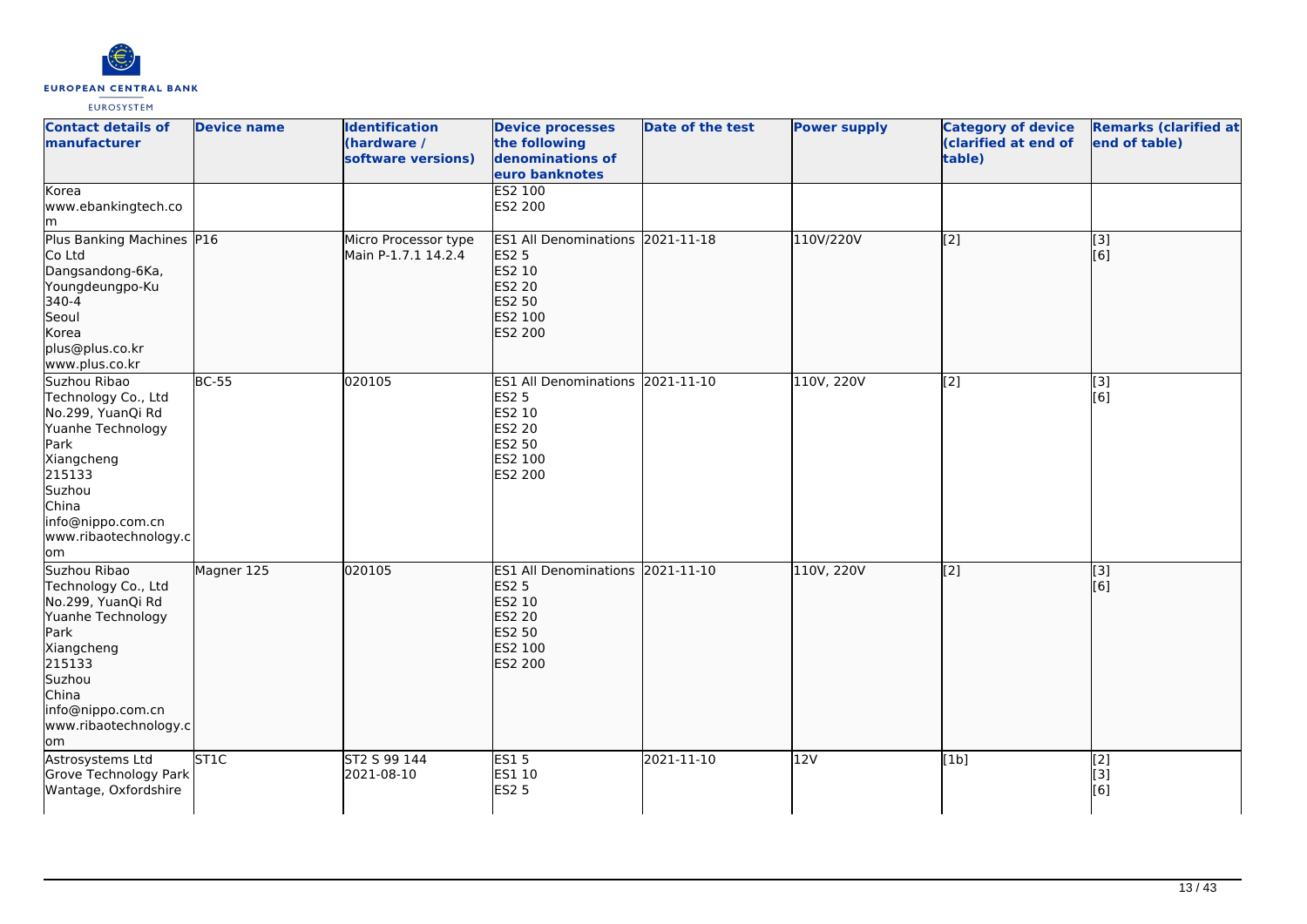

| <b>Contact details of</b><br>manufacturer                                                                                    | <b>Device name</b>    | <b>Identification</b><br>(hardware /<br>software versions) | <b>Device processes</b><br>the following<br>denominations of<br>euro banknotes                                              | <b>Date of the test</b> | <b>Power supply</b> | <b>Category of device</b><br>(clarified at end of<br>table) | <b>Remarks (clarified at</b><br>end of table) |
|------------------------------------------------------------------------------------------------------------------------------|-----------------------|------------------------------------------------------------|-----------------------------------------------------------------------------------------------------------------------------|-------------------------|---------------------|-------------------------------------------------------------|-----------------------------------------------|
| <b>United Kingdom</b><br>www.globalbillacceptor<br>s.com                                                                     |                       |                                                            | <b>ES2 10</b>                                                                                                               |                         |                     |                                                             | [8]                                           |
| Fujitsu Frontech<br>Limited<br>1766 Yanokuchi, Inagi-<br>shi<br>206-855<br>Tokyo<br>Japan<br>www.frontech.fujitsu.c<br>om/en | G60 BRU               | <b>BV10</b><br>EU32AA                                      | <b>ES1 All Denominations</b><br><b>ES2 5</b><br>ES2 10<br><b>ES2 20</b><br>ES2 50<br>ES2 100<br>ES2 200                     | 2021-11-04              | $24V$ DC            | $\overline{[2]}$                                            | $\overline{[}3]$                              |
| <b>BellCon Aps</b><br>Messingvei 64A<br>8940<br>Randers SV<br>Denmark<br>www.bellcon.com                                     | Evision SD            | C <sub>20</sub> (039)                                      | <b>ES2 5</b><br>ES2 10<br><b>ES2 20</b><br>ES2 50<br>ES2 100<br>ES2 200                                                     | 2021-11-03              | Mains, 230V         | [1a]                                                        | [3]<br>[6]                                    |
| BellCon Aps<br>Messingvei 64A<br>8940<br>Randers SV<br>Denmark<br>www.bellcon.com                                            | BellCount V610        | SW: 002.006                                                | ES1 All Denominations 2021-11-03<br><b>ES2 5</b><br>ES2 10<br><b>ES2 20</b><br><b>ES2 50</b><br>ES2 100<br>ES2 200          |                         | Mains, 110V, 220V   | $\overline{[2]}$                                            | [3]<br>[6]                                    |
| <b>BellCon Aps</b><br>Messingvei 64A<br>8940<br>Randers SV<br>Denmark<br>www.bellcon.com                                     | Evision SD            | C10(039)                                                   | <b>ES15</b><br>ES1 10<br>ES1 20<br><b>ES1 50</b><br><b>ES2 5</b><br>ES2 10<br><b>ES2 20</b><br>ES2 50<br>ES2 100<br>ES2 200 | 2021-11-03              | Mains, 230V         | [1a]                                                        | $\overline{[3]}$<br>[6]                       |
| Cummins-Allison Corp                                                                                                         | Jet Scan iFX1-LC i106 | EURO REVISION 7.31                                         | ES1 All Denominations 2021-11-03                                                                                            |                         | 110V, 220V          | [2]                                                         | [3]                                           |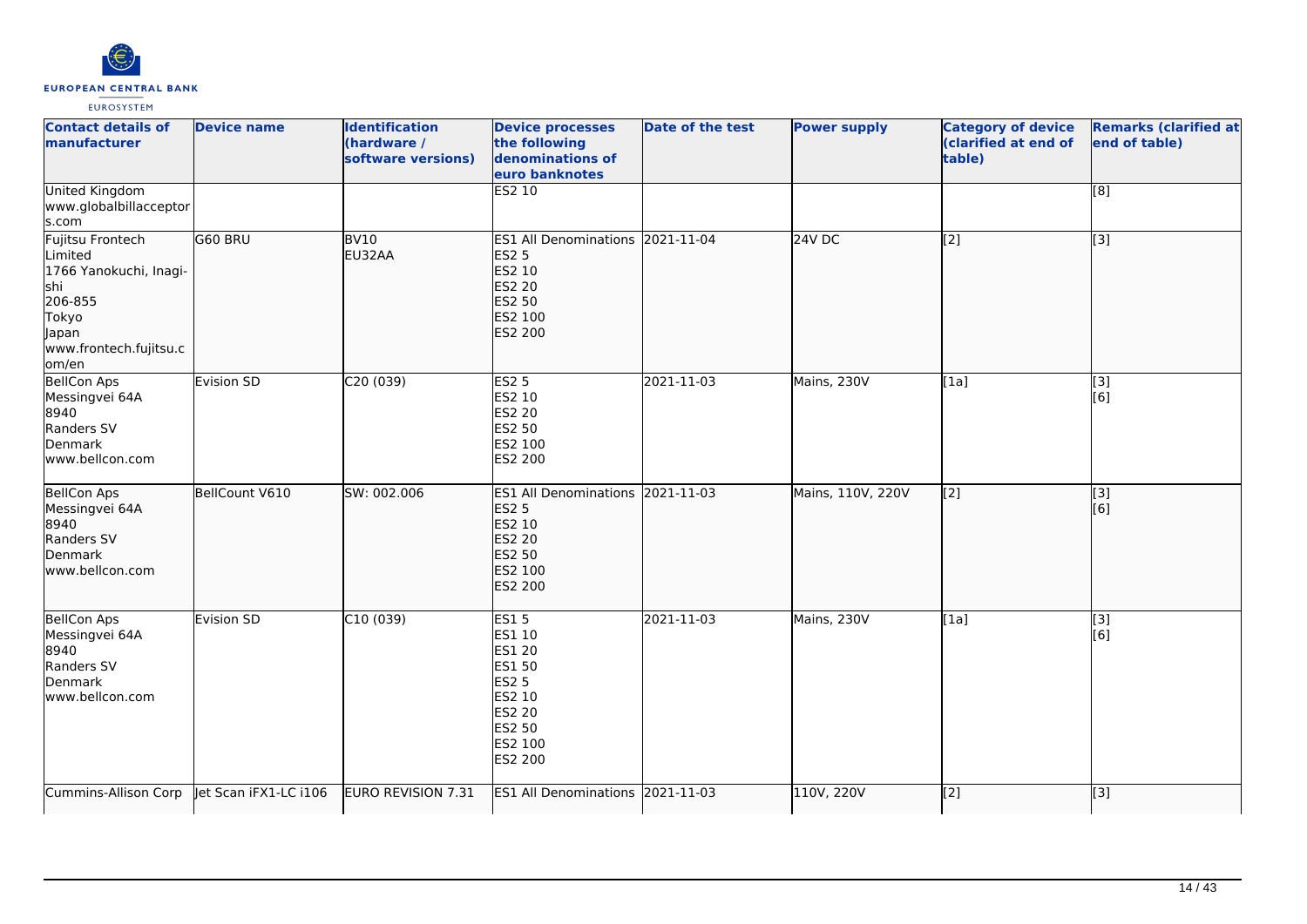

| <b>Contact details of</b><br>manufacturer                                                                                          | <b>Device name</b> | <b>Identification</b><br>(hardware /<br>software versions) | <b>Device processes</b><br>the following<br>denominations of<br>euro banknotes                                        | Date of the test | <b>Power supply</b> | <b>Category of device</b><br>(clarified at end of<br>table) | <b>Remarks (clarified at</b><br>end of table) |
|------------------------------------------------------------------------------------------------------------------------------------|--------------------|------------------------------------------------------------|-----------------------------------------------------------------------------------------------------------------------|------------------|---------------------|-------------------------------------------------------------|-----------------------------------------------|
| 891 Feehandville Drive<br>IL 60056<br>MT. Prospect<br>USA<br>www.cumminsallison.c<br>lom                                           |                    |                                                            | ES2 <sub>5</sub><br>ES2 10<br><b>ES2 20</b><br>ES2 50<br>ES2 100<br><b>ES2 200</b>                                    |                  |                     |                                                             | [6]                                           |
| Fujitsu Frontech<br>Limited<br>1766 Yanokuchi, Inagi-<br>lshi<br>206-855<br>Tokyo<br>Japan<br>www.frontech.fujitsu.c<br>om/en      | GSR50-BNA          | GSR50-BV<br>EU0129                                         | ES1 All Denominations 2021-11-03<br>ES2 5<br>ES2 10<br>ES2 20<br>ES2 50<br>ES2 100<br>ES2 200                         |                  | 24V DC              | [2]                                                         | $[3]$                                         |
| <b>BellCon Aps</b><br>Messingvei 64A<br>8940<br>Randers SV<br>Denmark<br>www.bellcon.com                                           | BellCount V2510M   | C20 (EUR: V2.003)                                          | <b>ES1 All Denominations</b><br><b>ES2 5</b><br>ES2 10<br><b>ES2 20</b><br><b>ES2 50</b><br>ES2 100<br>ES2 200        | 2021-10-29       | Mains, 110V, 220V   | $\overline{[2]}$                                            | $\overline{[}3]$<br>[6]                       |
| Iternet-European<br>Distribution<br>Via S. Merli 64/66<br>29122<br>Piacenza<br><b>Italy</b><br>www.iternet-<br>securitysystems.com | Holenburg PIXEL S2 | V <sub>12</sub>                                            | ES1 All Denominations 2021-10-28<br><b>ES2 5</b><br>ES2 10<br>ES2 20<br>ES2 50<br>ES2 100<br>ES2 200                  |                  | DC 12 Vdc           | [1a]                                                        | $[3]$<br>[6]                                  |
| Cummins-Allison Corp<br>891 Feehandville Drive<br>IL 60056<br>MT. Prospect<br>USA<br>www.cumminsallison.c<br>lom                   | et Scan iFX1 i126  | <b>EURO REVISION 7.31</b>                                  | <b>ES1 All Denominations</b><br><b>ES2 5</b><br>ES2 10<br><b>ES2 20</b><br><b>ES2 50</b><br>ES2 100<br><b>ES2 200</b> | 2021-10-28       | 110V, 220V          | [2]                                                         | [3]<br>[6]                                    |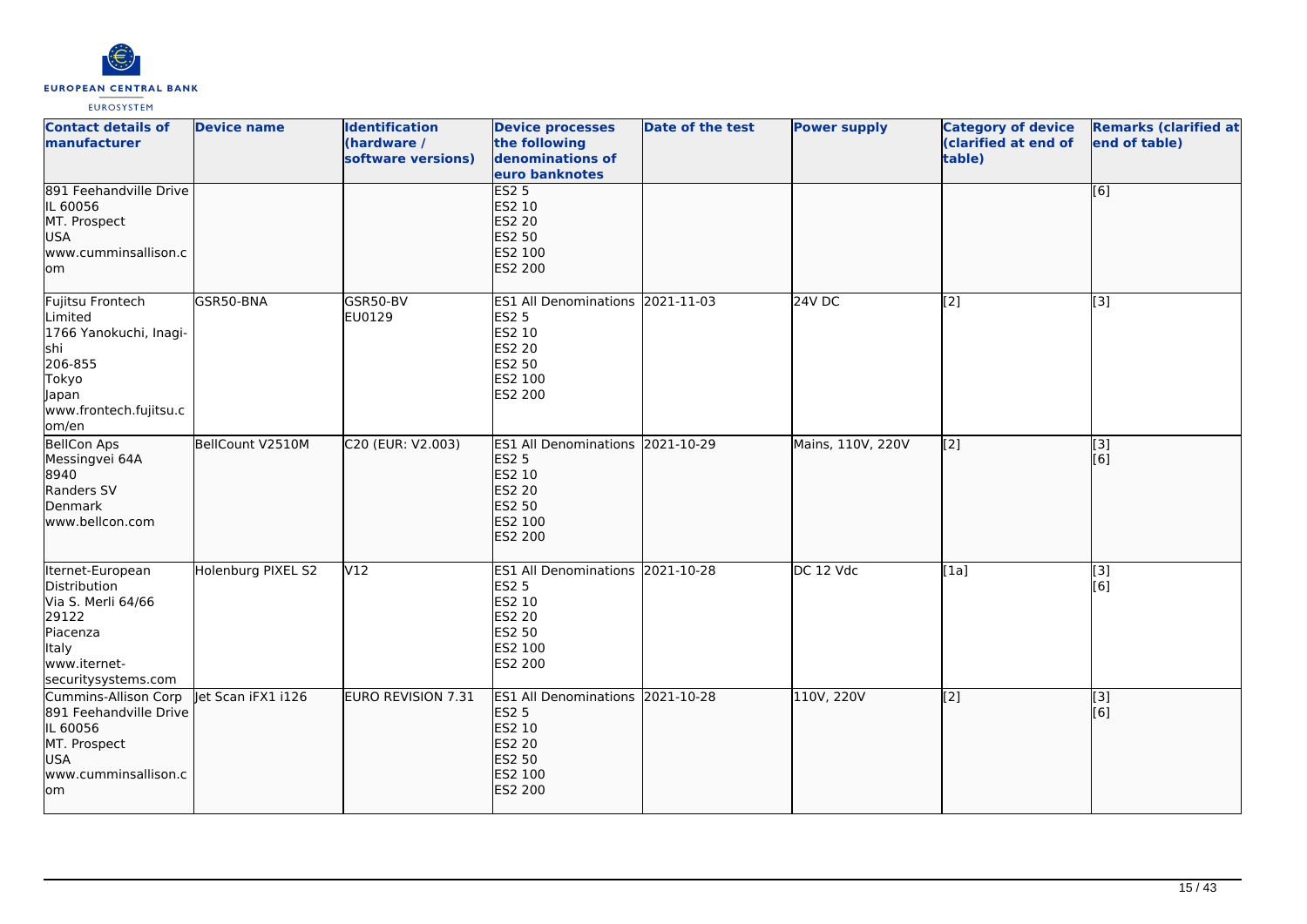

| <b>Contact details of</b><br>lmanufacturer                                                                                      | <b>Device name</b>    | <b>Identification</b><br>(hardware /<br>software versions) | <b>Device processes</b><br>the following<br>denominations of<br>euro banknotes                                     | <b>Date of the test</b> | <b>Power supply</b>                                                              | <b>Category of device</b><br>(clarified at end of<br>table) | <b>Remarks (clarified at</b><br>end of table) |
|---------------------------------------------------------------------------------------------------------------------------------|-----------------------|------------------------------------------------------------|--------------------------------------------------------------------------------------------------------------------|-------------------------|----------------------------------------------------------------------------------|-------------------------------------------------------------|-----------------------------------------------|
| <b>Cummins-Allison Corp</b><br>891 Feehandville Drive<br>IL 60056<br>MT. Prospect<br><b>USA</b><br>lwww.cumminsallison.c<br>lom | let Scan iFX1-LC i104 | EURO REVISION 7.31                                         | ES1 All Denominations 2021-10-28<br><b>ES2 5</b><br>ES2 10<br>ES2 20<br>ES2 50<br>ES2 100<br>ES2 200               |                         | 110V, 220V                                                                       | [2]                                                         | $\overline{[3]}$<br>[6]                       |
| Cummins-Allison Corp<br>891 Feehandville Drive<br>IL 60056<br>MT. Prospect<br>lusa<br>www.cumminsallison.c<br>lom               | Jet Scan iFX2 i126    | EURO REVISION 7.31                                         | ES1 All Denominations 2021-10-28<br><b>ES2 5</b><br>ES2 10<br><b>ES2 20</b><br>ES2 50<br>ES2 100<br>ES2 200        |                         | 110V/220V                                                                        | [[2]                                                        | [3]<br>[[6]                                   |
| Iternet-European<br>Distribution<br>Via S. Merli 64/66<br>29122<br>Piacenza<br>Italy<br>www.iternet-<br>securitysystems.com     | Holenburg HT 8913     | $\overline{C03}$                                           | ES1 All Denominations 2021-10-28<br><b>ES2 5</b><br>ES2 10<br>ES2 20<br>ES2 50<br>ES2 100<br>ES2 200               |                         | Rechargeable battery - [1a]<br>Adapter (INPUT:<br>100-240Vac OUTPUT:<br>12       |                                                             | $\overline{[3]}$<br>[6]                       |
| Iternet-European<br>Distribution<br>Via S. Merli 64/66<br>29122<br>Piacenza<br>ltaly<br>www.iternet-<br>securitysystems.com     | Holenburg HT 7.0      | CO <sub>2</sub>                                            | ES1 All Denominations 2021-10-28<br><b>ES2 5</b><br>ES2 10<br>ES2 20<br><b>ES2 50</b><br>ES2 100<br><b>ES2 200</b> |                         | Rechargeable battery - [1a]<br>Adapter (INPUT:100-24<br>OVac-<br>OUTPUT:12Vdc/1A |                                                             | [3]<br>[6]                                    |
| Iternet-European<br>Distribution<br>Via S. Merli 64/66<br>29122<br>Piacenza<br>Italy<br>www.iternet-                            | Holenburg HT 3000     | C <sub>21</sub>                                            | ES1 All Denominations 2021-10-28<br><b>ES2 5</b><br>ES2 10<br>ES2 20<br>ES2 50<br>ES2 100<br>ES2 200               |                         | Mains - 220V                                                                     | [2]                                                         | [3]<br>[6]                                    |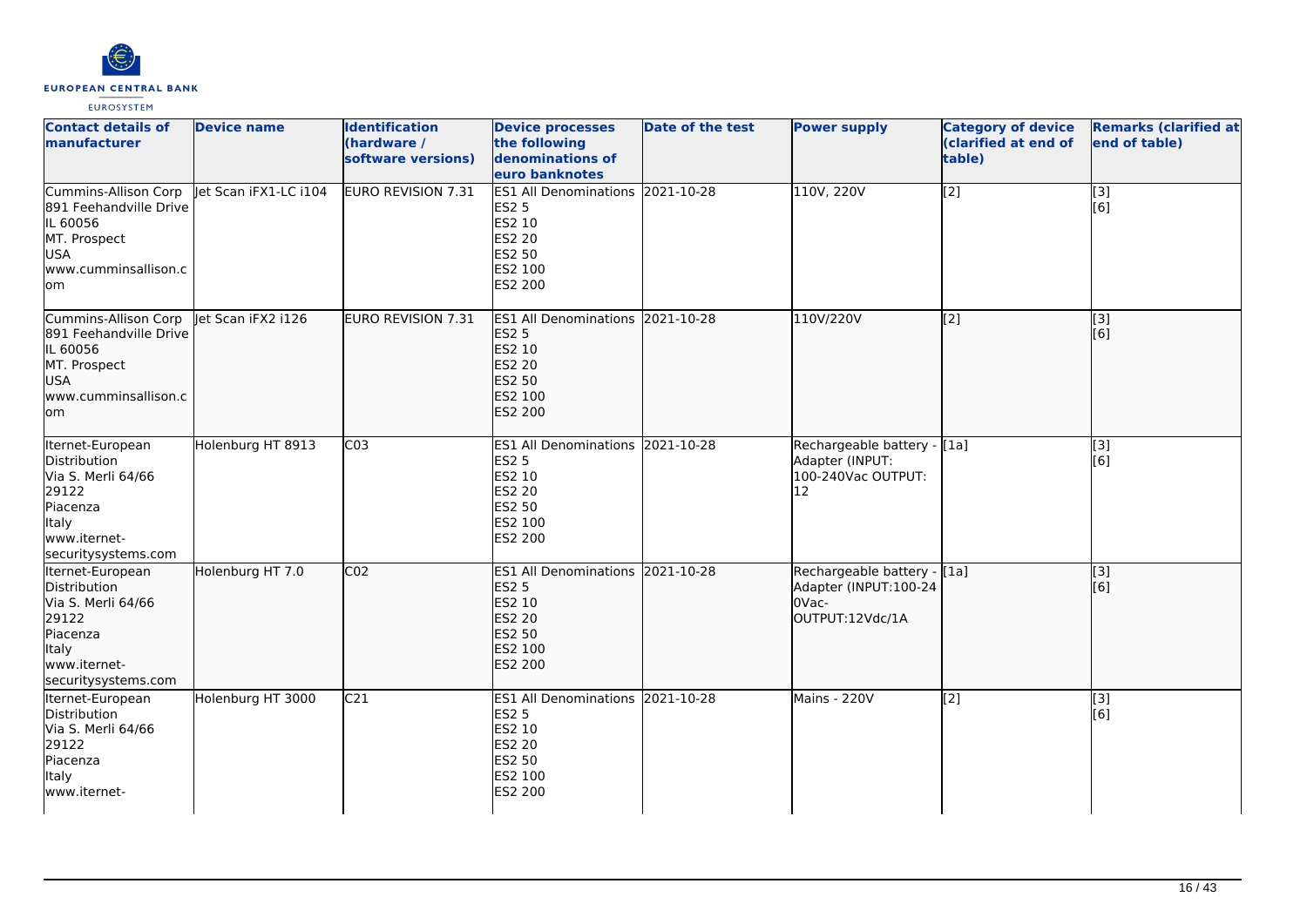

| <b>Contact details of</b><br>manufacturer                                                                                                     | <b>Device name</b> | <b>Identification</b><br>(hardware /<br>software versions) | <b>Device processes</b><br>the following<br>denominations of<br>euro banknotes                                        | <b>Date of the test</b> | <b>Power supply</b> | <b>Category of device</b><br>(clarified at end of<br>table) | <b>Remarks (clarified at</b><br>end of table) |
|-----------------------------------------------------------------------------------------------------------------------------------------------|--------------------|------------------------------------------------------------|-----------------------------------------------------------------------------------------------------------------------|-------------------------|---------------------|-------------------------------------------------------------|-----------------------------------------------|
| securitysystems.com<br>YOUGO srl<br>Strada Albareto 11<br>10012<br>Bollengo (TO)<br><b>Italy</b><br>info@yougo-tech.com<br>www.yougo-tech.com | U-ONE_600          | 0.12                                                       | ES1 All Denominations 2021-10-26<br><b>ES2 5</b><br>ES2 10<br><b>ES2 20</b><br>ES2 50<br>ES2 100<br><b>ES2 200</b>    |                         | 220V                | [1a]                                                        | [3]<br>[6]                                    |
| YOUGO srl<br>Strada Albareto 11<br>10012<br>Bollengo (TO)<br><b>Italy</b><br>info@yougo-tech.com<br>www.yougo-tech.com                        | U-ONE_1200         | 0.12                                                       | ES1 All Denominations 2021-10-26<br><b>ES2 5</b><br>ES2 10<br>ES2 20<br>ES2 50<br>ES2 100<br>ES2 200                  |                         | 110V-220V           | [1a]                                                        | $\overline{[3]}$<br>[6]                       |
| YOUGO srl<br>Strada Albareto 11<br>10012<br>Bollengo (TO)<br><b>Italy</b><br>info@yougo-tech.com<br>www.yougo-tech.com                        | U-ONE              | 0.12                                                       | <b>ES1 All Denominations</b><br><b>ES2 5</b><br>ES2 10<br><b>ES2 20</b><br><b>ES2 50</b><br>ES2 100<br><b>ES2 200</b> | 2021-10-26              | 220V                | [1a]                                                        | $\overline{[}3]$<br>[6]                       |
| YOUGO srl<br>Strada Albareto 11<br>10012<br>Bollengo (TO)<br><b>Italy</b><br>info@yougo-tech.com<br>www.yougo-tech.com                        | <b>U-ONE 2000</b>  | 0.12                                                       | ES1 All Denominations 2021-10-26<br>ES2 5<br>ES2 10<br>ES2 20<br>ES2 50<br>ES2 100<br>ES2 200                         |                         | 220V                | [1a]                                                        | $\overline{[3]}$<br>[6]                       |
| YOUGO srl<br>Strada Albareto 11<br>10012<br>Bollengo (TO)<br>Italy<br>info@yougo-tech.com                                                     | U-ONE_5000         | 0.12                                                       | ES1 All Denominations 2021-10-26<br><b>ES2 5</b><br>ES2 10<br><b>ES2 20</b><br><b>ES2 50</b><br>ES2 100               |                         | 220V                | [1a]                                                        | [3]<br>[6]                                    |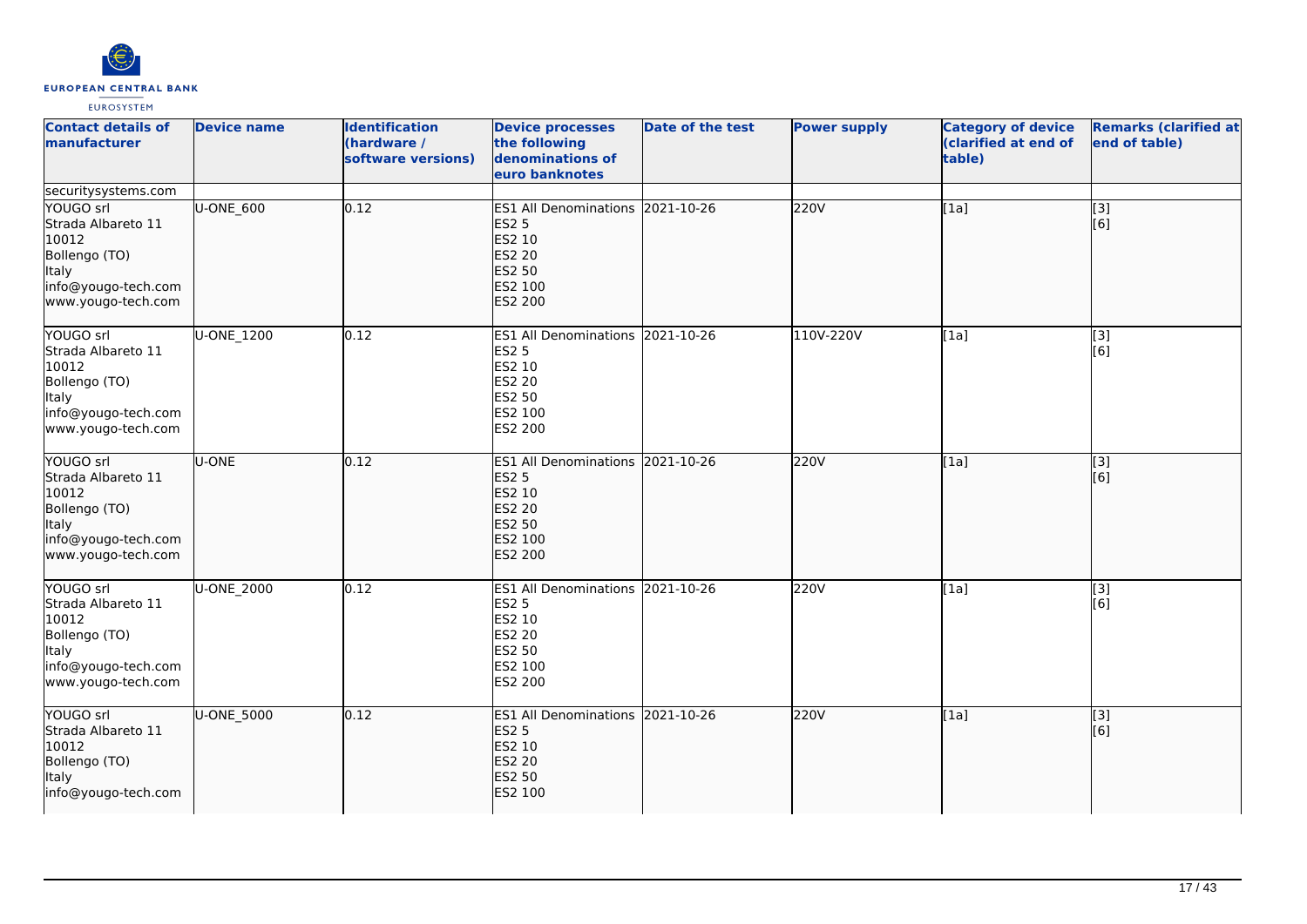

| <b>Contact details of</b><br>manufacturer                                                                               | <b>Device name</b>    | <b>Identification</b><br>(hardware /<br>software versions) | <b>Device processes</b><br>the following<br>denominations of<br>euro banknotes                                                   | Date of the test | <b>Power supply</b> | <b>Category of device</b><br>(clarified at end of<br>table) | <b>Remarks (clarified at</b><br>end of table) |
|-------------------------------------------------------------------------------------------------------------------------|-----------------------|------------------------------------------------------------|----------------------------------------------------------------------------------------------------------------------------------|------------------|---------------------|-------------------------------------------------------------|-----------------------------------------------|
| www.yougo-tech.com                                                                                                      |                       |                                                            | <b>ES2 200</b>                                                                                                                   |                  |                     |                                                             |                                               |
| Cummins-Allison Corp<br>891 Feehandville Drive<br>IL 60056<br>MT. Prospect<br><b>USA</b><br>www.cumminsallison.c<br>lom | let Scan iFX3 i136    | EURO REVISION 7.31                                         | ES1 All Denominations 2021-10-22<br><b>ES2 5</b><br>ES2 10<br><b>ES2 20</b><br>ES2 50<br>ES2 100<br>ES2 200                      |                  | 110V, 220V          | $\overline{[2]}$                                            | [3]<br>[6]                                    |
| Cummins-Allison Corp<br>891 Feehandville Drive<br>IL 60056<br>MT. Prospect<br><b>USA</b><br>www.cumminsallison.c<br>om  | Jet Scan iFX1-LC i126 | EURO REVISION 7.31                                         | ES1 All Denominations 2021-10-22<br><b>ES2 5</b><br><b>ES2 10</b><br><b>ES2 20</b><br><b>ES2 50</b><br>ES2 100<br><b>ES2 200</b> |                  | 110V, 220V          | $\overline{[2]}$                                            | $\overline{[}3]$<br>[6]                       |
| Cummins-Allison Corp<br>891 Feehandville Drive<br>IL 60056<br>MT. Prospect<br><b>USA</b><br>www.cumminsallison.c<br>lom | let Scan iFX1 i104    | EURO REVISION 7.31                                         | ES1 All Denominations 2021-10-22<br><b>ES2 5</b><br>ES2 10<br>ES2 20<br>ES2 50<br>ES2 100<br>ES2 200                             |                  | 110V, 220V          | [2]                                                         | [3]<br>[6]                                    |
| Cummins-Allison Corp<br>891 Feehandville Drive<br>IL 60056<br>MT. Prospect<br>USA<br>www.cumminsallison.c<br>om         | let Scan iFX1 i106    | EURO REVISION 7.31                                         | <b>ES1 All Denominations</b><br><b>ES2 5</b><br>ES2 10<br><b>ES2 20</b><br>ES2 50<br>ES2 100<br><b>ES2 200</b>                   | 2021-10-22       | 110V, 220V          | [[2]                                                        | [3]<br>[6]                                    |
| Cummins-Allison Corp<br>891 Feehandville Drive<br>IL 60056<br>MT. Prospect<br><b>USA</b>                                | let Scan iFX2 i106    | EURO REVISION 7.31                                         | ES1 All Denominations 2021-10-22<br><b>ES2 5</b><br>ES2 10<br>ES2 20<br><b>ES2 50</b>                                            |                  | 110V, 220V          | $\overline{[2]}$                                            | [3]<br>[6]                                    |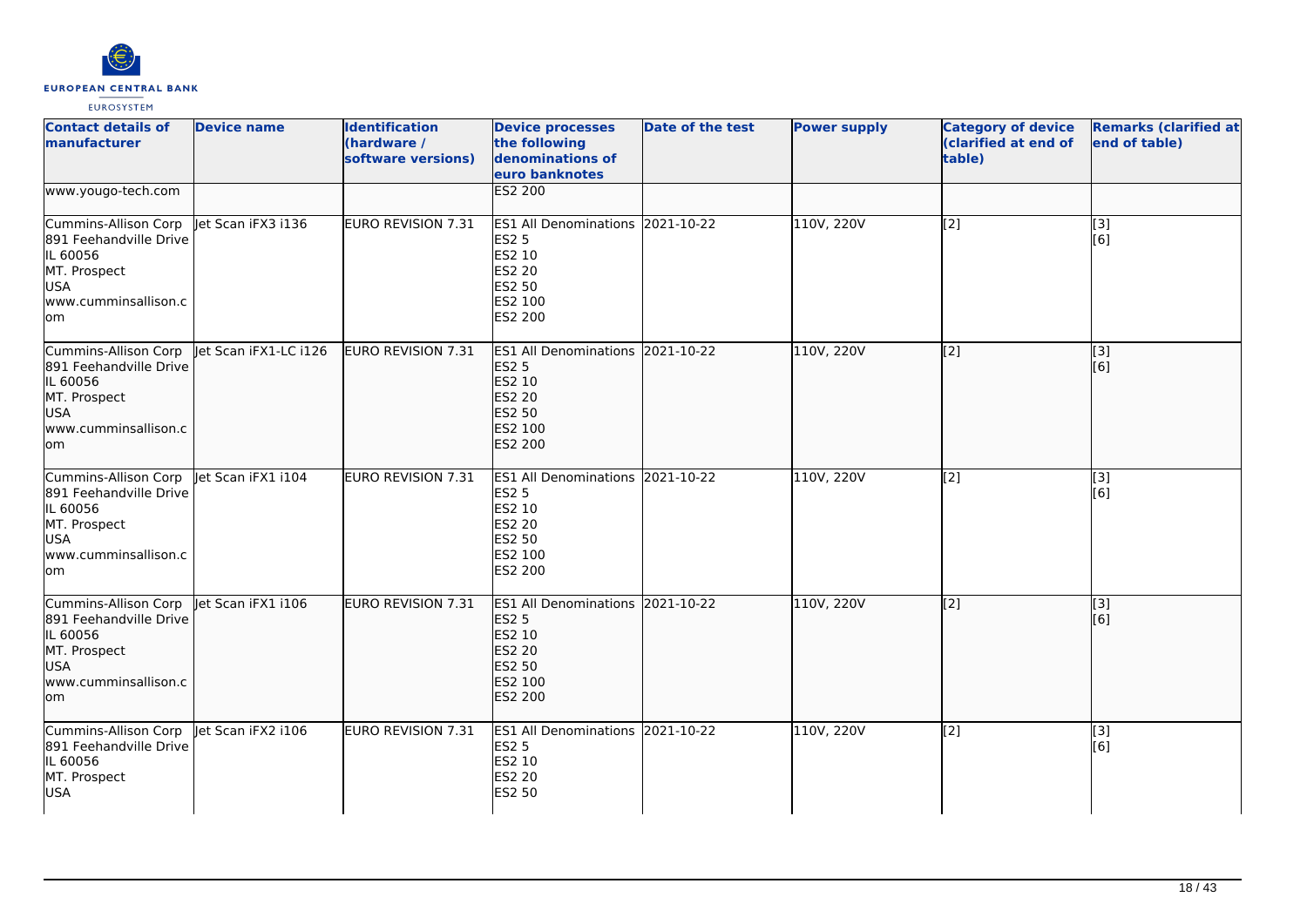

| <b>Contact details of</b><br>manufacturer                                                                                 | <b>Device name</b> | <b>Identification</b><br>(hardware /<br>software versions) | <b>Device processes</b><br>the following<br>denominations of<br>euro banknotes                                            | <b>Date of the test</b> | <b>Power supply</b> | <b>Category of device</b><br>(clarified at end of<br>table) | <b>Remarks (clarified at</b><br>end of table) |
|---------------------------------------------------------------------------------------------------------------------------|--------------------|------------------------------------------------------------|---------------------------------------------------------------------------------------------------------------------------|-------------------------|---------------------|-------------------------------------------------------------|-----------------------------------------------|
| www.cumminsallison.c<br>lom                                                                                               |                    |                                                            | <b>ES2 100</b><br>ES2 200                                                                                                 |                         |                     |                                                             |                                               |
| Cummins-Allison Corp<br>891 Feehandville Drive<br>IL 60056<br>MT. Prospect<br><b>USA</b><br>www.cumminsallison.c<br>lom   | let Scan iFX3 i138 | <b>EURO REVISION 7.31</b>                                  | <b>ES1 All Denominations</b><br><b>ES2 5</b><br>ES2 10<br><b>ES2 20</b><br><b>ES2 50</b><br>ES2 100<br><b>ES2 200</b>     | 2021-10-22              | 110V, 220V          | $\overline{[2]}$                                            | $\overline{[}3]$<br>[6]                       |
| JCM Europe GmbH<br>Mündelheimer Weg 60<br>40472<br>Düsseldorf<br>Germany<br>info@jcmglobal.eu<br>www.jcmglobal.eu         | <b>VEGA-100</b>    | VEGA-10x<br>$V2.52-18$                                     | ES1 All Denominations 2021-10-20<br><b>ES2 5</b><br>ES2 10<br><b>ES2 20</b><br><b>ES2 50</b><br>ES2 100<br><b>ES2 200</b> |                         | 12V                 | [1b]                                                        | [3]<br>[6]                                    |
| Volumatic Ltd<br>Taurus House,<br>Endemere Road<br>Warwicks<br>CV6 5PY<br>Coventry<br>United Kingdom<br>www.volumatic.com | <b>CCI</b>         | EBA-40<br>V1.49-33                                         | ES1 All Denominations 2021-10-19<br><b>ES2 5</b><br>ES2 10<br><b>ES2 20</b><br><b>ES2 50</b><br>ES2 100<br><b>ES2 200</b> |                         | 12V AC Adapter      | [1b]                                                        | [[3]<br>[6]<br>[8]                            |
| JCM Europe GmbH<br>Mündelheimer Weg 60<br>40472<br>Düsseldorf<br>Germany<br>info@jcmglobal.eu<br>www.jcmglobal.eu         | RDM-100 Series     | 3590T0302607                                               | ES1 All Denominations 2021-10-19<br><b>ES2 5</b><br>ES2 10<br><b>ES2 20</b><br><b>ES2 50</b><br>ES2 100<br><b>ES2 200</b> |                         | other: 24V          | [1b]                                                        | [3]<br>[6]<br>[8]                             |
| JCM Europe GmbH<br>Mündelheimer Weg 60<br>40472<br>Düsseldorf                                                             | MRX Series         | V110011-219                                                | ES1 All Denominations 2021-10-19<br><b>ES2 5</b><br>ES2 10<br><b>ES2 20</b>                                               |                         | Other: 24V          | [1b]                                                        | [3]<br>[6]<br>[8]                             |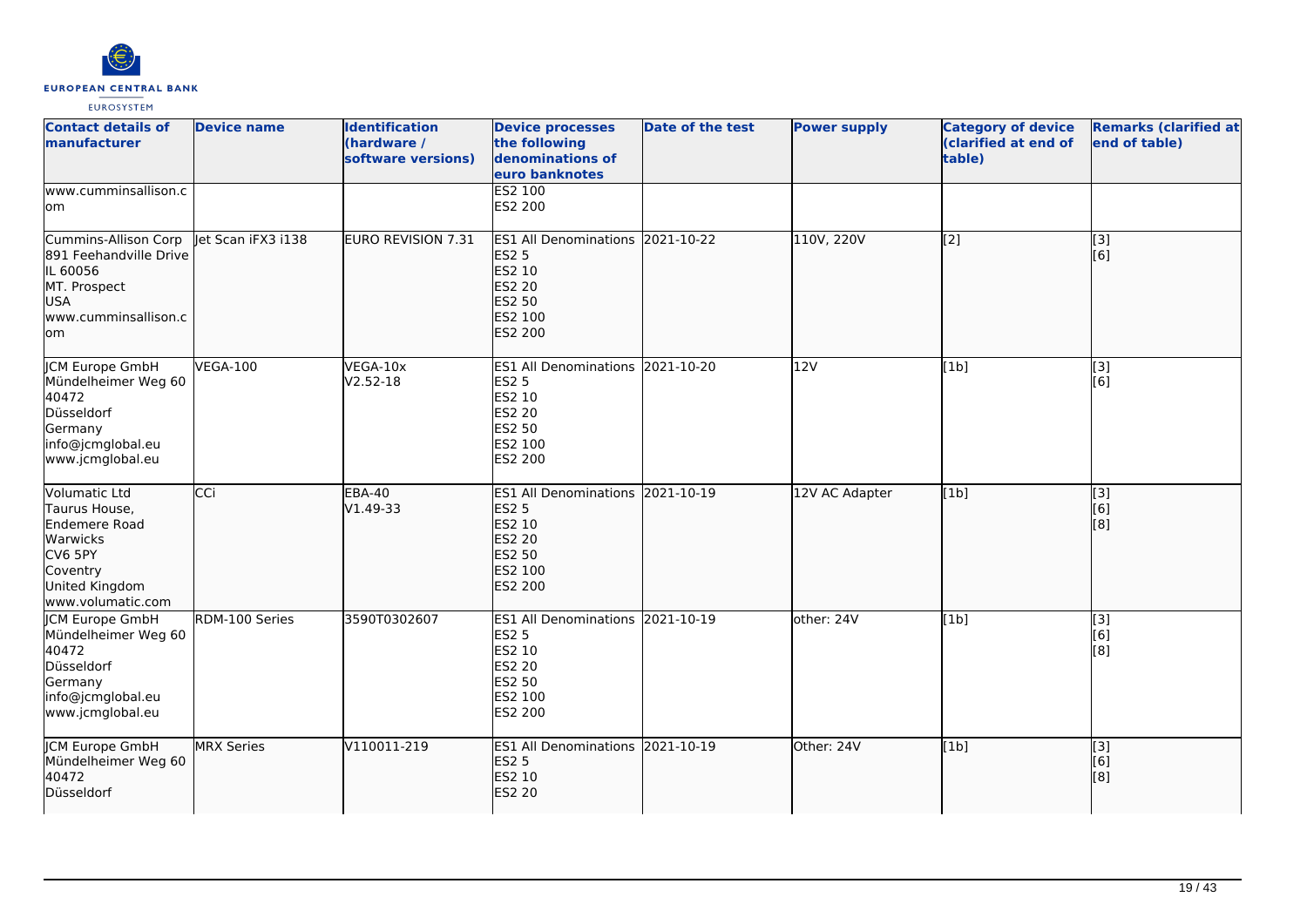

| <b>Contact details of</b><br>manufacturer                                                                                                                          | <b>Device name</b> | <b>Identification</b><br>(hardware /<br>software versions) | <b>Device processes</b><br>the following<br>denominations of<br>euro banknotes                              | Date of the test | <b>Power supply</b> | <b>Category of device</b><br>(clarified at end of<br>table) | <b>Remarks (clarified at</b><br>end of table) |
|--------------------------------------------------------------------------------------------------------------------------------------------------------------------|--------------------|------------------------------------------------------------|-------------------------------------------------------------------------------------------------------------|------------------|---------------------|-------------------------------------------------------------|-----------------------------------------------|
| Germany<br>info@jcmglobal.eu<br>www.jcmglobal.eu                                                                                                                   |                    |                                                            | <b>ES2 50</b><br>ES2 100<br>ES2 200                                                                         |                  |                     |                                                             |                                               |
| Kobo Science &<br>Technology Co Ltd<br>Room 906 No.1<br>Building Runjie<br>Mansion Dengwei Rd<br>PC 215011<br>Suzhou Jiangsu<br>China<br>www.kobotechweb.co<br>lm. | BC-8EI             | DSP18                                                      | ES1 All Denominations 2021-10-15<br><b>ES2 5</b><br>ES2 10<br>ES2 20<br>ES2 50<br>ES2 100<br>ES2 200        |                  | Mains, 220V         | $\overline{[2]}$                                            | [3]                                           |
| Kobo Science &<br>Technology Co Ltd<br>Room 906 No.1<br>Building Runjie<br>Mansion Dengwei Rd<br>PC 215011<br>Suzhou Jiangsu<br>China<br>www.kobotechweb.co<br>m   | <b>BT-6000</b>     | IMAGE 2.9.3.9                                              | ES1 All Denominations 2021-10-15<br><b>ES2 5</b><br>ES2 10<br>ES2 20<br>ES2 50<br>ES2 100<br><b>ES2 200</b> |                  | Mains, 220V         | $\overline{[2]}$                                            | $\overline{[}3]$                              |
| Giesecke+Devrient<br>Currency Technology<br>GmbH<br>Prinzregentenstraße<br>159<br>81677<br>Munich<br>Germany<br>www.gi-de.com                                      | ProNote1           | 200.3                                                      | ES1 All Denominations 2021-10-13<br><b>ES2 5</b><br>ES2 10<br>ES2 20<br>ES2 50<br>ES2 100<br>ES2 200        |                  | 110V, 220V          | $\overline{[2]}$                                            | $[3]$<br>[6]                                  |
| Giesecke+Devrient<br>Currency Technology<br>GmbH<br>Prinzregentenstraße<br>159<br>81677                                                                            | ProNote 200        | 200.4                                                      | ES1 All Denominations 2021-10-12<br><b>ES2 5</b><br>ES2 10<br><b>ES2 20</b><br><b>ES2 50</b><br>ES2 100     |                  | 110V, 220V          | [2]                                                         | $\overline{[}3]$<br>[6]                       |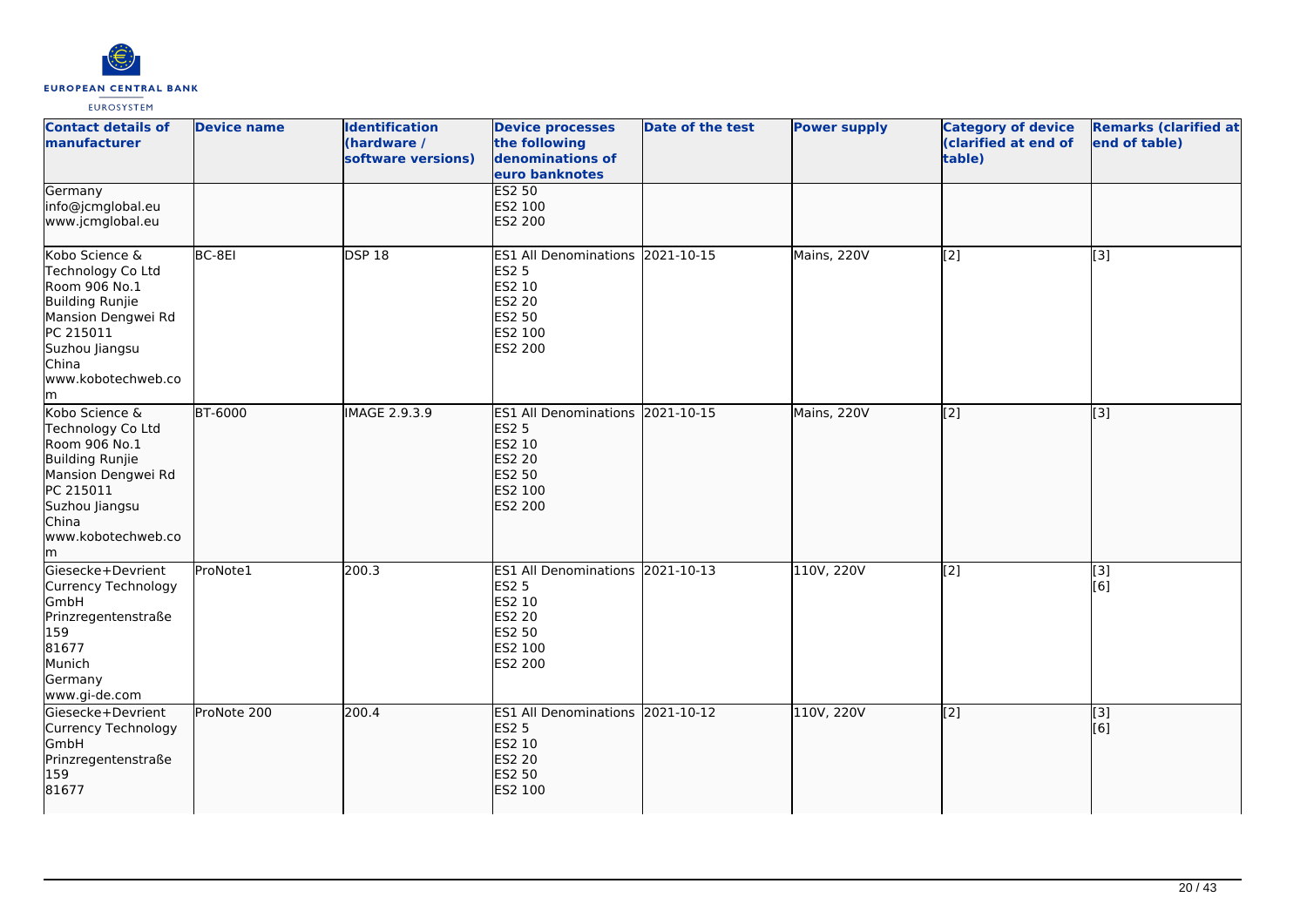

| <b>Contact details of</b><br><b>manufacturer</b>                                                                                     | <b>Device name</b>        | <b>Identification</b><br>(hardware /<br>software versions) | <b>Device processes</b><br>the following<br>denominations of<br>euro banknotes                                                                | <b>Date of the test</b> | <b>Power supply</b> | <b>Category of device</b><br>(clarified at end of<br>table) | <b>Remarks (clarified at</b><br>end of table)                             |
|--------------------------------------------------------------------------------------------------------------------------------------|---------------------------|------------------------------------------------------------|-----------------------------------------------------------------------------------------------------------------------------------------------|-------------------------|---------------------|-------------------------------------------------------------|---------------------------------------------------------------------------|
| Munich<br>Germany<br>www.gi-de.com                                                                                                   |                           |                                                            | <b>ES2 200</b>                                                                                                                                |                         |                     |                                                             |                                                                           |
| Crane Payment<br>Innovations<br>109 Chemin du Pont-du-<br>Centenaire<br>CH-1228<br>Plan-les-Quates<br>Switzerland<br>www.CranePI.com | <b>SCN series - SCN83</b> |                                                            | 520025431 SCN83 EU ES1 All Denominations 2021-10-05<br><b>ES2 5</b><br>ES2 10<br>ES2 20<br><b>ES2 50</b><br>ES2 100<br>ES2 200                |                         | 24V, 220V           | [1b]                                                        | $\overline{[3]}$<br>[6]<br>[8]                                            |
| GO Europe GmbH<br>Zum Kraftwerk 1<br>45527<br>Hattingen<br>Germany<br>Bemd.koenig@go-<br>europe.com<br>www .go-europe.com            | Olympia NC 315            | <b>BT-112</b><br>u6.04                                     | <b>ES15</b><br>ES1 10<br>ES1 20<br>ES1 50<br>ES1 200<br><b>ES2 5</b><br>ES2 10<br><b>ES2 20</b><br><b>ES2 50</b><br>ES2 100<br><b>ES2 200</b> | 2021-10-05              | 12V                 | [1a]                                                        | $\overline{[2]}$<br>$\begin{bmatrix} 1 & 3 \\ 6 & 1 \end{bmatrix}$<br>[8] |
| <b>GO Europe GmbH</b><br>Zum Kraftwerk 1<br>45527<br>Hattingen<br>Germany<br>Bemd.koenig@go-<br>europe.com<br>www .go-europe.com     | Olympia NC 325            | $BT-112$<br>u6.04                                          | <b>ES15</b><br>ES1 10<br>ES1 20<br>ES1 50<br>ES1 200<br><b>ES2 5</b><br>ES2 10<br><b>ES2 20</b><br>ES2 50<br>ES2 100<br>ES2 200               | 2021-10-05              | other: 12V          | [1a]                                                        | [2]<br>[3]<br>[6]                                                         |
| GO Europe GmbH<br>Zum Kraftwerk 1<br>45527<br>Hattingen                                                                              | Olympia NC 335            | <b>BT-112</b><br>u6-07                                     | <b>ES15</b><br>ES1 10<br><b>ES1 20</b><br><b>ES1 50</b>                                                                                       | 2021-10-05              | other: 12V          | [1a]                                                        | [2]<br>[3]<br>[6]                                                         |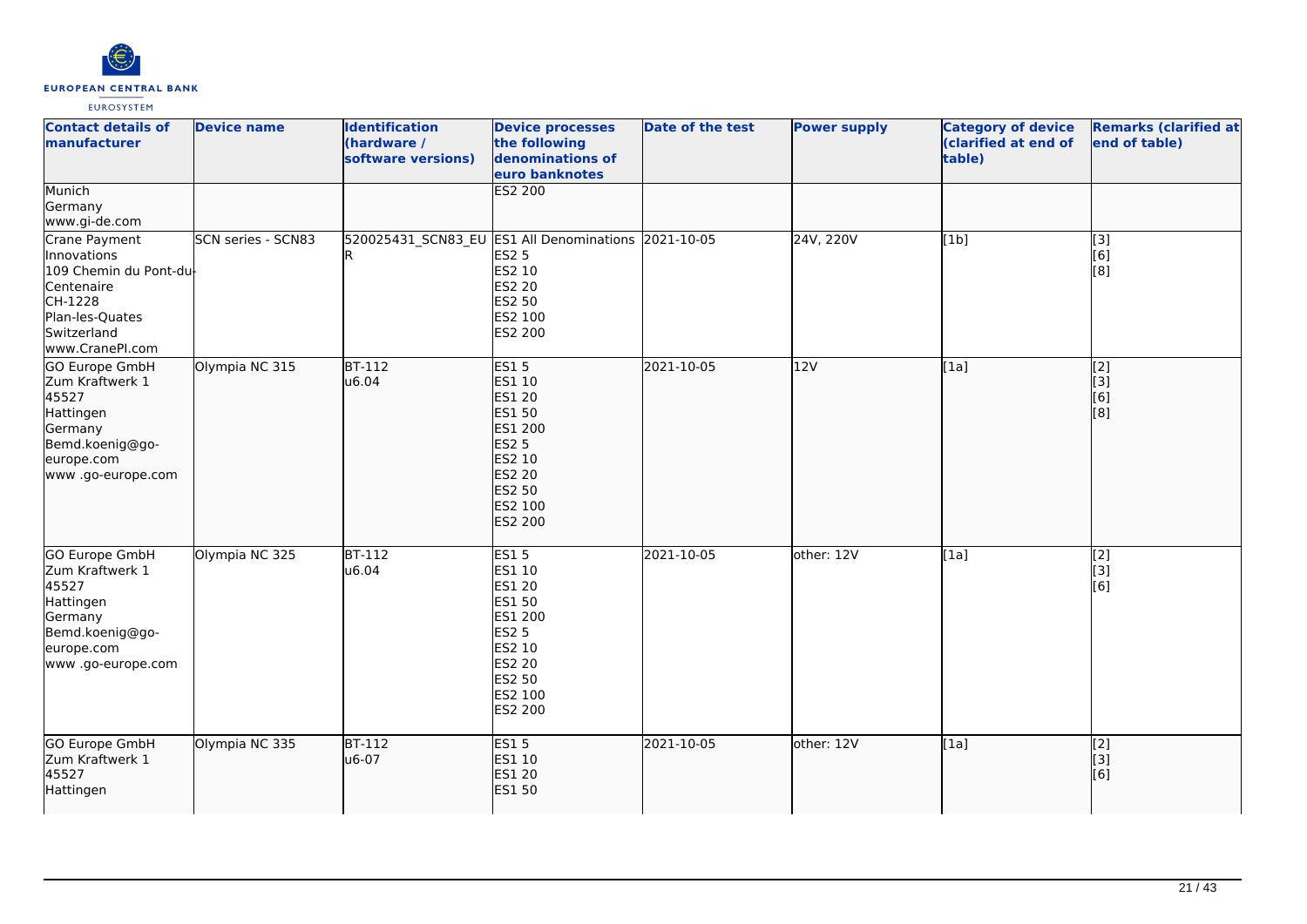

| <b>Contact details of</b><br>manufacturer                                                                     | <b>Device name</b> | <b>Identification</b><br>(hardware /<br>software versions) | <b>Device processes</b><br>the following<br>denominations of<br>euro banknotes                                     | Date of the test | <b>Power supply</b> | <b>Category of device</b><br>(clarified at end of<br>table) | <b>Remarks (clarified at</b><br>end of table) |
|---------------------------------------------------------------------------------------------------------------|--------------------|------------------------------------------------------------|--------------------------------------------------------------------------------------------------------------------|------------------|---------------------|-------------------------------------------------------------|-----------------------------------------------|
| Germany<br>Bemd.koenig@go-<br>europe.com<br>www.go-europe.com                                                 |                    |                                                            | <b>ES1 200</b><br><b>ES2 5</b><br>ES2 10<br><b>ES2 20</b><br><b>ES2 50</b><br>ES2 100<br>ES2 200                   |                  |                     |                                                             |                                               |
| Safescan B.V.<br>Heliumstraat 14<br>2718 SL<br>Zoetermeer<br>Holland<br>info@safescan.com<br>www.safescan.com | Safescan 185-S     | S32-81                                                     | ES1 All Denominations 2021-09-30<br>ES2 5<br>ES2 10<br>ES2 20<br>ES2 50<br>ES2 100<br>ES2 200                      |                  | 110V 220V           | [1a]                                                        | [3]<br>[6]                                    |
| BellCon Aps<br>Messingvei 64A<br>8940<br>Randers SV<br>Denmark<br>www.bellcon.com                             | SuperVision mc2    | FW 01.22, DM 01.36                                         | ES1 All Denominations 2021-09-29<br><b>ES2 5</b><br>ES2 10<br><b>ES2 20</b><br><b>ES2 50</b><br>ES2 100<br>ES2 200 |                  | Mains, 110V, 230V   | [1a]                                                        | $\overline{[3]}$<br>[6]                       |
| <b>BellCon Aps</b><br>Messingvei 64A<br>8940<br>Randers SV<br>Denmark<br>www.bellcon.com                      | Evision 5          | CO <sub>2</sub>                                            | ES1 All Denominations 2021-09-29<br><b>ES2 5</b><br>ES2 10<br>ES2 20<br>ES2 50<br>ES2 100<br>ES2 200               |                  | Mains, 230V         | [1a]                                                        | $[3]$<br>[6]                                  |
| <b>BellCon Aps</b><br>Messingvei 64A<br>8940<br>Randers SV<br>Denmark<br>www.bellcon.com                      | BellCount V2510    | C20 (EUR: V2.004a)                                         | ES1 All Denominations 2021-09-28<br><b>ES2 5</b><br>ES2 10<br><b>ES2 20</b><br>ES2 50<br>ES2 100<br>ES2 200        |                  | Mains, 110V, 220V   | $\overline{[2]}$                                            | $\overline{[3]}$<br>[6]                       |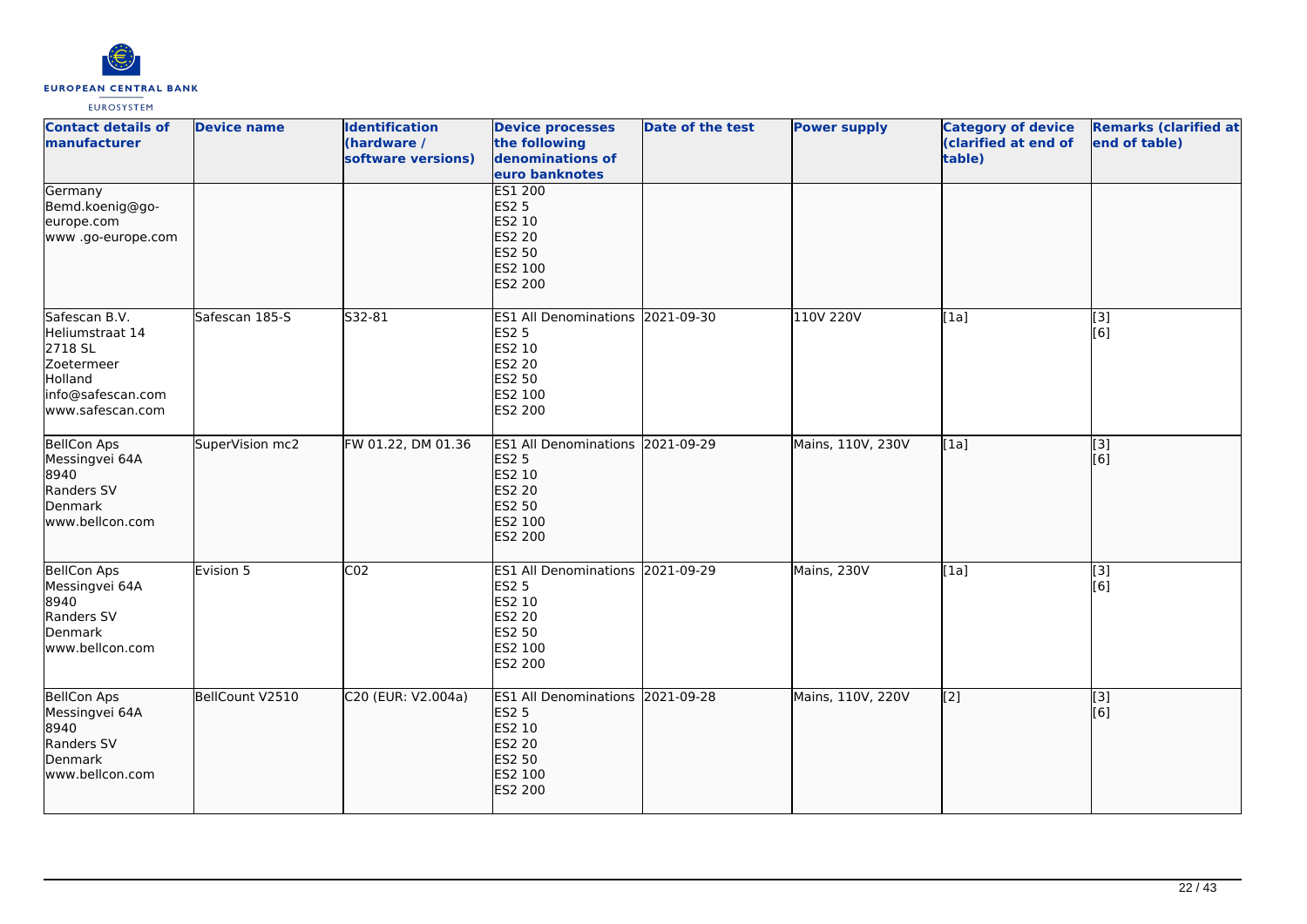

| <b>Contact details of</b><br>manufacturer                                                                                                                                   | <b>Device name</b> | <b>Identification</b><br>(hardware /<br>software versions) | <b>Device processes</b><br>the following<br>denominations of<br>euro banknotes                                     | Date of the test | <b>Power supply</b> | <b>Category of device</b><br>(clarified at end of<br>table) | <b>Remarks (clarified at</b><br>end of table) |
|-----------------------------------------------------------------------------------------------------------------------------------------------------------------------------|--------------------|------------------------------------------------------------|--------------------------------------------------------------------------------------------------------------------|------------------|---------------------|-------------------------------------------------------------|-----------------------------------------------|
| Hilton Europe S.L.<br>Principe de Vergara<br>5-bajo dcha.<br>28001<br>Madrid<br>Spain<br>www.hiltoneurope.com                                                               | b330               | CO <sub>2</sub>                                            | ES1 All Denominations 2021-09-28<br><b>ES2 5</b><br>ES2 10<br><b>ES2 20</b><br>ES2 50<br>ES2 100<br>ES2 200        |                  | Mains, 220V         | [1a]                                                        | [3]                                           |
| SOUTH Automation<br>International GmbH<br>Waldeckerstr. 6<br>64546<br>Walldorf-Mörfelden<br>Germany<br>mjb@southautomation.<br><b>I</b> net<br>www.southautomation.<br> net | TN10               | EUR SW: EUR.03.03                                          | ES1 All Denominations 2021-09-27<br><b>ES2 5</b><br>ES2 10<br><b>ES2 20</b><br>ES2 50<br>ES2 100<br>ES2 200        |                  | Mains: 110V, 220V   | [2]                                                         | [3]<br>[6]                                    |
| Detectalia Europe<br>S.L.U.<br>C/Catalunya 25B<br>Poligono Industrial El<br>Pastoret<br>3640<br>Monóvar (Alicante)<br>Spain<br>www.detectalia.com                           | D7X                | CO <sub>2</sub>                                            | <b>ES1 All Denominations</b><br><b>ES2 5</b><br>ES2 10<br>ES2 20<br><b>ES2 50</b><br>ES2 100<br><b>ES2 200</b>     | 2021-09-24       | Mains, 220V         | [1a]                                                        | [3]                                           |
| Strongpoint AB<br>Torshamnsgatan 5<br>16440<br>Kista<br>Sweden<br>dario.costamagna@str<br>ongpoint.com<br>www.strongpoint.com                                               | Note Cassette SV   | (01.08.21)                                                 | ES1 All Denominations 2021-09-23<br><b>ES2 5</b><br>ES2 10<br>ES2 20<br><b>ES2 50</b><br>ES2 100<br><b>ES2 200</b> |                  | Other: 12-24V       | [1b]                                                        | $\overline{[}3]$<br>[6]                       |
| Strongpoint AB<br>Torshamnsgatan 5<br>16440<br>Kista                                                                                                                        | Note Cassette SV   | 11(01.09.21)                                               | ES1 All Denominations 2021-09-23<br><b>ES2 5</b><br>ES2 10<br><b>ES2 20</b>                                        |                  | Other: 12-24V       | [1b]                                                        | [3]<br>[6]                                    |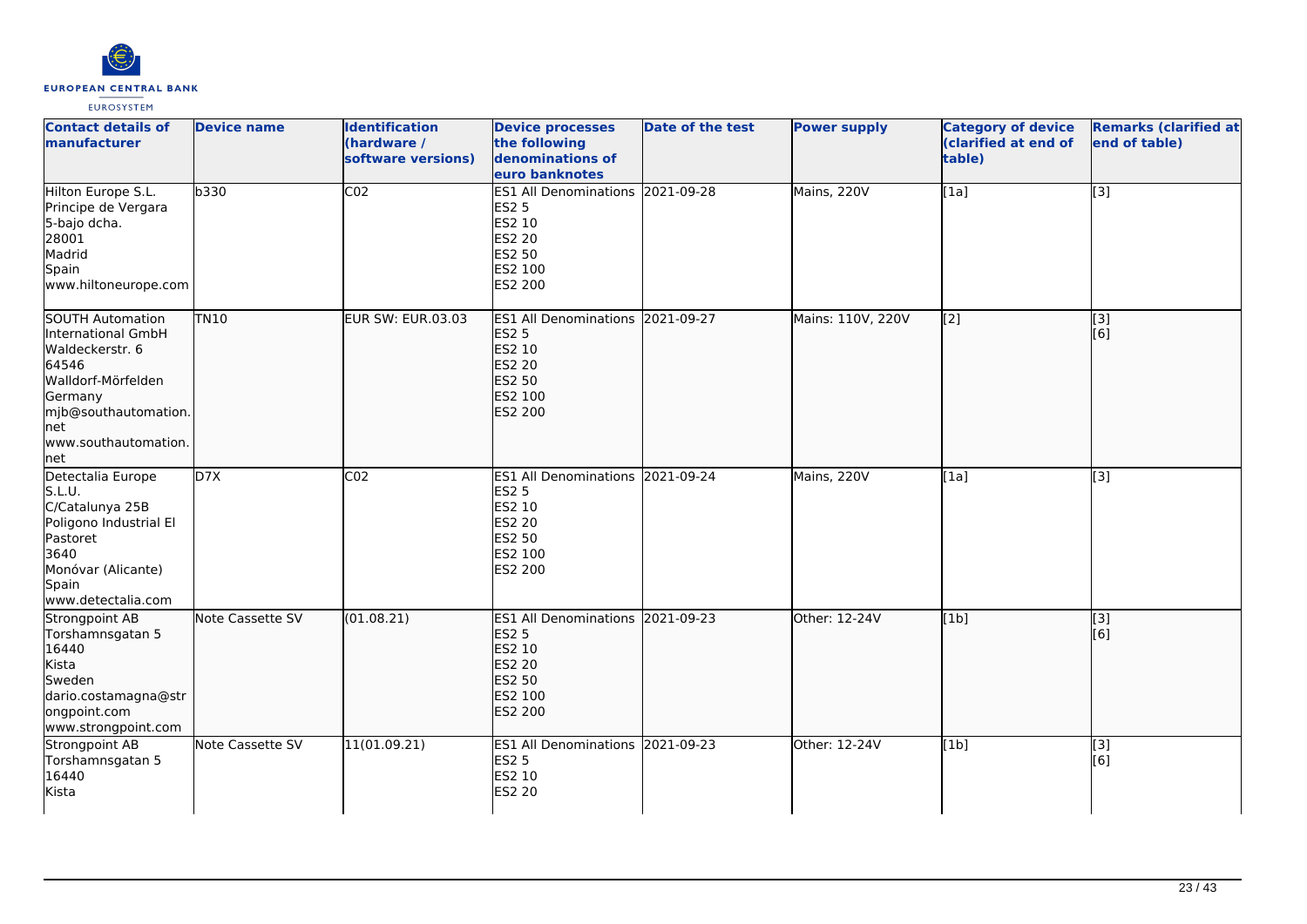

| <b>Contact details of</b><br><b>manufacturer</b>                                                                                                  | <b>Device name</b> | <b>Identification</b><br>(hardware /<br>software versions) | <b>Device processes</b><br>the following<br>denominations of<br>euro banknotes                                            | Date of the test | <b>Power supply</b> | <b>Category of device</b><br>(clarified at end of<br>table) | <b>Remarks (clarified at</b><br>end of table) |
|---------------------------------------------------------------------------------------------------------------------------------------------------|--------------------|------------------------------------------------------------|---------------------------------------------------------------------------------------------------------------------------|------------------|---------------------|-------------------------------------------------------------|-----------------------------------------------|
| Sweden<br>dario.costamagna@str<br>ongpoint.com<br>www.strongpoint.com                                                                             |                    |                                                            | <b>ES2 50</b><br>ES2 100<br>ES2 200                                                                                       |                  |                     |                                                             |                                               |
| Strongpoint AB<br>Torshamnsgatan 5<br>16440<br>Kista<br>Sweden<br>dario.costamagna@str<br>ongpoint.com<br>www.strongpoint.com                     | Note Cassette HV   | <b>EUR</b><br>7(01.09.21)                                  | ES1 All Denominations 2021-09-23<br><b>ES2 5</b><br>ES2 10<br><b>ES2 20</b><br><b>ES2 50</b><br>ES2 100<br><b>ES2 200</b> |                  | Other: 12-24V       | [1b]                                                        | $\overline{[}3]$<br>[6]                       |
| <b>GRG Banking</b><br>Equipment Co Ltd<br>9 Kelin Road Science<br>City<br>510663<br>Guangzhou, District<br>Luogang<br>China<br>www.grgbanking.com | <b>BA-08</b>       | M520040030                                                 | <b>ES1 All Denominations</b><br><b>ES2 5</b><br>ES2 10<br><b>ES2 20</b><br><b>ES2 50</b><br>ES2 100<br>ES2 200            | 2021-09-23       | 12 V                | [1a]                                                        | [3]<br>[6]                                    |
| Cima S.p.A.<br>Via di Mezzo 2/4<br>41037<br>Mirandola (MO)<br><b>Italy</b><br>info@cimaspa.it<br>www.cimaspa.it                                   | <b>BV1000</b>      | <b>BV1000</b><br>B1-EUR-105001                             | ES1 All Denominations 2021-09-14<br><b>ES2 5</b><br>ES2 10<br><b>ES2 20</b><br><b>ES2 50</b><br>ES2 100<br><b>ES2 200</b> |                  | Mains               | [1b]                                                        | $\overline{[}3]$<br>[6]                       |
| Cima S.p.A.<br>Via di Mezzo 2/4<br>41037<br>Mirandola (MO)<br><b>Italy</b><br>info@cimaspa.it<br>www.cimaspa.it                                   | <b>SDM-50</b>      | <b>BV1000L</b><br>B1-EUR-106001                            | <b>ES1 All Denominations</b><br><b>ES2 5</b><br><b>ES2 10</b><br><b>ES2 20</b><br><b>ES2 50</b><br>ES2 100<br>ES2 200     | 2021-09-14       | Mains               | [1a]                                                        | [3]<br>[6]                                    |
| Cima S.p.A.<br>Via di Mezzo 2/4                                                                                                                   | <b>SDM-10</b>      | <b>BV1000L</b><br>B1-EUR-106001                            | <b>ES1 All Denominations</b><br><b>ES2 5</b>                                                                              | 2021-09-14       | Mains               | [1a]                                                        | [[3]<br>[6]                                   |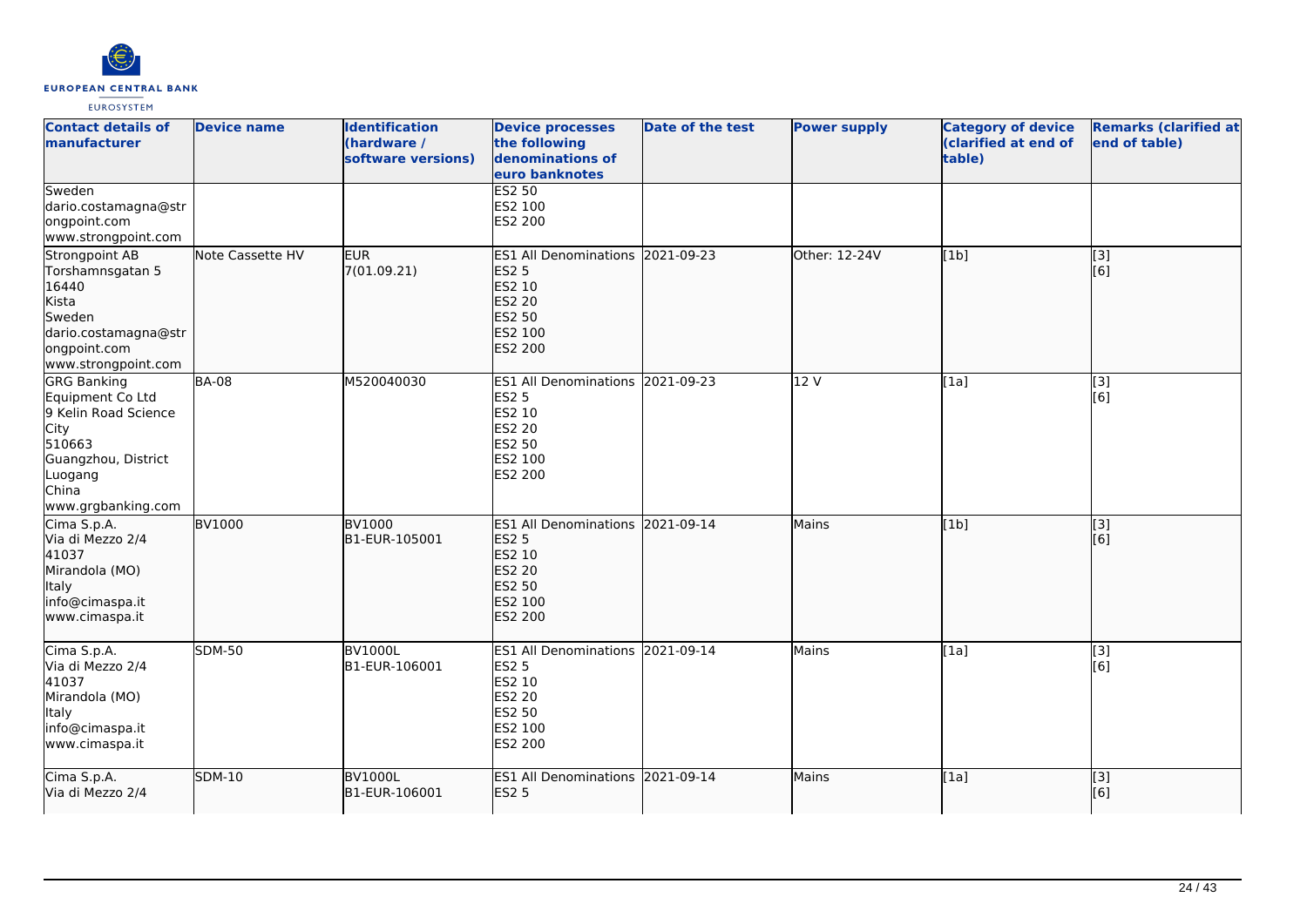

| <b>Contact details of</b><br>manufacturer                                                                                                                                                                           | <b>Device name</b> | <b>Identification</b><br>(hardware /<br>software versions) | <b>Device processes</b><br>the following<br>denominations of<br>euro banknotes                                     | <b>Date of the test</b> | <b>Power supply</b> | <b>Category of device</b><br>(clarified at end of<br>table) | <b>Remarks (clarified at</b><br>end of table) |
|---------------------------------------------------------------------------------------------------------------------------------------------------------------------------------------------------------------------|--------------------|------------------------------------------------------------|--------------------------------------------------------------------------------------------------------------------|-------------------------|---------------------|-------------------------------------------------------------|-----------------------------------------------|
| 41037<br>Mirandola (MO)<br>Italy<br>info@cimaspa.it<br>www.cimaspa.it                                                                                                                                               |                    |                                                            | <b>ES2 10</b><br>ES2 20<br><b>ES2 50</b><br>ES2 100<br><b>ES2 200</b>                                              |                         |                     |                                                             |                                               |
| Cima S.p.A.<br>Via di Mezzo 2/4<br>41037<br>Mirandola (MO)<br>Italy<br>info@cimaspa.it<br>www.cimaspa.it                                                                                                            | <b>BV1000</b>      | <b>BV1000</b><br>B1-EUR-106001                             | ES1 All Denominations 2021-09-14<br>ES2 5<br>ES2 10<br>ES2 20<br>ES2 50<br>ES2 100<br>ES2 200                      |                         | Mains               | [1b]                                                        | $\overline{[3]}$<br>[6]                       |
| SHENZEN POLYFIT<br>TECHNOLOGY Co.Ltd.<br>6/F, Blk Hengtemei,<br>No. 3 Ganli Road,<br>Longgang District<br>518112<br>Shenzhen<br>China<br>info@futuremoneydete<br>ctor.com<br>http://www.futuremone<br>ydetector.com | <b>FMD-520</b>     | <b>Banknote Detector</b><br>U15 108                        | ES1 All Denominations 2021-09-06<br><b>ES2 5</b><br>ES2 10<br><b>ES2 20</b><br><b>ES2 50</b><br>ES2 100<br>ES2 200 |                         | 100V-240V           | [1a]                                                        | $\overline{[}$ [3]<br>[6]                     |
| Francopost srl<br>Via Prina 15<br>20154<br>Milano<br>Italy<br>www.francopost.it                                                                                                                                     | Flash              | <b>FMD-520</b><br>U15 108                                  | ES1 All Denominations 2021-09-06<br>ES2 5<br>ES2 10<br>ES2 20<br>ES2 50<br>ES2 100<br>ES2 200                      |                         | 100V-240V           | [1a]                                                        | $\overline{[3]}$<br>[6]                       |
| Shenzhen Double<br>Power Electronics Co.,<br>Ltd<br>Rm 1281, 12/F,<br>Yunsong Building                                                                                                                              | DP-2258            | Software type?C22                                          | ES1 All Denominations 2021-09-02<br><b>ES2 5</b><br>ES2 10<br><b>ES2 20</b><br><b>ES2 50</b>                       |                         | 12V Adapter         | [1a]                                                        | $\overline{[}3]$<br>[6]                       |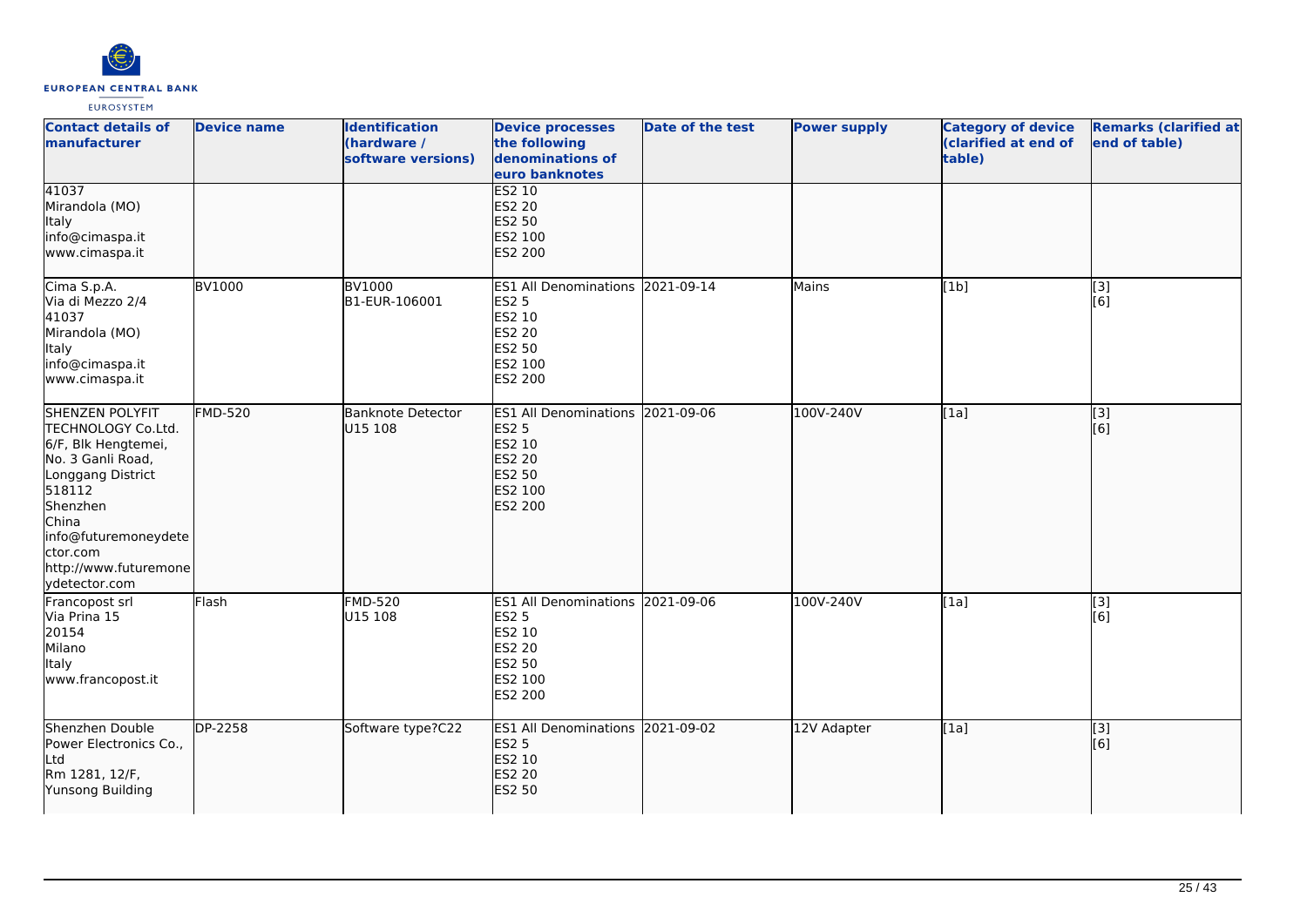

| <b>Contact details of</b><br>manufacturer                                                                                                                                        | <b>Device name</b> | <b>Identification</b><br>(hardware /<br>software versions) | <b>Device processes</b><br>the following<br>denominations of<br>euro banknotes                                            | Date of the test | <b>Power supply</b> | <b>Category of device</b><br>(clarified at end of<br>table) | <b>Remarks (clarified at</b><br>end of table) |
|----------------------------------------------------------------------------------------------------------------------------------------------------------------------------------|--------------------|------------------------------------------------------------|---------------------------------------------------------------------------------------------------------------------------|------------------|---------------------|-------------------------------------------------------------|-----------------------------------------------|
| Tairan 8rh Road<br>District Shenzen<br>Chegongmiao Futian<br>China<br>www.szdpower.com                                                                                           |                    |                                                            | ES2 100<br><b>ES2 200</b>                                                                                                 |                  |                     |                                                             |                                               |
| CCE - Cash Concepts<br>Europe GmbH<br>Kemtener Strasse 99<br>88131<br>Lindau<br>Germany<br>www.cce.gmbh                                                                          | <b>CCE 6000</b>    | Software type: C21-1                                       | <b>ES1 All Denominations</b><br><b>ES2 5</b><br>ES2 10<br><b>ES2 20</b><br><b>ES2 50</b><br>ES2 100<br>ES2 200            | 2021-09-02       | Other: 100-240V     | [2]                                                         | [3]<br>[6]                                    |
| Shenzhen Double<br>Power Electronics Co.,<br>Ltd<br>Rm 1281, 12/F,<br>Yunsong Building<br>Tairan 8rh Road<br>District Shenzen<br>Chegongmiao Futian<br>China<br>www.szdpower.com | DP-2318            | Software type: C02                                         | ES1 All Denominations 2021-09-02<br><b>ES2 5</b><br>ES2 10<br><b>ES2 20</b><br><b>ES2 50</b><br>ES2 100<br><b>ES2 200</b> |                  | other:12V Adapter   | [[1a]                                                       | [3]<br>[6]                                    |
| Shenzhen Double<br>Power Electronics Co.,<br>Ltd<br>Rm 1281, 12/F,<br>Yunsong Building<br>Tairan 8rh Road<br>District Shenzen<br>Chegongmiao Futian<br>China<br>www.szdpower.com | DP-7300Plus        | $C21-1$                                                    | ES1 All Denominations 2021-08-31<br><b>ES2 5</b><br>ES2 10<br><b>ES2 20</b><br>ES2 50<br>ES2 100<br>ES2 200               |                  | Other: 100-240V     | $\overline{[2]}$                                            | [3]<br>[6]                                    |
| Shenzhen Double<br>Power Electronics Co.,<br>Ltd<br>Rm 1281, 12/F,<br>Yunsong Building<br>Tairan 8rh Road                                                                        | <b>DP-2268</b>     | C12                                                        | ES1 All Denominations 2021-08-31<br><b>ES2 5</b><br>ES2 10<br><b>ES2 20</b><br>ES2 50<br>ES2 100                          |                  | 12V Adapter         | [1a]                                                        | [6]<br>[4a]                                   |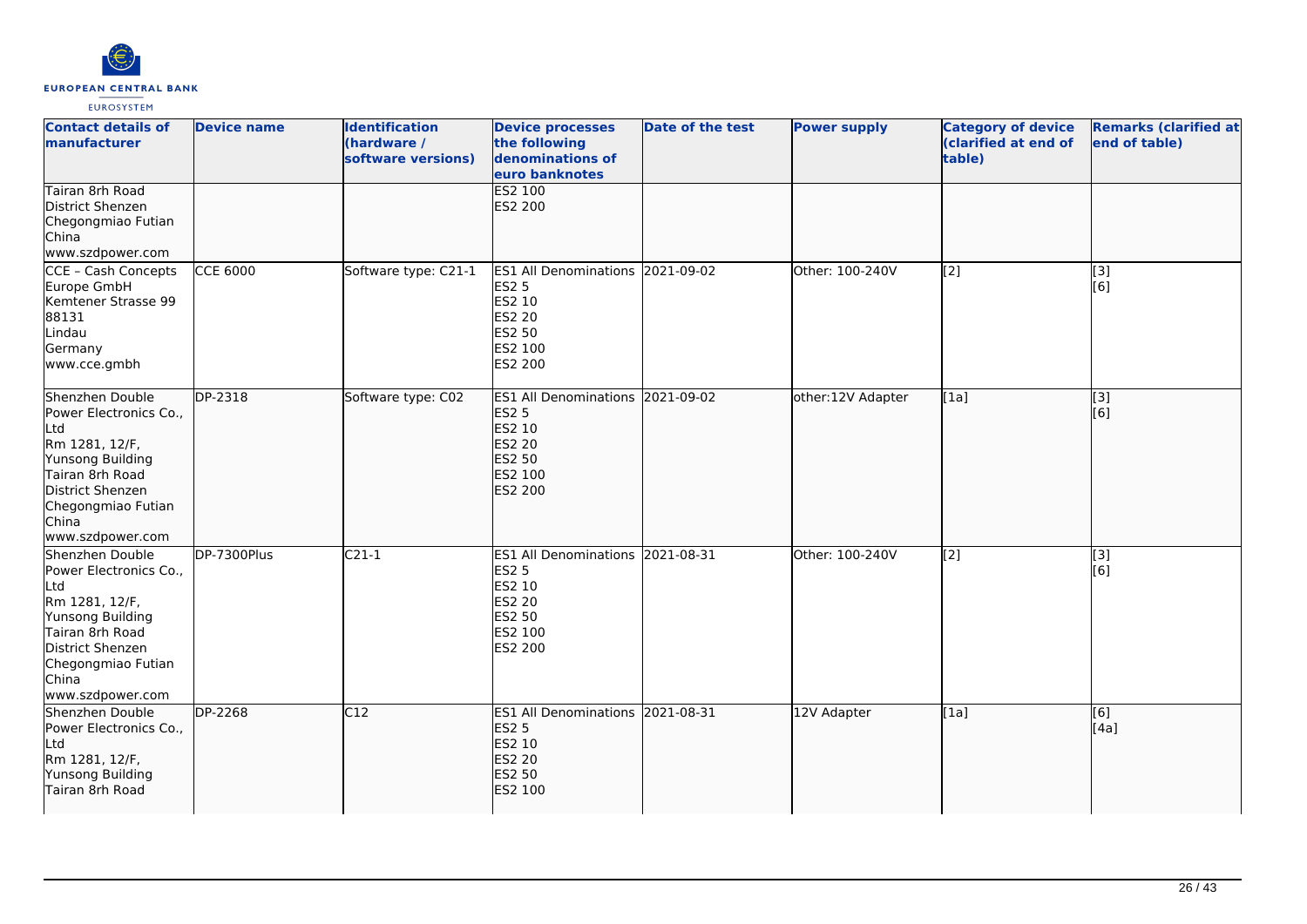

| <b>Contact details of</b><br>manufacturer                                                                                | <b>Device name</b>    | <b>Identification</b><br>(hardware /<br>software versions) | <b>Device processes</b><br>the following<br>denominations of<br>euro banknotes                              | <b>Date of the test</b> | <b>Power supply</b> | <b>Category of device</b><br>(clarified at end of<br>table) | <b>Remarks (clarified at</b><br>end of table)             |
|--------------------------------------------------------------------------------------------------------------------------|-----------------------|------------------------------------------------------------|-------------------------------------------------------------------------------------------------------------|-------------------------|---------------------|-------------------------------------------------------------|-----------------------------------------------------------|
| <b>District Shenzen</b><br>Chegongmiao Futian<br>China<br>www.szdpower.com                                               |                       |                                                            | ES2 200                                                                                                     |                         |                     |                                                             |                                                           |
| CCE - Cash Concepts<br>Europe GmbH<br>Kemtener Strasse 99<br>88131<br>Lindau<br>Germany<br>www.cce.gmbh                  | $CCE$ 10              | $\overline{C}$ 01                                          | ES1 All Denominations 2021-08-27<br><b>ES2 5</b><br>ES2 10<br>ES2 20<br>ES2 50<br>ES2 100<br>ES2 200        |                         | Other: 12V Adapter  | [1a]                                                        | [3]<br>[6]                                                |
| CCE - Cash Concepts<br>Europe GmbH<br>Kemtener Strasse 99<br>88131<br>Lindau<br>Germany<br>www.cce.gmbh                  | $CCE$ 20              | $\overline{C}$ 01                                          | <b>ES1 All Denominations</b><br><b>ES2 5</b><br>ES2 10<br>ES2 20<br><b>ES2 50</b><br>ES2 100<br>ES2 200     | 2021-08-27              | Other: 12V Adapter  | [1a]                                                        | $\left[ \begin{matrix} 1 & 3 \end{matrix} \right]$<br>[6] |
| <b>JCM Europe GmbH</b><br>Mündelheimer Weg 60<br>40472<br>Düsseldorf<br>Germany<br>info@jcmglobal.eu<br>www.jcmglobal.eu | <b>UBA Pro Series</b> | <b>UBA-500</b><br>V1.49-38                                 | ES1 All Denominations 2021-08-20<br><b>ES2 5</b><br>ES2 10<br><b>ES2 20</b><br>ES2 50<br>ES2 100<br>ES2 200 |                         | 12/24V              | [1b]                                                        | $\overline{[3]}$<br>[6]<br>[8]                            |
| JCM Europe GmbH<br>Mündelheimer Weg 60<br>40472<br>Düsseldorf<br>Germany<br>info@jcmglobal.eu<br>www.jcmglobal.eu        | UBA-10                | <b>UBA-10</b><br>V3.04-52                                  | ES1 All Denominations 2021-08-20<br><b>ES2 5</b><br>ES2 10<br>ES2 20<br>ES2 50<br>ES2 100<br><b>ES2 200</b> |                         | 12V                 | [1b]                                                        | $\overline{[}3]$<br>[6]                                   |
| JCM Europe GmbH<br>Mündelheimer Weg 60<br>40472                                                                          | UBA-10-RC             | UBA-10<br>V2.01-23                                         | ES1 All Denominations 2021-08-20<br><b>ES2 5</b><br>ES2 10                                                  |                         | 24V                 | [1b]                                                        | [3]<br>[6]<br>[8]                                         |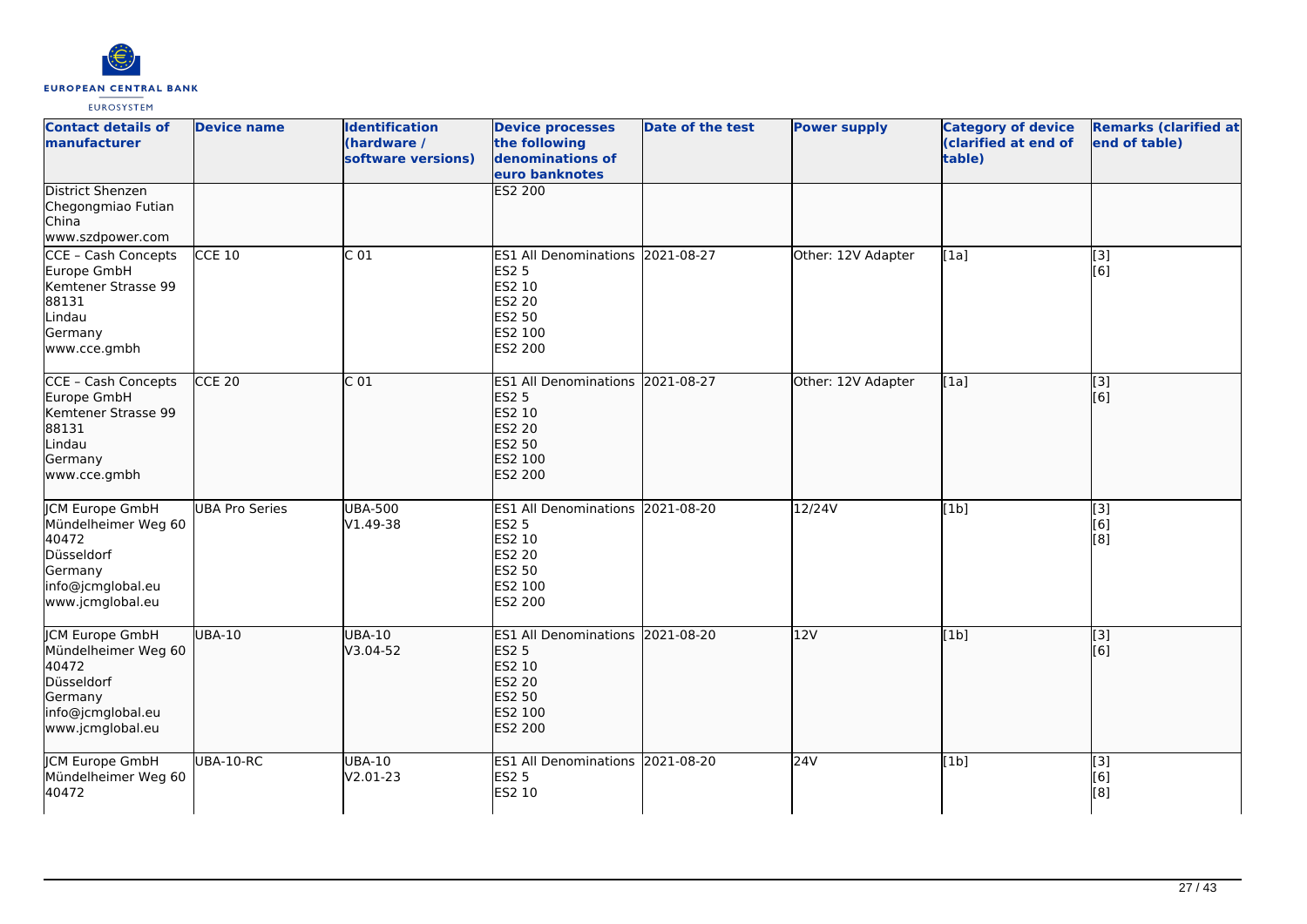

| <b>Contact details of</b><br><b>manufacturer</b>                                                                         | <b>Device name</b>       | <b>Identification</b><br>(hardware /<br>software versions) | <b>Device processes</b><br>the following<br>denominations of<br>euro banknotes                                     | <b>Date of the test</b> | <b>Power supply</b> | <b>Category of device</b><br>(clarified at end of<br>table) | <b>Remarks (clarified at</b><br>end of table) |
|--------------------------------------------------------------------------------------------------------------------------|--------------------------|------------------------------------------------------------|--------------------------------------------------------------------------------------------------------------------|-------------------------|---------------------|-------------------------------------------------------------|-----------------------------------------------|
| Düsseldorf<br>Germany<br>info@jcmglobal.eu<br>www.jcmglobal.eu                                                           |                          |                                                            | <b>ES2 20</b><br>ES2 50<br>ES2 100<br>ES2 200                                                                      |                         |                     |                                                             |                                               |
| JCM Europe GmbH<br>Mündelheimer Weg 60<br>40472<br>Düsseldorf<br>Germany<br>info@jcmglobal.eu<br>www.jcmglobal.eu        | iVizion-100              | <b>iVIZION-100</b><br>V2.98-44                             | ES1 All Denominations 2021-08-19<br><b>ES2 5</b><br>ES2 10<br>ES2 20<br>ES2 50<br>ES2 100<br>ES2 200               |                         | 12V/24V             | [1b]                                                        | [3]<br>[6]<br>[8]                             |
| <b>JCM Europe GmbH</b><br>Mündelheimer Weg 60<br>40472<br>Düsseldorf<br>Germany<br>info@jcmglobal.eu<br>www.jcmglobal.eu | <b>UBA-Pro RC Series</b> | UBA-500-SH2-RT<br>V1.49-38                                 | <b>ES1 All Denominations</b><br><b>ES2 5</b><br>ES2 10<br>ES2 20<br>ES2 50<br>ES2 100<br>ES2 200                   | 2021-08-19              | 24V                 | [1b]                                                        | $\overline{[3]}$<br>[6]<br>[8]                |
| JCM Europe GmbH<br>Mündelheimer Weg 60<br>40472<br>Düsseldorf<br>Germany<br>info@jcmglobal.eu<br>www.jcmglobal.eu        | TBV-100 Series           | <b>TBV-100-FSH</b><br>V1.28-93                             | ES1 All Denominations 2021-08-19<br><b>ES2 5</b><br>ES2 10<br>ES2 20<br><b>ES2 50</b><br>ES2 100<br><b>ES2 200</b> |                         | 24V                 | $\sqrt{2}$                                                  | [3]<br>[6]<br>[8]                             |
| JCM Europe GmbH<br>Mündelheimer Weg 60<br>40472<br>Düsseldorf<br>Germany<br>info@jcmglobal.eu<br>www.jcmglobal.eu        | iPRO-100 Series          | V3.06-38                                                   | ES1 All Denominations 2021-08-18<br>ES2 5<br>ES2 10<br><b>ES2 20</b><br><b>ES2 50</b><br>ES2 100<br>ES2 200        |                         | 12V                 | [1b]                                                        | [3]<br>[6]<br>[8]                             |
| Cashtester/Amwit<br>Security B.V.                                                                                        | CT 432 SD                | CO <sub>2</sub>                                            | ES1 All Denominations 2021-08-18<br><b>ES2 5</b>                                                                   |                         | 12V                 | [1a]                                                        | $\overline{[}$ [3]<br>[6]                     |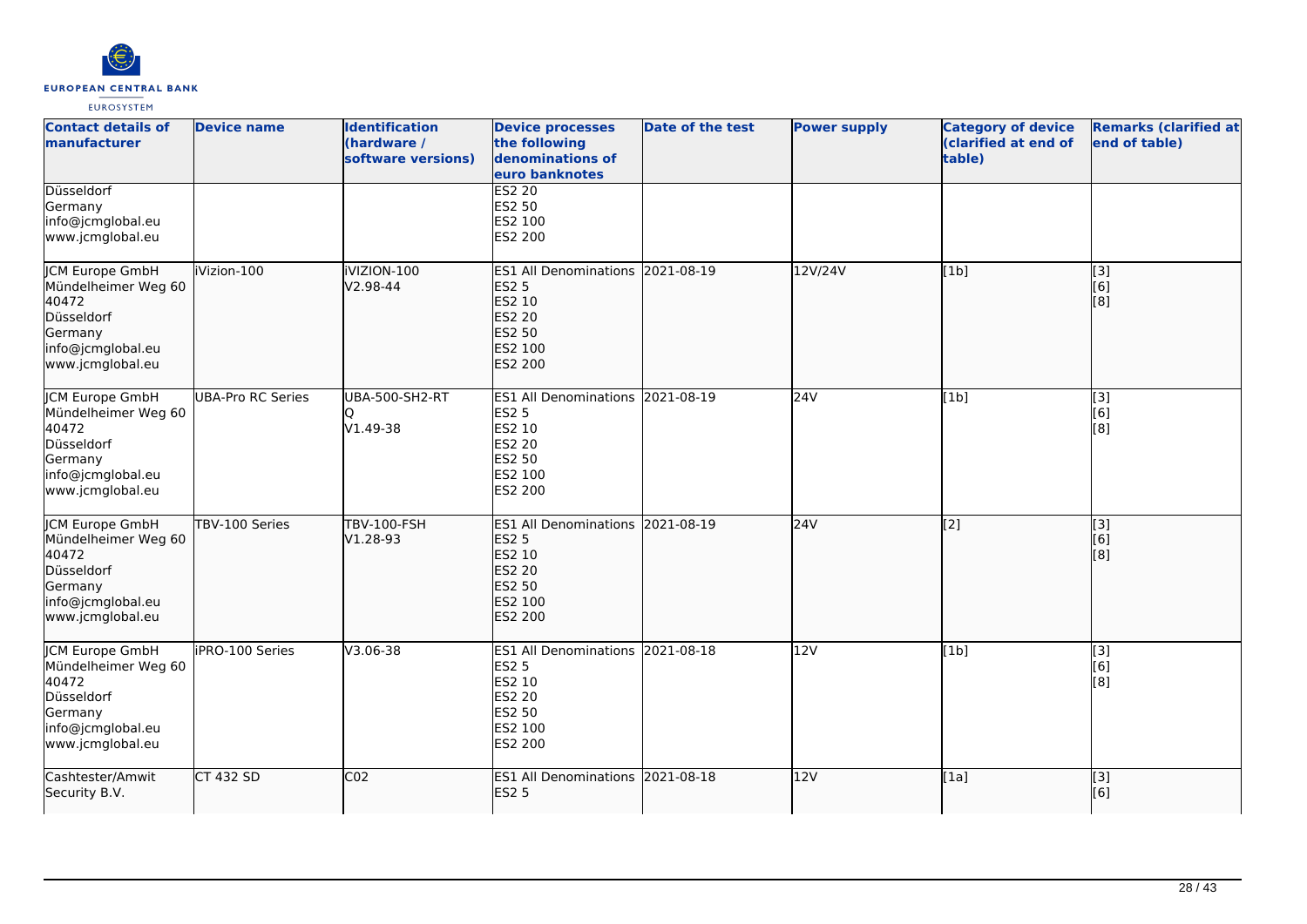

| <b>Contact details of</b><br>manufacturer                                                                                            | <b>Device name</b> | <b>Identification</b><br>(hardware /<br>software versions) | <b>Device processes</b><br>the following<br>denominations of<br>euro banknotes                                              | <b>Date of the test</b> | <b>Power supply</b> | <b>Category of device</b><br>(clarified at end of<br>table) | <b>Remarks (clarified at</b><br>end of table) |
|--------------------------------------------------------------------------------------------------------------------------------------|--------------------|------------------------------------------------------------|-----------------------------------------------------------------------------------------------------------------------------|-------------------------|---------------------|-------------------------------------------------------------|-----------------------------------------------|
| De Corridor 9<br>3621 ZA<br>Breukelen<br>Netherlands<br>mw@cashtester.com<br>www.cashtester.com                                      |                    |                                                            | <b>ES2 10</b><br><b>ES2 20</b><br>ES2 50<br>ES2 100<br>ES2 200                                                              |                         |                     |                                                             |                                               |
| Cashtester/Amwit<br>Security B.V.<br>De Corridor 9<br>3621 ZA<br>Breukelen<br>Netherlands<br>mw@cashtester.com<br>www.cashtester.com | <b>CT 433 SD</b>   | CO <sub>2</sub>                                            | ES1 All Denominations 2021-08-18<br>ES2 5<br>ES2 10<br>ES2 20<br>ES2 50<br>ES2 100<br>ES2 200                               |                         | 12V                 | [1a]                                                        | $\overline{[3]}$<br>[6]                       |
| JCM Europe GmbH<br>Mündelheimer Weg 60<br>40472<br>Düsseldorf<br>Germany<br>info@jcmglobal.eu<br>www.jcmglobal.eu                    | <b>DBV-500</b>     | <b>DBV-50x</b><br>V1.54-38                                 | <b>ES15</b><br>ES1 10<br>ES1 20<br><b>ES1 50</b><br><b>ES2 5</b><br>ES2 10<br><b>ES2 20</b><br>ES2 50<br>ES2 100<br>ES2 200 | 2021-08-18              | 12V/24V             | [1b]                                                        | [2]<br>[3]<br>[6]<br>[8]                      |
| <b>CM Europe GmbH</b><br>Mündelheimer Weg 60<br>40472<br>Düsseldorf<br>Germany<br>info@jcmglobal.eu<br>www.jcmglobal.eu              | iPRO-SH2-RC        | iPRO-100<br>V3.08-38                                       | <b>ES1 All Denominations</b><br><b>ES2 5</b><br>ES2 10<br>ES2 20<br>ES2 50<br>ES2 100<br>ES2 200                            | 2021-08-18              | 24V                 | [1b]                                                        | [3]<br>[6]<br>[8]                             |
| Giesecke+Devrient<br>Currency Technology<br><b>GmbH</b><br>Prinzregentenstraße<br>159<br>81677                                       | ProNote 300        | <b>EUR V1.010</b>                                          | ES1 All Denominations 2021-08-12<br><b>ES2 5</b><br>ES2 10<br>ES2 20<br>ES2 50<br>ES2 100                                   |                         | 110V, 220V          | $\overline{[2]}$                                            | $\overline{[}3]$<br>[6]                       |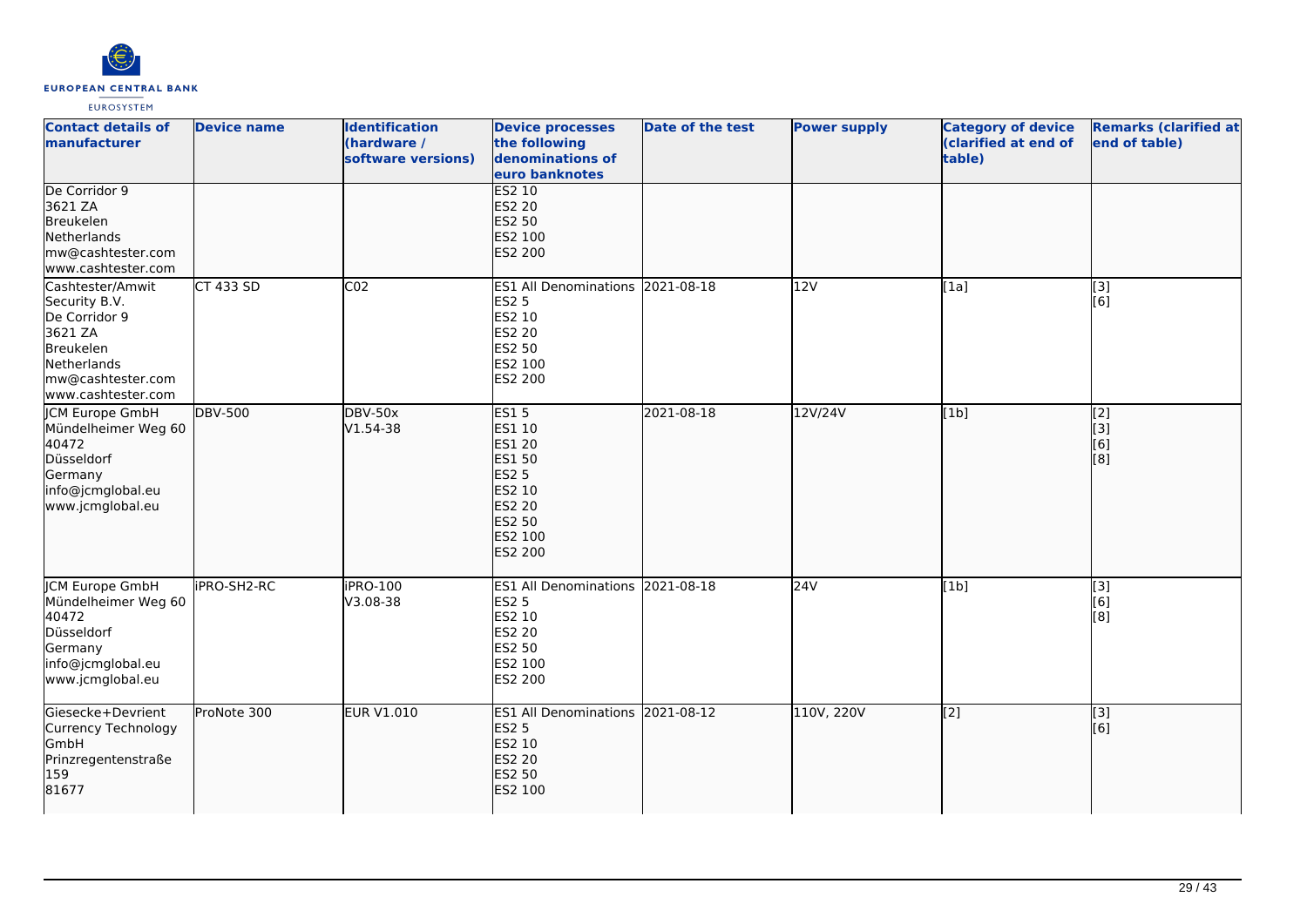

| <b>Contact details of</b><br><b>manufacturer</b>                                                                                 | <b>Device name</b> | <b>Identification</b><br>(hardware /<br>software versions) | <b>Device processes</b><br>the following<br>denominations of<br>euro banknotes                                                                       | <b>Date of the test</b> | <b>Power supply</b> | <b>Category of device</b><br>(clarified at end of<br>table) | <b>Remarks (clarified at</b><br>end of table) |
|----------------------------------------------------------------------------------------------------------------------------------|--------------------|------------------------------------------------------------|------------------------------------------------------------------------------------------------------------------------------------------------------|-------------------------|---------------------|-------------------------------------------------------------|-----------------------------------------------|
| Munich<br>Germany<br>www.gi-de.com                                                                                               |                    |                                                            | <b>ES2 200</b>                                                                                                                                       |                         |                     |                                                             |                                               |
| <b>GO Europe GmbH</b><br>Zum Kraftwerk 1<br>45527<br>Hattingen<br>Germany<br>Bemd.koenig@go-<br>europe.com<br>www .go-europe.com | Olympia NC 355     | <b>BJ-219</b><br>V11                                       | ES1 All Denominations 2021-08-06<br><b>ES2 5</b><br>ES2 10<br>ES2 20<br>ES2 50<br>ES2 100<br>ES2 200                                                 |                         | DC12V               | [1a]                                                        | [3]<br>[6]                                    |
| Arca Technologies srl<br>Via Statale 17<br>10012<br>Bollengo (TO)<br>Italy<br>www.arca.com                                       | CS1one             | $CS1$ Ver $1.1$<br>EUR_06_00                               | <b>ES15</b><br>ES1 10<br>ES1 20<br><b>ES1 50</b><br>ES1 200<br><b>ES2 5</b><br><b>ES2 10</b><br><b>ES2 20</b><br>ES2 50<br>ES2 100<br><b>ES2 200</b> | 2021-07-26              | 110V - 220V         | [1a]                                                        | [2]<br>[[3]<br>$\overline{[}6\overline{)}$    |
| Arca Technologies srl<br>Via Statale 17<br>10012<br>Bollengo (TO)<br>Italy<br>www.arca.com                                       | CS1oneT            | $CS1$ Ver $1.1$<br>EUR_06_00                               | <b>ES15</b><br>ES1 10<br><b>ES1 20</b><br>ES1 50<br>ES1 200<br><b>ES2 5</b><br>ES2 10<br>ES2 20<br>ES2 50<br>ES2 100<br>ES2 200                      | 2021-07-26              | 110V - 220V         | [1a]                                                        | [3]<br>[6]                                    |
| Ratiotec GmbH & Co<br>kG<br>Max Keith Strasse 66<br>D-45136                                                                      | Smart Protect      | $C-03$                                                     | ES1 All Denominations 2021-07-26<br><b>ES2 5</b><br>ES2 10<br><b>ES2 20</b>                                                                          |                         | 12V                 | [1a]                                                        | [3]<br>[6]<br>[8]                             |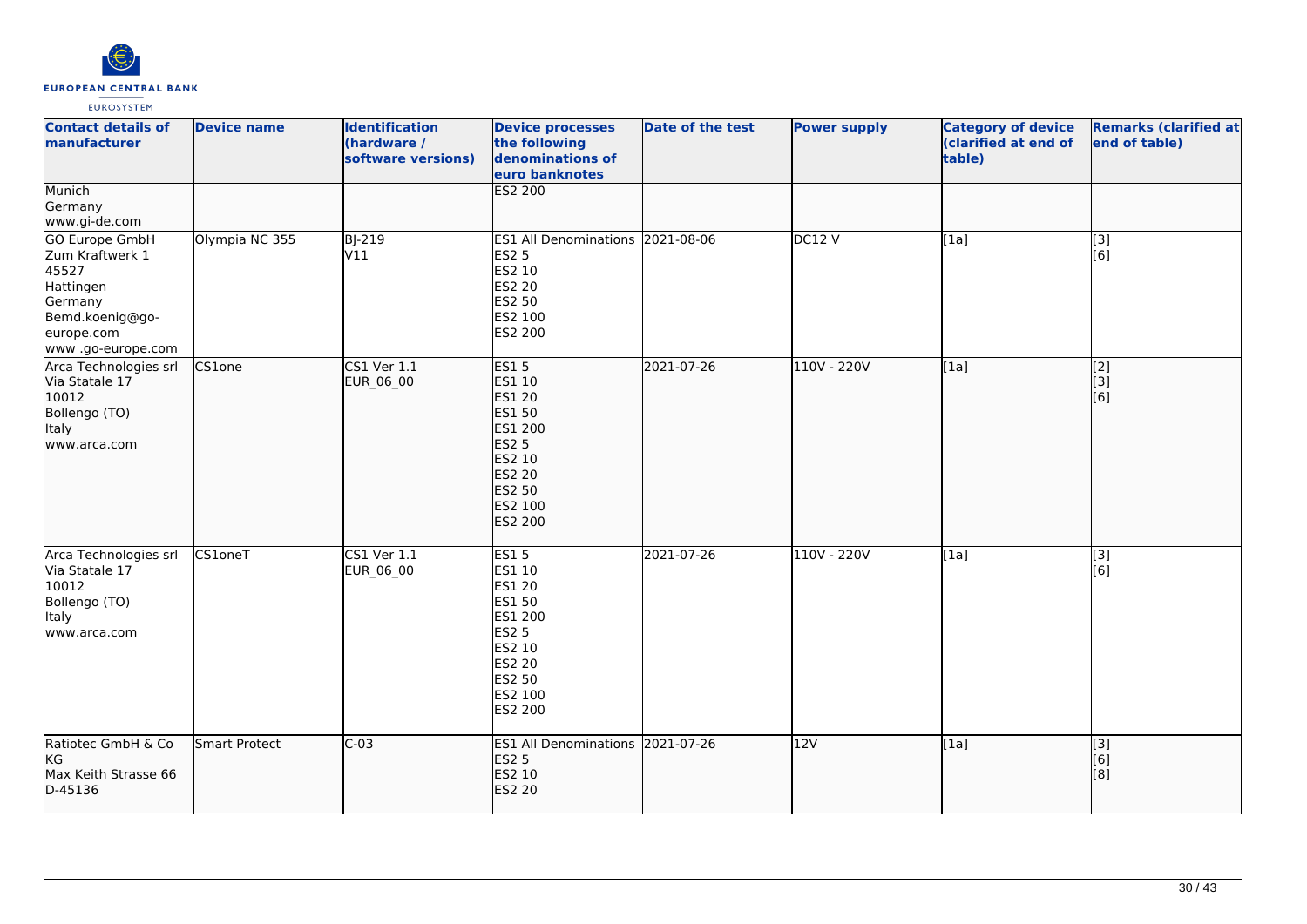

| <b>Contact details of</b><br><b>manufacturer</b>                                                                                                                | <b>Device name</b>        | <b>Identification</b><br>(hardware /<br>software versions) | <b>Device processes</b><br>the following<br>denominations of<br>euro banknotes                                     | <b>Date of the test</b> | <b>Power supply</b>                                  | <b>Category of device</b><br>(clarified at end of<br>table) | <b>Remarks (clarified at</b><br>end of table) |
|-----------------------------------------------------------------------------------------------------------------------------------------------------------------|---------------------------|------------------------------------------------------------|--------------------------------------------------------------------------------------------------------------------|-------------------------|------------------------------------------------------|-------------------------------------------------------------|-----------------------------------------------|
| Essen<br>Germany<br>www.ratio-tec.de                                                                                                                            |                           |                                                            | ES2 50<br>ES2 100<br>ES2 200                                                                                       |                         |                                                      |                                                             |                                               |
| Ratiotec GmbH & Co<br>KG<br>Max Keith Strasse 66<br>D-45136<br>Essen<br>Germany<br>www.ratio-tec.de                                                             | <b>Smart Protect Plus</b> | 020                                                        | ES1 All Denominations 2021-07-26<br><b>ES2 5</b><br>ES2 10<br><b>ES2 20</b><br>ES2 50<br>ES2 100<br>ES2 200        |                         | 12V                                                  | [1a]                                                        | [3]<br>[6]                                    |
| Kisan Electronics Co<br>Ltd<br>273-1 Sungsoo-Dong<br>2GA 3 Dong<br>Sungdong-Gu 133, 831<br><b>Seoul</b><br>South Korea<br>yshin21@kisane.com<br>lwww.kisane.com | <b>NEWTON</b> mini        | Main: v1.3, Reco: v1.3                                     | ES1 All Denominations 2021-07-22<br><b>ES2 5</b><br>ES2 10<br><b>ES2 20</b><br><b>ES2 50</b><br>ES2 100<br>ES2 200 |                         | 110-220V                                             | [[2]                                                        | [3]<br>[[6]                                   |
| CI Tech Components<br>AG<br>Oberburgstrasse 10<br>3400<br>Burgdorf<br>Switzerland<br>info@citech.com<br>www.citech.com                                          | CI Note Line Recycle      | CI Note Line Recycle<br>13-EU-16                           | ES1 All Denominations 2021-07-21<br><b>ES2 5</b><br>ES2 10<br><b>ES2 20</b><br>ES2 50<br>ES2 100<br>ES2 200        |                         | other: 24V; 220 V with [1b]<br>external power supply |                                                             | [3]<br>[6]                                    |
| Francopost srl<br>Via Prina 15<br>20154<br>Milano<br>Italy<br>www.francopost.it                                                                                 | 920                       | CIS20D5:ALC<br>02021000                                    | ES1 All Denominations 2021-07-19<br><b>ES2 5</b><br>ES2 10<br><b>ES2 20</b><br><b>ES2 50</b><br>ES2 100<br>ES2 200 |                         | 100V-240V                                            | $\overline{[2]}$                                            | $\overline{[}3]$<br>[[6]                      |
| <b>SHENZEN POLYFIT</b><br>TECHNOLOGY Co.Ltd.                                                                                                                    | FMD-920CIS                | CIS20D5:ALC<br>02021000                                    | ES1 All Denominations 2021-07-19<br><b>ES2 5</b>                                                                   |                         | 100-240V                                             | $\overline{[2]}$                                            | [3]<br>[6]                                    |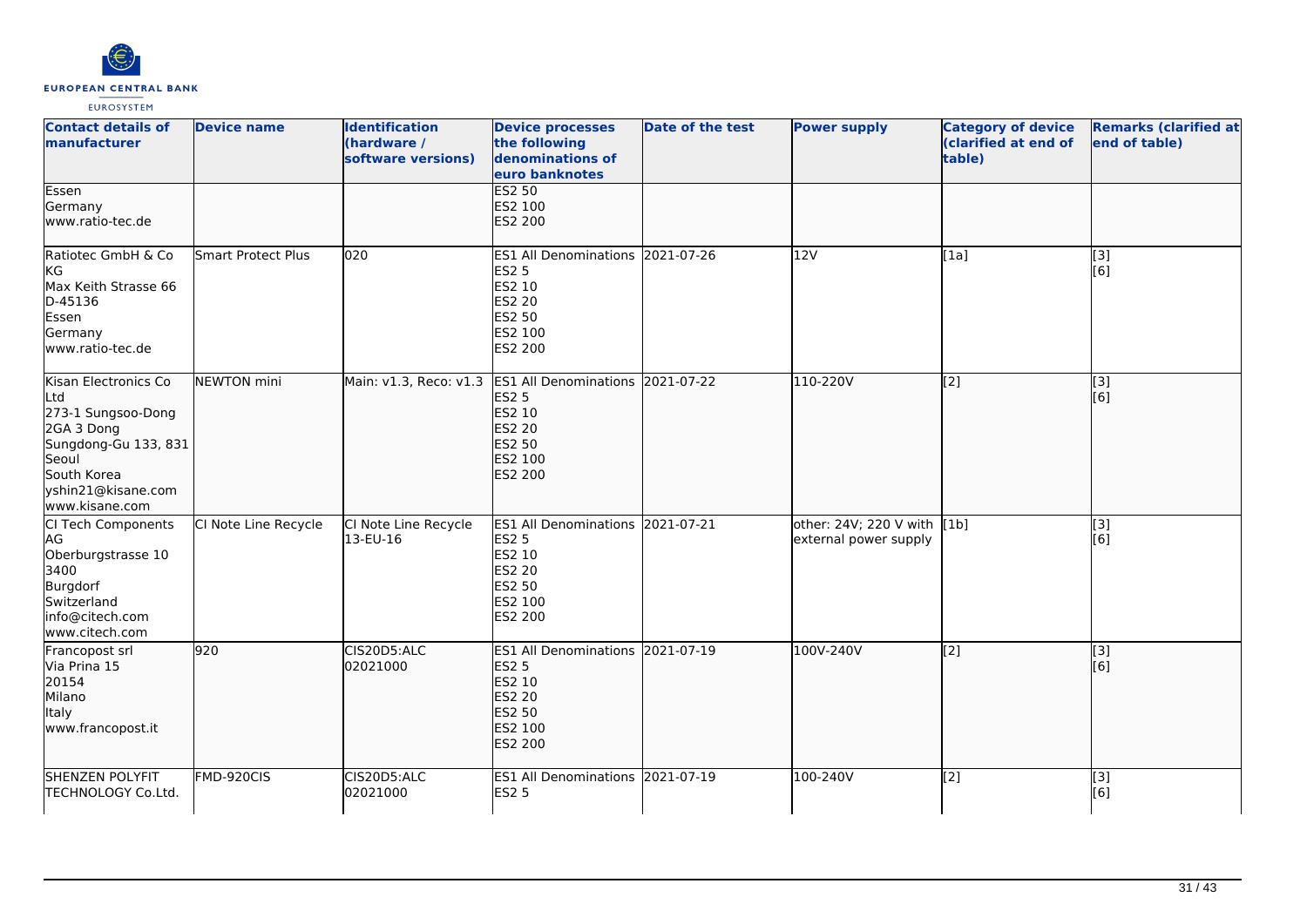

| <b>Contact details of</b><br>manufacturer                                                                                                                                  | <b>Device name</b> | <b>Identification</b><br>(hardware /<br>software versions) | <b>Device processes</b><br>the following<br>denominations of<br>euro banknotes                                                                    | <b>Date of the test</b> | <b>Power supply</b> | <b>Category of device</b><br>(clarified at end of<br>table) | <b>Remarks (clarified at</b><br>end of table) |
|----------------------------------------------------------------------------------------------------------------------------------------------------------------------------|--------------------|------------------------------------------------------------|---------------------------------------------------------------------------------------------------------------------------------------------------|-------------------------|---------------------|-------------------------------------------------------------|-----------------------------------------------|
| 6/F, Blk Hengtemei,<br>No. 3 Ganli Road,<br>Longgang District<br>518112<br>Shenzhen<br>China<br>info@futuremoneydete<br>ctor.com<br>http://www.futuremone<br>ydetector.com |                    |                                                            | <b>ES2 10</b><br>ES2 20<br>ES2 50<br>ES2 100<br>ES2 200                                                                                           |                         |                     |                                                             |                                               |
| <b>GO Europe GmbH</b><br>Zum Kraftwerk 1<br>45527<br>Hattingen<br>Germany<br>Bemd.koenig@go-<br>europe.com<br>www.go-europe.com                                            | Olympia NC 345     | <b>BJ-219</b><br>V11                                       | ES1 All Denominations 2021-07-14<br><b>ES2 5</b><br>ES2 10<br><b>ES2 20</b><br><b>ES2 50</b><br>ES2 100<br><b>ES2 200</b>                         |                         | DC12V               | [1a]                                                        | [3]<br>[[6]                                   |
| GO Europe GmbH<br>Zum Kraftwerk 1<br>45527<br>Hattingen<br>Germany<br>Bemd.koenig@go-<br>europe.com<br>www .go-europe.com                                                  | Olympia NC 365     | <b>BJ-219</b><br>V11                                       | ES1 All Denominations 2021-07-14<br><b>ES2 5</b><br>ES2 10<br><b>ES2 20</b><br><b>ES2 50</b><br>ES2 100<br>ES2 200                                |                         | <b>DC12 V</b>       | [1a]                                                        | [3]<br>[6]                                    |
| Ratiotec GmbH & Co<br>KG<br>Max Keith Strasse 66<br>D-45136<br>Essen<br>Germany<br>www.ratio-tec.de                                                                        | Smart Protect      | $C-02$                                                     | <b>ES15</b><br>ES1 10<br><b>ES1 20</b><br>ES1 50<br>ES1 100<br>ES1 200<br><b>ES2 5</b><br>ES2 10<br><b>ES2 20</b><br>ES2 50<br>ES2 100<br>ES2 200 | 2021-07-12              | 12V                 | [[1a]                                                       | $\overline{[2]}$<br>[3]<br>[6]<br>[8]         |
|                                                                                                                                                                            |                    |                                                            |                                                                                                                                                   |                         |                     |                                                             |                                               |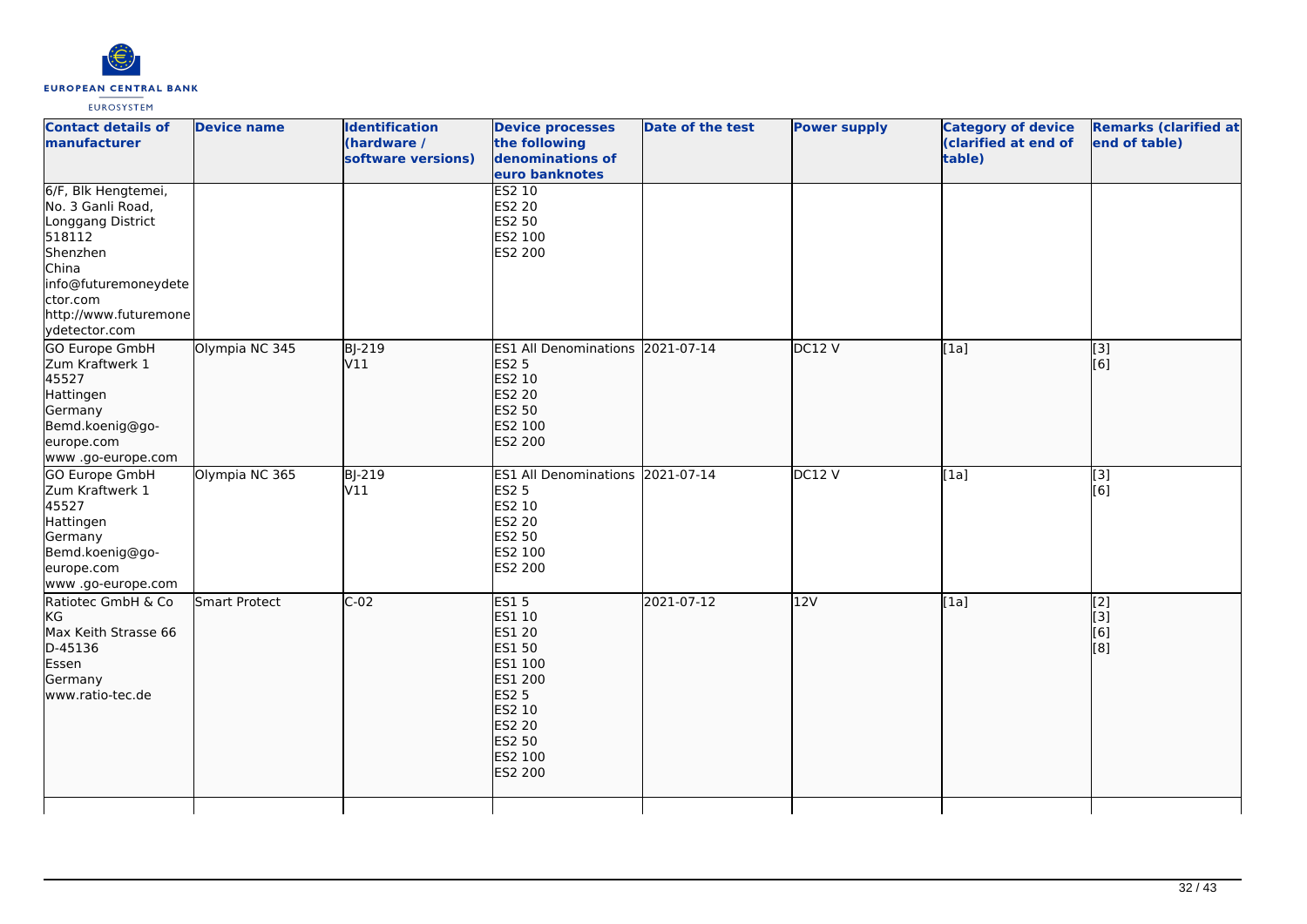

| <b>Contact details of</b><br>manufacturer                                                                  | <b>Device name</b> | <b>Identification</b><br>(hardware /<br>software versions) | <b>Device processes</b><br>the following<br>denominations of<br>euro banknotes                                                                    | <b>Date of the test</b> | <b>Power supply</b> | <b>Category of device</b><br>(clarified at end of<br>table) | <b>Remarks (clarified at</b><br>end of table) |
|------------------------------------------------------------------------------------------------------------|--------------------|------------------------------------------------------------|---------------------------------------------------------------------------------------------------------------------------------------------------|-------------------------|---------------------|-------------------------------------------------------------|-----------------------------------------------|
| Ratiotec GmbH & Co<br>KG<br>Max Keith Strasse 66<br>D-45136<br>Essen<br>Germany<br>www.ratio-tec.de        | Rapidcount T 575   | 2.001                                                      | ES1 All Denominations 2021-07-12<br><b>ES2 5</b><br>ES2 10<br><b>ES2 20</b><br>ES2 50<br>ES2 100<br>ES2 200                                       |                         | 220V                | [2]                                                         | $\overline{[}3]$<br>[6]                       |
| Ratiotec GmbH & Co<br><b>KG</b><br>Max Keith Strasse 66<br>D-45136<br>Essen<br>Germany<br>www.ratio-tec.de | Rapidcount X 400   | 1.4.0.4                                                    | ES1 All Denominations 2021-07-12<br><b>ES2 5</b><br>ES2 10<br><b>ES2 20</b><br><b>ES2 50</b><br>ES2 100<br>ES2 200                                |                         | 220V                | [2]                                                         | $\begin{bmatrix} 3 \\ 6 \end{bmatrix}$        |
| Ratiotec GmbH & Co<br>KG<br>Max Keith Strasse 66<br>D-45136<br>Essen<br>Germany<br>www.ratio-tec.de        | Smart Protect Plus | 016                                                        | <b>ES15</b><br>ES1 10<br><b>ES1 20</b><br>ES1 50<br>ES1 100<br>ES1 200<br><b>ES2 5</b><br>ES2 10<br><b>ES2 20</b><br>ES2 50<br>ES2 100<br>ES2 200 | 2021-07-12              | 12V                 | [1a]                                                        | [2]<br>$\overline{[}3]$<br>[6]                |
| Gunnebo Cash<br>Automation AB<br>Stora Åvägen 1<br>SE-436 34<br>Askim<br>Sweden<br>www.gunnebo.com         | NV <sub>4</sub>    | <b>EUR 3.7</b>                                             | ES1 All Denominations 2021-07-08<br><b>ES2 5</b><br>ES2 10<br><b>ES2 20</b><br><b>ES2 50</b><br>ES2 100<br>ES2 200                                |                         | 24VDC               | [1b]                                                        | $\sqrt{3}$<br>[6]                             |
| Azkoyen S.A.<br>Adva San Silvestre S/N                                                                     | <b>POS 1500 EU</b> | V <sub>5.7</sub>                                           | ES1 All Denominations 2021-06-25<br><b>ES2 5</b>                                                                                                  |                         | Mains, 220V         | [1a]                                                        | [3]                                           |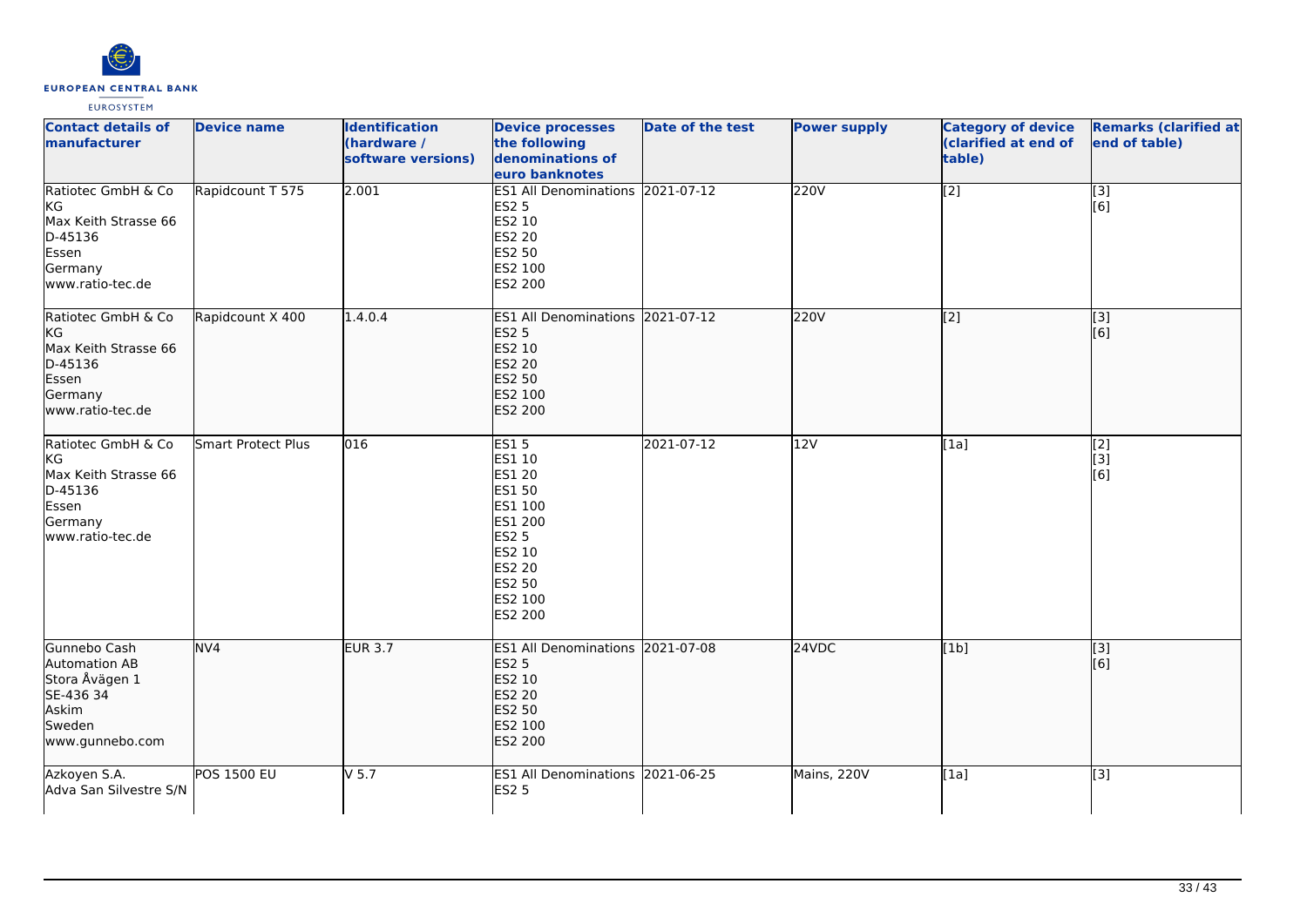

| <b>Contact details of</b><br>manufacturer                                                                                          | <b>Device name</b> | <b>Identification</b><br>(hardware /<br>software versions) | <b>Device processes</b><br>the following<br>denominations of<br>euro banknotes                                     | <b>Date of the test</b> | <b>Power supply</b> | <b>Category of device</b><br>(clarified at end of<br>table) | <b>Remarks (clarified at</b><br>end of table) |
|------------------------------------------------------------------------------------------------------------------------------------|--------------------|------------------------------------------------------------|--------------------------------------------------------------------------------------------------------------------|-------------------------|---------------------|-------------------------------------------------------------|-----------------------------------------------|
| 31550<br>Peralta Navarra<br>Spain<br>www.azkoyen.com                                                                               |                    |                                                            | <b>ES2 10</b><br>ES2 20<br>ES2 50<br>ES2 100<br>ES2 200                                                            |                         |                     |                                                             |                                               |
| Azkoyen S.A.<br>Adva San Silvestre S/N<br>31550<br>Peralta Navarra<br>Spain<br>www.azkoyen.com                                     | <b>POS 1000 EU</b> | V <sub>15.5</sub>                                          | ES1 All Denominations 2021-06-24<br><b>ES2 5</b><br>ES2 10<br><b>ES2 20</b><br>ES2 50<br>ES2 100<br><b>ES2 200</b> |                         | Mains, 220V         | [1a]                                                        | $\overline{[}3]$                              |
| Iternet-European<br>Distribution<br>Via S. Merli 64/66<br>29122<br>Piacenza<br>Italy<br>www.iternet-<br>securitysystems.com        | HolenBecky HT 2800 | C41                                                        | ES1 All Denominations 2021-06-10<br><b>ES2 5</b><br>ES2 10<br>ES2 20<br>ES2 50<br>ES2 100<br>ES2 200               |                         | Mains - 220V        | [2]                                                         | $[3]$<br>[6]                                  |
| Iternet-European<br>Distribution<br>Via S. Merli 64/66<br>29122<br>Piacenza<br>Italy<br>www.iternet-<br>securitysystems.com        | Holenburg HT-2320  | C41                                                        | ES1 All Denominations 2021-06-10<br><b>ES2 5</b><br>ES2 10<br>ES2 20<br><b>ES2 50</b><br>ES2 100<br>ES2 200        |                         | Other: 100-240V     | $\left[ \begin{matrix} 2 \end{matrix} \right]$              | [3]<br>[6]                                    |
| Iternet-European<br>Distribution<br>Via S. Merli 64/66<br>29122<br>Piacenza<br><b>Italy</b><br>www.iternet-<br>securitysystems.com | Holenburg HT-6600  | C41                                                        | ES1 All Denominations 2021-06-10<br>ES2 5<br>ES2 10<br>ES2 20<br>ES2 50<br>ES2 100<br>ES2 200                      |                         | 220V                | $\overline{[2]}$                                            | $\overline{[3]}$<br>[6]                       |
| JCM Europe GmbH                                                                                                                    | $EBA-40$           | EBA-4x                                                     | ES1 All Denominations 2021-05-28                                                                                   |                         | Other: 12V/24V      | [1b]                                                        | [3]                                           |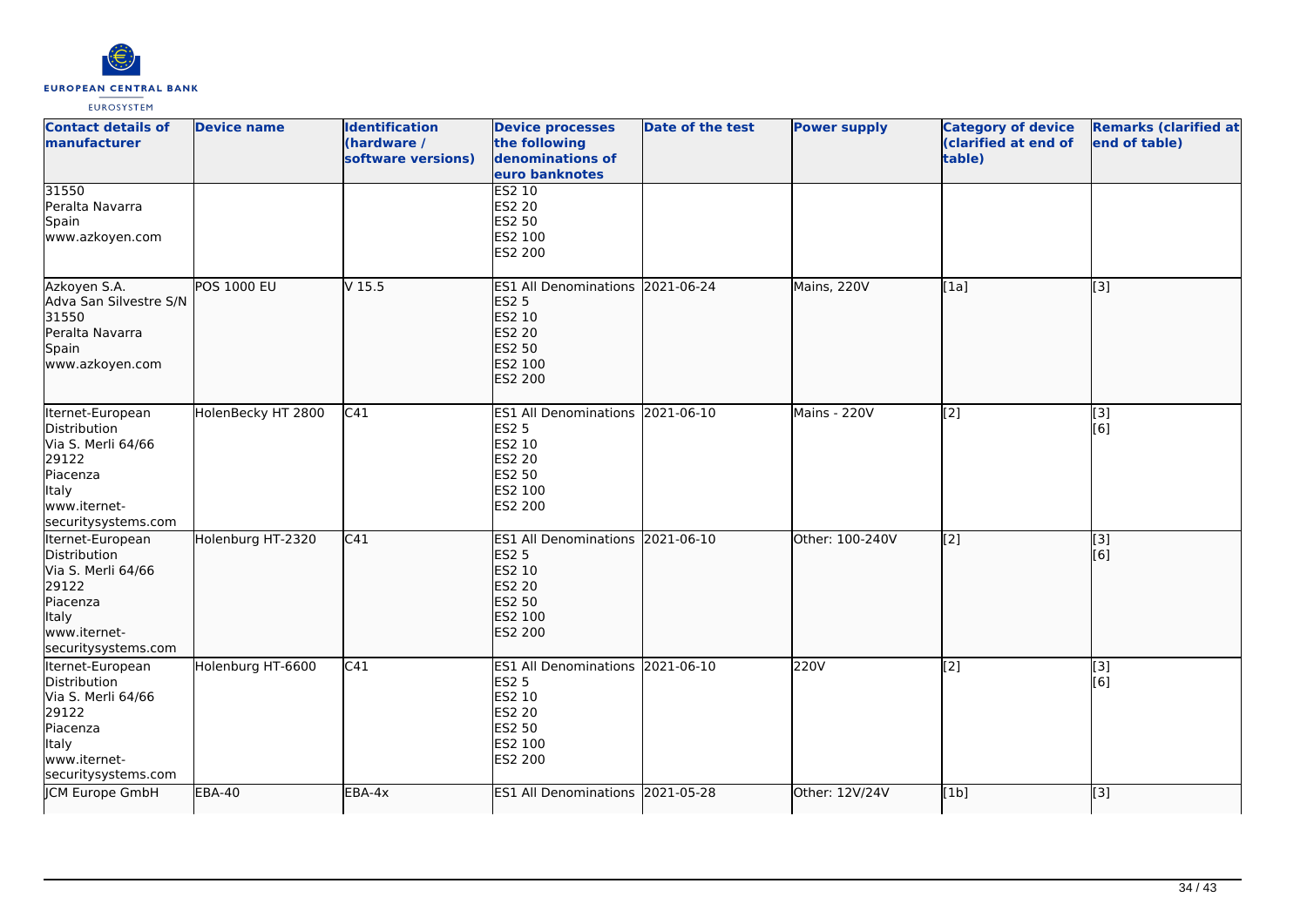

| <b>Contact details of</b><br>manufacturer                                                                          | <b>Device name</b> | <b>Identification</b><br>(hardware /<br>software versions) | <b>Device processes</b><br>the following<br>denominations of<br>euro banknotes                          | <b>Date of the test</b> | <b>Power supply</b> | <b>Category of device</b><br>(clarified at end of<br>table) | <b>Remarks (clarified at</b><br>end of table) |
|--------------------------------------------------------------------------------------------------------------------|--------------------|------------------------------------------------------------|---------------------------------------------------------------------------------------------------------|-------------------------|---------------------|-------------------------------------------------------------|-----------------------------------------------|
| Mündelheimer Weg 60<br>40472<br>Düsseldorf<br>Germany<br>info@jcmglobal.eu<br>www.jcmglobal.eu                     |                    | $V1.55 - 38$                                               | ES2 <sub>5</sub><br>ES2 10<br><b>ES2 20</b><br><b>ES2 50</b><br>ES2 100<br>ES2 200                      |                         |                     |                                                             | [6]<br>[8]                                    |
| <b>Buic VIP srl</b><br>Via Marconi 11<br>20080<br>Vermezzo (MI)<br>Italy<br>info@buicvip.it<br>www.buicvip.it      | CD330              | 329                                                        | ES1 All Denominations 2021-05-20<br><b>ES2 5</b><br>ES2 10<br>ES2 20<br>ES2 50<br>ES2 100<br>ES2 200    |                         | Mains - 110V - 220V | [1a]                                                        | $\overline{[3]}$<br>[6]                       |
| Buic VIP srl<br>Via Marconi 11<br>20080<br>Vermezzo (MI)<br>Italy<br>info@buicvip.it<br>www.buicvip.it             | CD350              | 329                                                        | <b>ES1 All Denominations</b><br><b>ES2 5</b><br>ES2 10<br>ES2 20<br>ES2 50<br>ES2 100<br>ES2 200        | 2021-05-20              | Mains - 110V - 220V | [1a]                                                        | [3]<br>[6]                                    |
| <b>HBW Cash Solutions</b><br>GmbH<br>Jurastrasse 1<br>73119<br>Zell<br>Germany<br>Info@hbw-cs.de<br>www.hbw-cs.de  | <b>BT 500</b>      | 329                                                        | ES1 All Denominations 2021-05-20<br><b>ES2 5</b><br>ES2 10<br>ES2 20<br>ES2 50<br>ES2 100<br>ES2 200    |                         | 220V                | [1a]                                                        | $\overline{[3]}$<br>[6]                       |
| <b>HBW Cash Solutions</b><br>GmbH<br>llurastrasse 1<br>73119<br>Zell<br>Germany<br>Info@hbw-cs.de<br>www.hbw-cs.de | <b>BT 600</b>      | 329                                                        | <b>ES1 All Denominations</b><br><b>ES2 5</b><br>ES2 10<br>ES2 20<br><b>ES2 50</b><br>ES2 100<br>ES2 200 | 2021-05-20              | 220V                | [1a]                                                        | $\overline{[}$ [3]<br>[6]                     |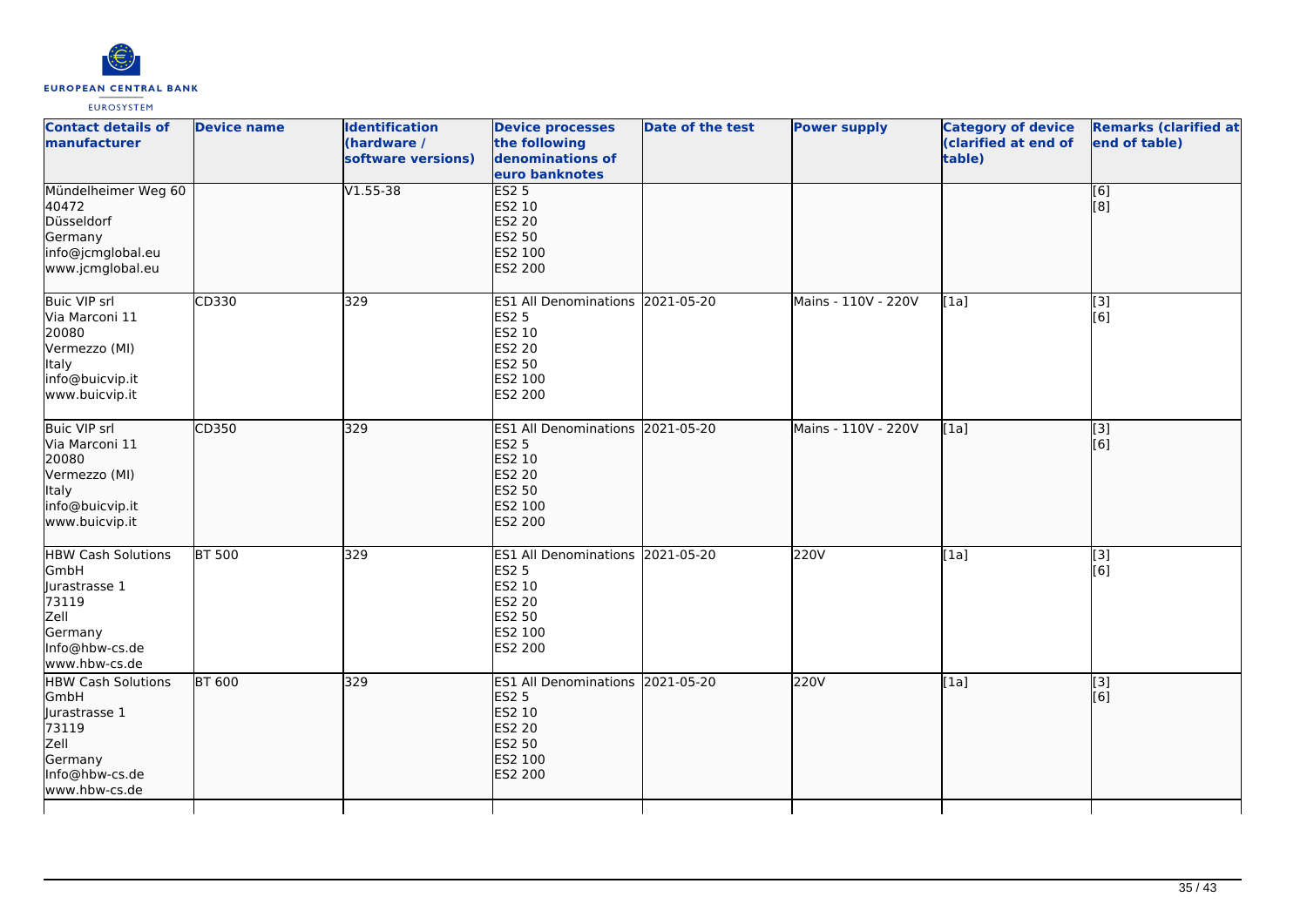

| <b>Contact details of</b><br>manufacturer                                                                                                                                                                       | <b>Device name</b> | <b>Identification</b><br>(hardware /<br>software versions) | <b>Device processes</b><br>the following<br>denominations of<br>euro banknotes                              | Date of the test | <b>Power supply</b>            | <b>Category of device</b><br>(clarified at end of<br>table) | <b>Remarks (clarified at</b><br>end of table) |
|-----------------------------------------------------------------------------------------------------------------------------------------------------------------------------------------------------------------|--------------------|------------------------------------------------------------|-------------------------------------------------------------------------------------------------------------|------------------|--------------------------------|-------------------------------------------------------------|-----------------------------------------------|
| Shenzhen Easycount<br>Technology Co., Ltd.<br>Building A2, YiFang<br>Huigu Technology Park<br>LingNan Road, Tanxia<br>Town<br>523729<br>Dongguan<br>China<br>sales@easycount.com.<br>lcn<br>www.easycount.com.c | EC330              | 329                                                        | ES1 All Denominations 2021-05-20<br><b>ES2 5</b><br>ES2 10<br><b>ES2 20</b><br>ES2 50<br>ES2 100<br>ES2 200 |                  | Mains, 110V, 220V              | $\overline{[1a]}$                                           | $\overline{[}3]$<br>[6]                       |
| Shenzhen Easycount<br>Technology Co., Ltd.<br>Building A2, YiFang<br>Huigu Technology Park<br>LingNan Road, Tanxia<br>Town<br>523729<br>Dongguan<br>China<br>sales@easycount.com.<br>lcn<br>www.easycount.com.c | EC350              | 329                                                        | ES1 All Denominations 2021-05-20<br><b>ES2 5</b><br>ES2 10<br><b>ES2 20</b><br>ES2 50<br>ES2 100<br>ES2 200 |                  | Mains, 110V, 220V              | [1a]                                                        | [3]<br>[6]                                    |
| Shenzhen Easycount<br>Technology Co., Ltd.<br>Building A2, YiFang<br>Huigu Technology Park<br>LingNan Road, Tanxia<br>Town<br>523729<br>Dongguan<br>China<br>sales@easycount.com.<br>cn<br>www.easycount.com.c  | <b>EC500</b>       | 329                                                        | ES1 All Denominations 2021-05-20<br><b>ES2 5</b><br>ES2 10<br><b>ES2 20</b><br>ES2 50<br>ES2 100<br>ES2 200 |                  | 220V - Rechargeable<br>battery | [1a]                                                        | [3]<br>[6]                                    |
| Shenzhen Easycount                                                                                                                                                                                              | EC580              | 329                                                        | ES1 All Denominations 2021-05-20                                                                            |                  | 220V - Rechargeable            | [1a]                                                        | $\overline{[}3]$                              |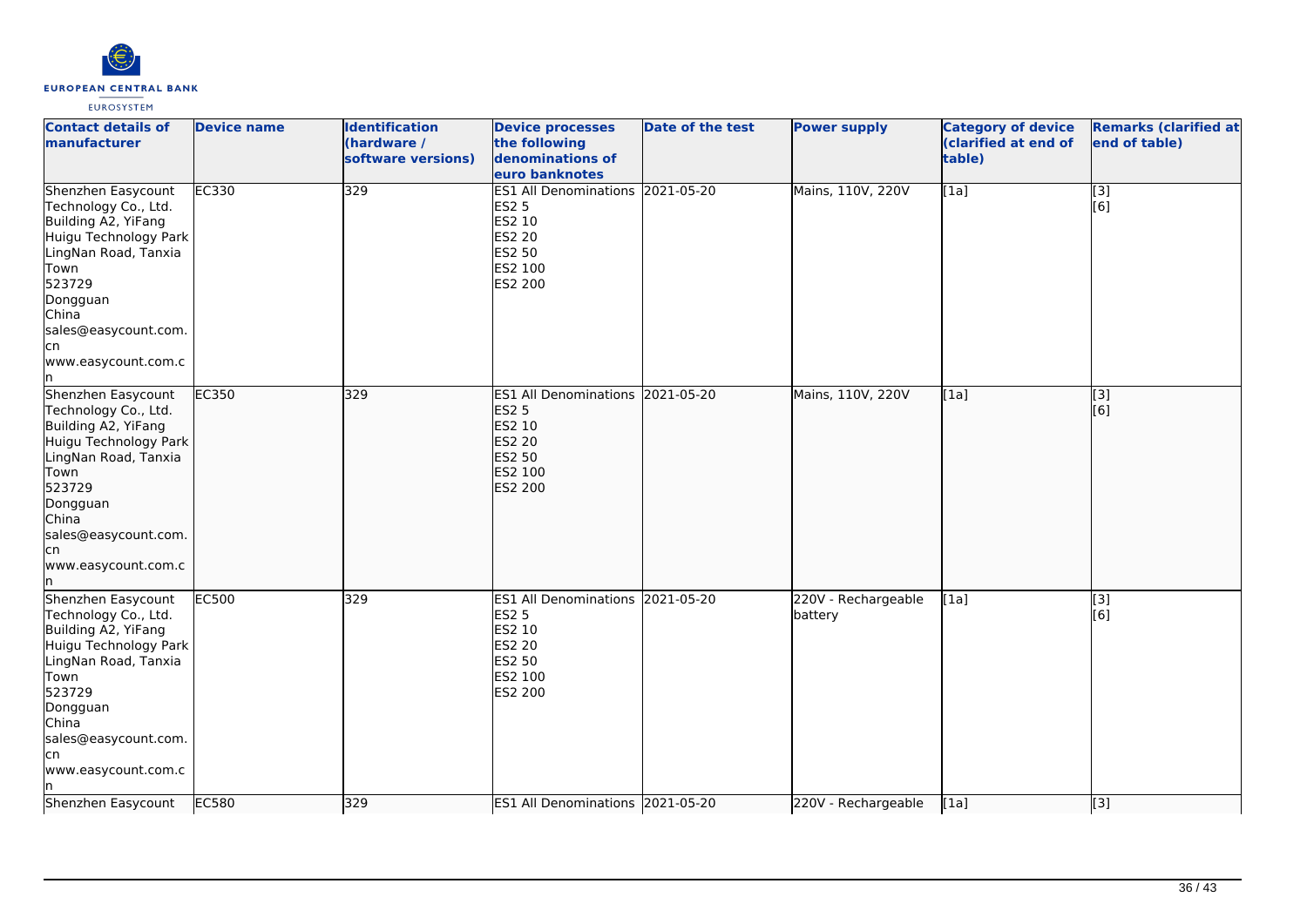

| <b>Contact details of</b><br>manufacturer                                                                                                                                                                              | <b>Device name</b> | <b>Identification</b><br>(hardware /<br>software versions) | <b>Device processes</b><br>the following<br>denominations of<br>euro banknotes                              | <b>Date of the test</b> | <b>Power supply</b>            | <b>Category of device</b><br>(clarified at end of<br>table) | <b>Remarks (clarified at</b><br>end of table) |
|------------------------------------------------------------------------------------------------------------------------------------------------------------------------------------------------------------------------|--------------------|------------------------------------------------------------|-------------------------------------------------------------------------------------------------------------|-------------------------|--------------------------------|-------------------------------------------------------------|-----------------------------------------------|
| Technology Co., Ltd.<br>Building A2, YiFang<br>Huigu Technology Park<br>LingNan Road, Tanxia<br>Town<br>523729<br>Dongguan<br>China<br>sales@easycount.com.<br>lcn<br>www.easycount.com.c<br>In.                       |                    |                                                            | <b>ES2 5</b><br>ES2 10<br><b>ES2 20</b><br><b>ES2 50</b><br>ES2 100<br>ES2 200                              |                         | battery                        |                                                             | [6]                                           |
| Shenzhen Easycount<br>Technology Co., Ltd.<br>Building A2, YiFang<br>Huigu Technology Park<br>LingNan Road, Tanxia<br>Town<br>523729<br>Dongguan<br>China<br>sales@easycount.com.<br>lcn<br>www.easycount.com.c<br>In. | <b>EC 1800</b>     | 1.9                                                        | ES1 All Denominations 2021-05-20<br><b>ES2 5</b><br>ES2 10<br><b>ES2 20</b><br>ES2 50<br>ES2 100<br>ES2 200 |                         | Mains, 110V, 220V              | $\left[ \begin{matrix} 2 \end{matrix} \right]$              | [3]<br>[6]                                    |
| Sourxing Ltd<br>G1, 13/F, World Tech<br>Centre<br>95 How Ming Street<br>Kwun Tong<br>Kowloon<br>Hong Kong<br>China<br>info@sourxing.com<br>www.sourxing.com                                                            | SX530              | 329                                                        | ES1 All Denominations 2021-05-20<br><b>ES2 5</b><br>ES2 10<br><b>ES2 20</b><br>ES2 50<br>ES2 100<br>ES2 200 |                         | 220V - rechargeable<br>battery | [1a]                                                        | $\overline{[}3]$<br>[6]                       |
| <b>HBW Cash Solutions</b><br>GmbH<br>Jurastrasse 1<br>73119<br>Zell                                                                                                                                                    | <b>BT 700</b>      | 329                                                        | ES1 All Denominations 2021-05-20<br><b>ES2 5</b><br>ES2 10<br><b>ES2 20</b><br><b>ES2 50</b>                |                         | 220V                           | [1a]                                                        | $\overline{[}3]$<br>[6]                       |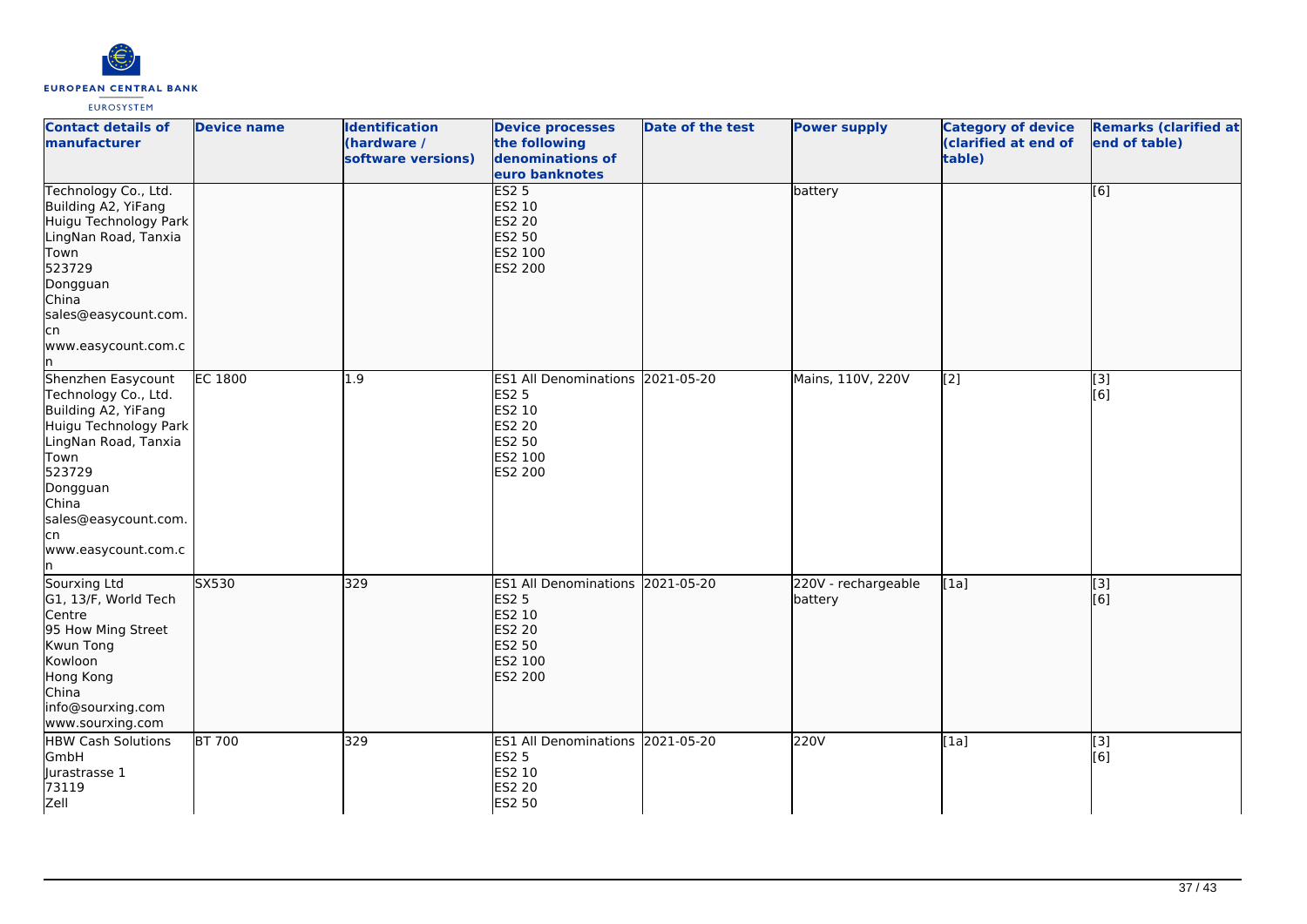

| <b>Contact details of</b><br><b>Imanufacturer</b>                                                                                                                                                               | <b>Device name</b> | <b>Identification</b><br>(hardware /<br>software versions) | <b>Device processes</b><br>the following<br>denominations of<br>euro banknotes                              | <b>Date of the test</b> | <b>Power supply</b>            | <b>Category of device</b><br>(clarified at end of<br>table) | <b>Remarks (clarified at</b><br>end of table) |
|-----------------------------------------------------------------------------------------------------------------------------------------------------------------------------------------------------------------|--------------------|------------------------------------------------------------|-------------------------------------------------------------------------------------------------------------|-------------------------|--------------------------------|-------------------------------------------------------------|-----------------------------------------------|
| Germany<br>Info@hbw-cs.de<br>www.hbw-cs.de                                                                                                                                                                      |                    |                                                            | ES2 100<br>ES2 200                                                                                          |                         |                                |                                                             |                                               |
| Sourxing Ltd<br>G1, 13/F, World Tech<br>Centre<br>95 How Ming Street<br>Kwun Tong<br>Kowloon<br>Hong Kong<br>China<br>info@sourxing.com<br>www.sourxing.com                                                     | 5x333              | 329                                                        | ES1 All Denominations 2021-05-20<br><b>ES2 5</b><br>ES2 10<br>ES2 20<br>ES2 50<br>ES2 100<br>ES2 200        |                         | Mains - 110V - 220v            | [1a]                                                        | $\overline{[}3]$<br>[6]                       |
| Sourxing Ltd<br>G1, 13/F, World Tech<br>Centre<br>95 How Ming Street<br>Kwun Tong<br>Kowloon<br>Hong Kong<br>China<br>info@sourxing.com<br>www.sourxing.com                                                     | SX580              | 329                                                        | ES1 All Denominations 2021-05-20<br>ES2 5<br>ES2 10<br>ES2 20<br>ES2 50<br>ES2 100<br>ES2 200               |                         | 220V - rechargeable<br>battery | [1a]                                                        | $\overline{[3]}$<br>[6]                       |
| Shenzhen Easycount<br>Technology Co., Ltd.<br>Building A2, YiFang<br>Huigu Technology Park<br>LingNan Road, Tanxia<br>Town<br>523729<br>Dongguan<br>China<br>sales@easycount.com.<br>lcn<br>www.easycount.com.c | <b>EC600</b>       | 329                                                        | ES1 All Denominations 2021-05-20<br><b>ES2 5</b><br><b>ES2 10</b><br>ES2 20<br>ES2 50<br>ES2 100<br>ES2 200 |                         | Mains, 110V, 220V              | [1a]                                                        | $\overline{[3]}$<br>[6]                       |
| POSIFLEX NORESTE SL Mustek D8<br>C/ Entenza, 202<br>08029                                                                                                                                                       |                    | 329                                                        | ES1 All Denominations 2021-05-20<br><b>ES2 5</b><br>ES2 10                                                  |                         | 220V                           | [1a]                                                        | $\overline{[3]}$<br>[6]                       |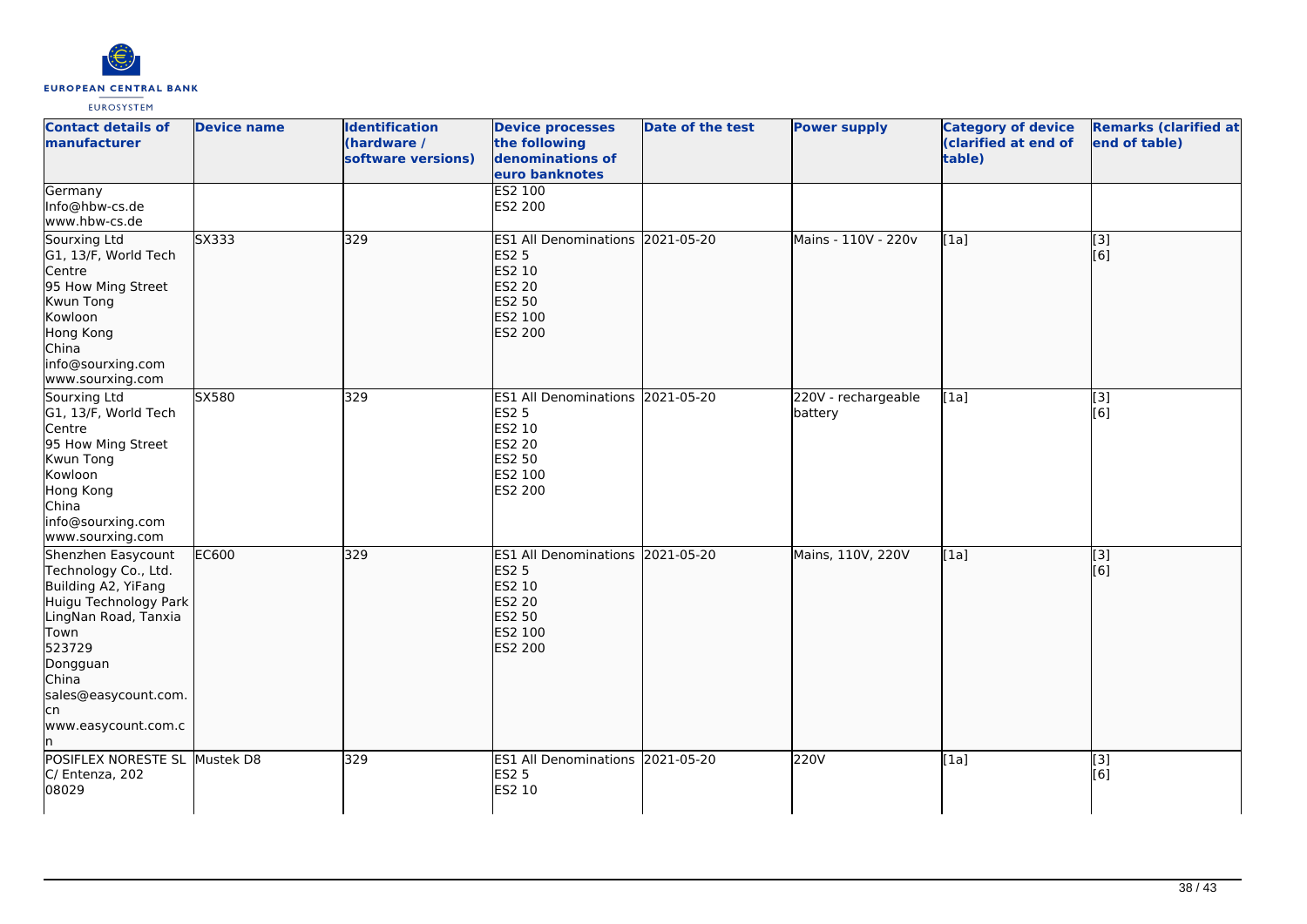

| <b>Contact details of</b><br><b>Imanufacturer</b>                                                                 | <b>Device name</b> | <b>Identification</b><br>(hardware /<br>software versions) | <b>Device processes</b><br>the following<br>denominations of<br>euro banknotes                                     | <b>Date of the test</b> | <b>Power supply</b>            | <b>Category of device</b><br>(clarified at end of<br>table) | <b>Remarks (clarified at</b><br>end of table) |
|-------------------------------------------------------------------------------------------------------------------|--------------------|------------------------------------------------------------|--------------------------------------------------------------------------------------------------------------------|-------------------------|--------------------------------|-------------------------------------------------------------|-----------------------------------------------|
| Barcelona<br>Spain<br>compras@posiflex.es<br>www.posiflex.es                                                      |                    |                                                            | <b>ES2 20</b><br>ES2 50<br>ES2 100<br>ES2 200                                                                      |                         |                                |                                                             |                                               |
| <b>HBW Cash Solutions</b><br>GmbH<br>Jurastrasse 1<br>73119<br>Zell<br>Germany<br>Info@hbw-cs.de<br>www.hbw-cs.de | VC 4040            | 1.9                                                        | ES1 All Denominations 2021-05-20<br><b>ES2 5</b><br>ES2 10<br><b>ES2 20</b><br>ES2 50<br>ES2 100<br><b>ES2 200</b> |                         | Mains - 110V - 220V            | $\left[ \begin{matrix} 2 \end{matrix} \right]$              | [3]<br>[6]                                    |
| POSIFLEX NORESTE SL<br>C/ Entenza, 202<br>08029<br>Barcelona<br>Spain<br>compras@posiflex.es<br>www.posiflex.es   | Mustek C1800       | 1.9                                                        | ES1 All Denominations 2021-05-20<br>ES2 5<br>ES2 10<br><b>ES2 20</b><br>ES2 50<br>ES2 100<br>ES2 200               |                         | Mains-110V-220V                | [2]                                                         | [3]<br>[6]                                    |
| POSIFLEX NORESTE SL<br>C/ Entenza, 202<br>08029<br>Barcelona<br>Spain<br>compras@posiflex.es<br>www.posiflex.es   | Mustek D9          | 329                                                        | ES1 All Denominations 2021-05-20<br><b>ES2 5</b><br>ES2 10<br>ES2 20<br><b>ES2 50</b><br>ES2 100<br><b>ES2 200</b> |                         | 220V                           | [1a]                                                        | [3]<br>[6]                                    |
| Francopost srl<br>Via Prina 15<br>20154<br>Milano<br>Italy<br>www.francopost.it                                   | <b>SPEEDY UV</b>   | 329                                                        | ES1 All Denominations 2021-05-20<br>ES2 5<br>ES2 10<br><b>ES2 20</b><br><b>ES2 50</b><br>ES2 100<br>ES2 200        |                         | 220V - Rechargeable<br>battery | [1a]                                                        | [3]<br>[6]                                    |
| Francopost srl<br>Via Prina 15                                                                                    | <b>SPEEDY</b>      | 329                                                        | ES1 All Denominations 2021-05-20<br><b>ES2 5</b>                                                                   |                         | 220V - Rechargeable<br>battery | [1a]                                                        | $\overline{[}$ [3]<br>[6]                     |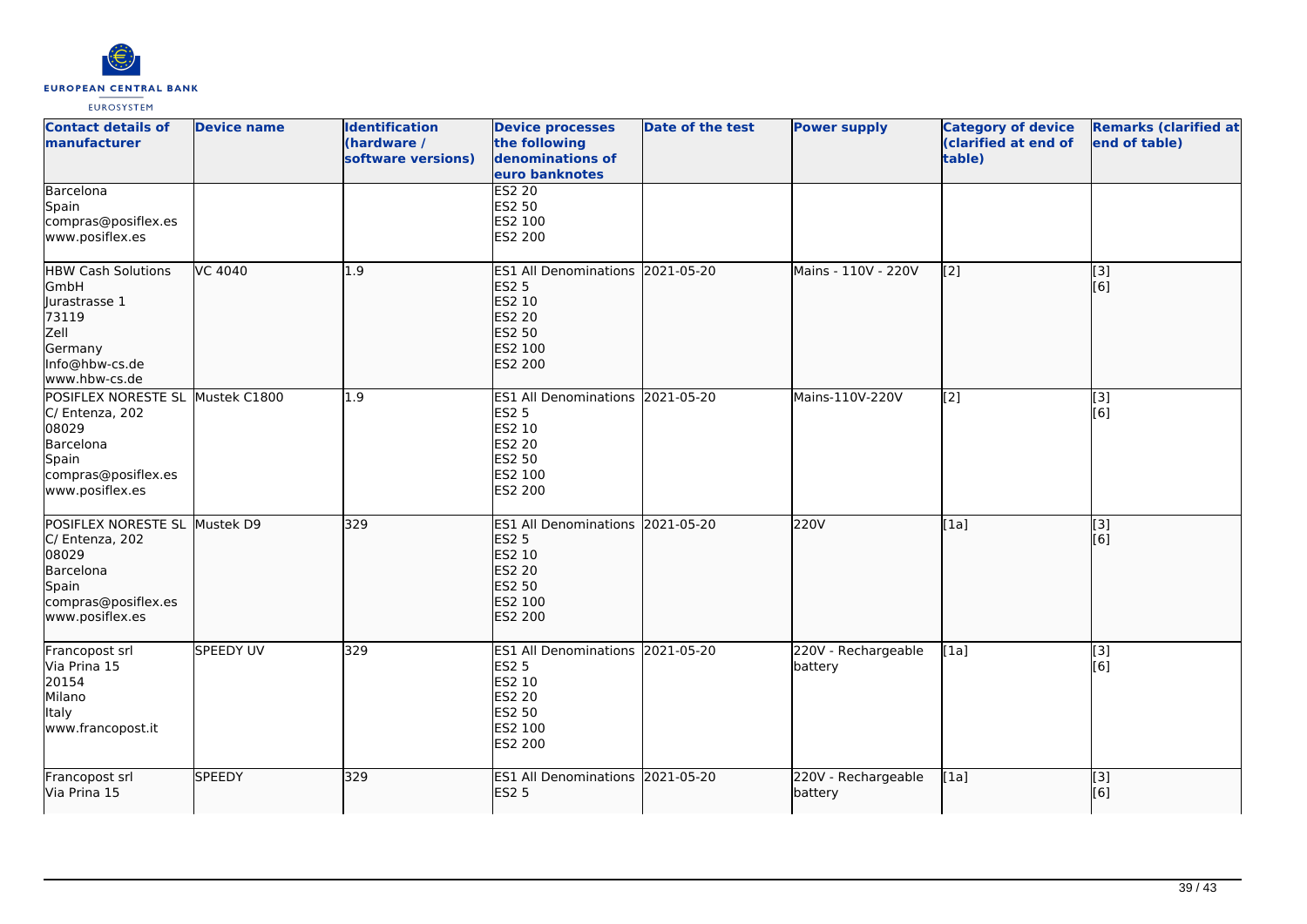

| <b>Contact details of</b><br>manufacturer                                                                                                                      | <b>Device name</b>                       | <b>Identification</b><br>(hardware /<br>software versions) | <b>Device processes</b><br>the following<br>denominations of<br>euro banknotes                                     | <b>Date of the test</b> | <b>Power supply</b> | <b>Category of device</b><br>(clarified at end of<br>table) | <b>Remarks (clarified at</b><br>end of table) |
|----------------------------------------------------------------------------------------------------------------------------------------------------------------|------------------------------------------|------------------------------------------------------------|--------------------------------------------------------------------------------------------------------------------|-------------------------|---------------------|-------------------------------------------------------------|-----------------------------------------------|
| 20154<br>Milano<br>Italy<br>www.francopost.it                                                                                                                  |                                          |                                                            | <b>ES2 10</b><br>ES2 20<br>ES2 50<br>ES2 100<br><b>ES2 200</b>                                                     |                         |                     |                                                             |                                               |
| MBS s.r.l.<br>Via Cosenza, 5<br>81030<br>Succivo (CE)<br><b>Italy</b><br>info@mbs-srl.com<br>www.mbs-srl.com                                                   | <b>EASYCONTROL NEW</b><br><b>AGE PRO</b> | 329                                                        | ES1 All Denominations 2021-05-20<br>ES2 5<br>ES2 10<br>ES2 20<br>ES2 50<br>ES2 100<br>ES2 200                      |                         | 220 <sub>v</sub>    | [1a]                                                        | $\overline{[3]}$<br>[6]                       |
| MBS s.r.l.<br>Via Cosenza, 5<br>81030<br>Succivo (CE)<br><b>Italy</b><br>info@mbs-srl.com<br>lwww.mbs-srl.com                                                  | <b>MBS 1800N</b>                         | 1.9                                                        | ES1 All Denominations 2021-05-20<br><b>ES2 5</b><br>ES2 10<br><b>ES2 20</b><br><b>ES2 50</b><br>ES2 100<br>ES2 200 |                         | mains-110v-220v     | [2]                                                         | [3]<br>[6]                                    |
| <b>DISTRIBUCIONES</b><br>MYLAR S.A.U.<br>Avda. De la Industria 1,<br>Pol. Ind. Guadalquivir<br>41120<br>Gelves<br>Spain<br>mariaj@mylar.es<br>www.mylar.es     | appBILLDETECTOR                          | 329                                                        | ES1 All Denominations 2021-05-20<br><b>ES2 5</b><br>ES2 10<br><b>ES2 20</b><br><b>ES2 50</b><br>ES2 100<br>ES2 200 |                         | Mains - 110V - 220V | [1a]                                                        | [3]<br>[6]                                    |
| Guangzhou SuperEyes SE330<br>Electronics Technology<br>Co. Ltd<br>3/F, No. 5, East Eleven<br>Heng Road, Xingye<br>Avenue, Chenchong Vil<br>511400<br>Guangzhou |                                          | 329                                                        | ES1 All Denominations 2021-05-20<br><b>ES2 5</b><br>ES2 10<br><b>ES2 20</b><br><b>ES2 50</b><br>ES2 100<br>ES2 200 |                         | Mains - 110V - 220V | [1a]                                                        | [3]<br>[6]                                    |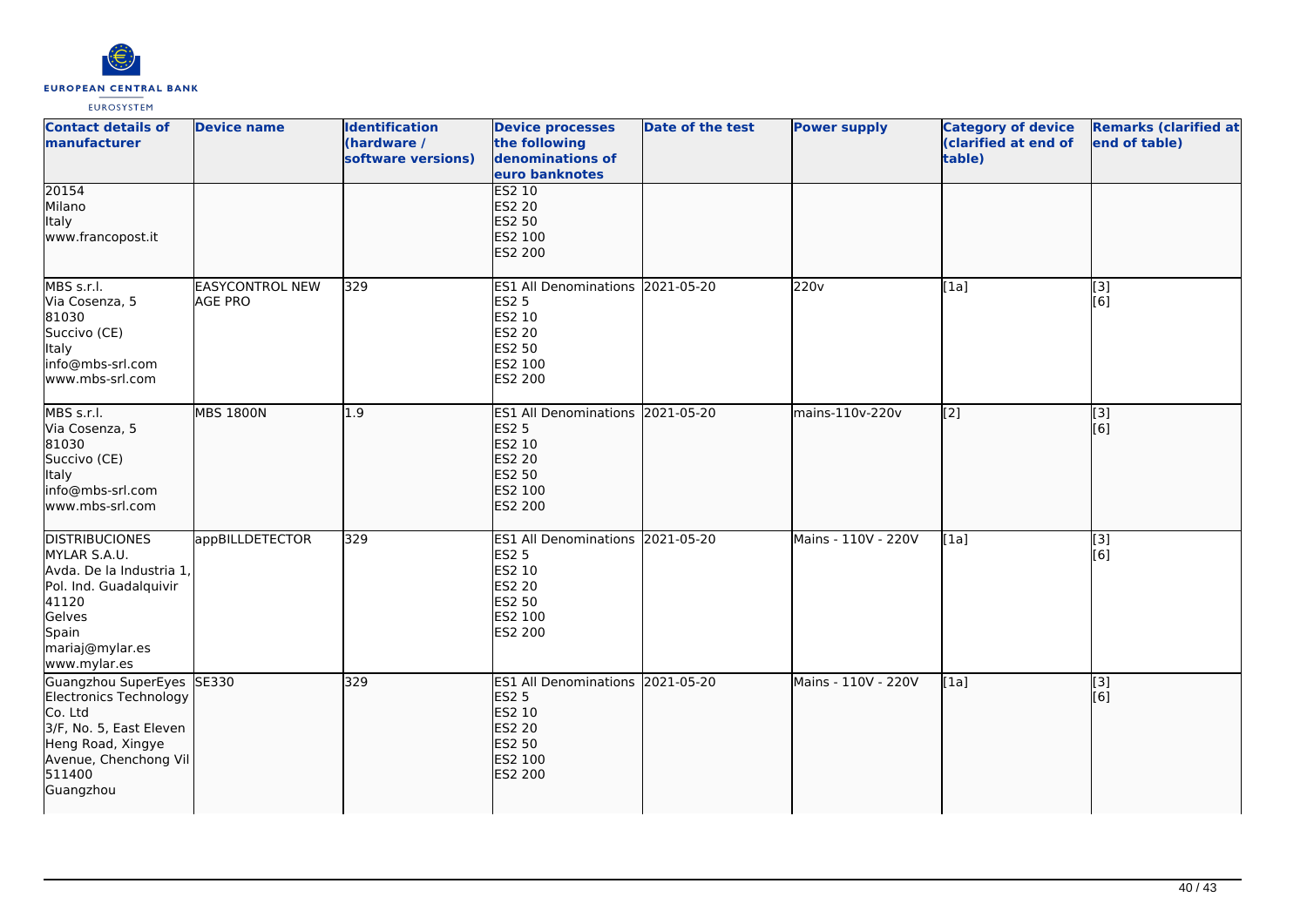

| <b>Contact details of</b><br>manufacturer                                                                                                                                                                            | <b>Device name</b> | <b>Identification</b><br>(hardware /<br>software versions) | <b>Device processes</b><br>the following<br>denominations of<br>euro banknotes                                            | Date of the test | <b>Power supply</b> | <b>Category of device</b><br>(clarified at end of<br>table) | <b>Remarks (clarified at</b><br>end of table) |
|----------------------------------------------------------------------------------------------------------------------------------------------------------------------------------------------------------------------|--------------------|------------------------------------------------------------|---------------------------------------------------------------------------------------------------------------------------|------------------|---------------------|-------------------------------------------------------------|-----------------------------------------------|
| China<br>info@super-eyes.com<br>www.super-eyes.com                                                                                                                                                                   |                    |                                                            |                                                                                                                           |                  |                     |                                                             |                                               |
| Guangzhou SuperEyes SE350<br>Electronics Technology<br>Co. Ltd<br>3/F, No. 5, East Eleven<br>Heng Road, Xingye<br>Avenue, Chenchong Vil<br>511400<br>Guangzhou<br>China<br>info@super-eyes.com<br>www.super-eyes.com |                    | 329                                                        | ES1 All Denominations 2021-05-20<br><b>ES2 5</b><br>ES2 10<br><b>ES2 20</b><br>ES2 50<br>ES2 100<br>ES2 200               |                  | Mains - 110V - 220V | [1a]                                                        | $\overline{[3]}$<br>[6]                       |
| Guangzhou SuperEyes SE500<br>Electronics Technology<br>Co. Ltd<br>3/F, No. 5, East Eleven<br>Heng Road, Xingye<br>Avenue, Chenchong Vil<br>511400<br>Guangzhou<br>China<br>info@super-eyes.com<br>www.super-eyes.com |                    | 329                                                        | ES1 All Denominations 2021-05-20<br><b>ES2 5</b><br>ES2 10<br><b>ES2 20</b><br><b>ES2 50</b><br>ES2 100<br><b>ES2 200</b> |                  | Mains - 110V - 220V | [1a]                                                        | [3]<br>[6]                                    |
| Guangzhou SuperEyes SE580<br>Electronics Technology<br>Co. Ltd<br>3/F, No. 5, East Eleven<br>Heng Road, Xingye<br>Avenue, Chenchong Vil<br>511400<br>Guangzhou<br>China<br>info@super-eyes.com<br>www.super-eyes.com |                    | 329                                                        | ES1 All Denominations 2021-05-20<br><b>ES2 5</b><br>ES2 10<br><b>ES2 20</b><br><b>ES2 50</b><br>ES2 100<br>ES2 200        |                  | Mains - 110V - 220V | [1a]                                                        | [3]<br>[6]                                    |
| Guangzhou SuperEyes SE600<br>Electronics Technology<br>Co. Ltd                                                                                                                                                       |                    | 329                                                        | ES1 All Denominations 2021-05-20<br><b>ES2 5</b><br>ES2 10                                                                |                  | Mains - 110V - 220V | [1a]                                                        | $\overline{[}$ [3]<br>[6]                     |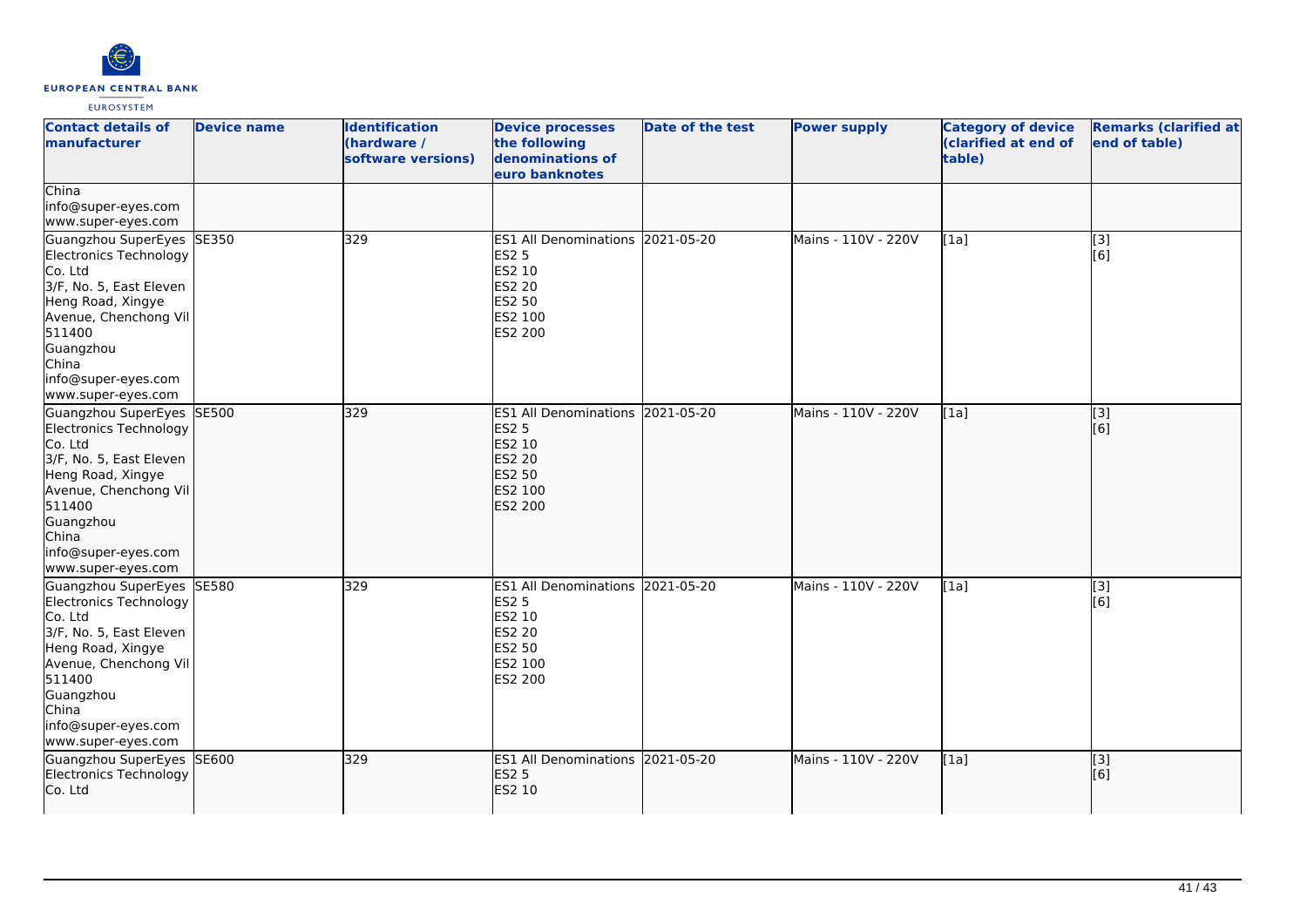

| <b>Contact details of</b><br>manufacturer                                                                                                                                                                             | <b>Device name</b> | <b>Identification</b><br>(hardware /<br>software versions) | <b>Device processes</b><br>the following<br>denominations of<br>euro banknotes                                                   | Date of the test | <b>Power supply</b> | <b>Category of device</b><br><b>Clarified at end of</b><br>table) | <b>Remarks (clarified at</b><br>end of table) |
|-----------------------------------------------------------------------------------------------------------------------------------------------------------------------------------------------------------------------|--------------------|------------------------------------------------------------|----------------------------------------------------------------------------------------------------------------------------------|------------------|---------------------|-------------------------------------------------------------------|-----------------------------------------------|
| 3/F, No. 5, East Eleven<br>Heng Road, Xingye<br>Avenue, Chenchong Vil<br>511400<br>Guangzhou<br>China<br>info@super-eyes.com<br>www.super-eyes.com                                                                    |                    |                                                            | <b>ES2 20</b><br><b>ES2 50</b><br><b>ES2 100</b><br><b>ES2 200</b>                                                               |                  |                     |                                                                   |                                               |
| Guangzhou SuperEyes SE3020<br>Electronics Technology<br>Co. Ltd<br>3/F, No. 5, East Eleven<br>Heng Road, Xingye<br>Avenue, Chenchong Vil<br>511400<br>Guangzhou<br>China<br>info@super-eyes.com<br>www.super-eyes.com |                    | 1.9                                                        | ES1 All Denominations 2021-05-20<br><b>ES2 5</b><br>ES2 10<br>ES2 20<br><b>ES2 50</b><br><b>ES2 100</b><br>ES2 200               |                  | Mains - 110V - 220V | $\left[2\right]$                                                  | [3]<br>[6]                                    |
| Hyundai MIB<br>International Co. Ltd.<br>3301, A Bld, 17, Gosan-<br>ro 148beon-gil<br>15850<br>Gunpo-si, Gyeonggi-do,<br>15850, Gunpo City<br>KOREA (Republic)<br>sjpark5423@hyundaim<br>ib.com<br>www.hyundaimib.com | MIB-1S             | Main: 5.5; Image: 3.0                                      | ES1 All Denominations 2021-05-17<br><b>ES2 5</b><br>ES2 10<br><b>ES2 20</b><br><b>ES2 50</b><br><b>ES2 100</b><br><b>ES2 200</b> |                  | <b>Mains</b>        | $\overline{[2]}$                                                  | [3]<br>[6]                                    |

# **Category of device**

- [1a] 1a. Single banknote standalone device automatic.
- [1b] 1b. Single banknote acceptor module.
- [2] 2. Batch processing device.

**Remarks**